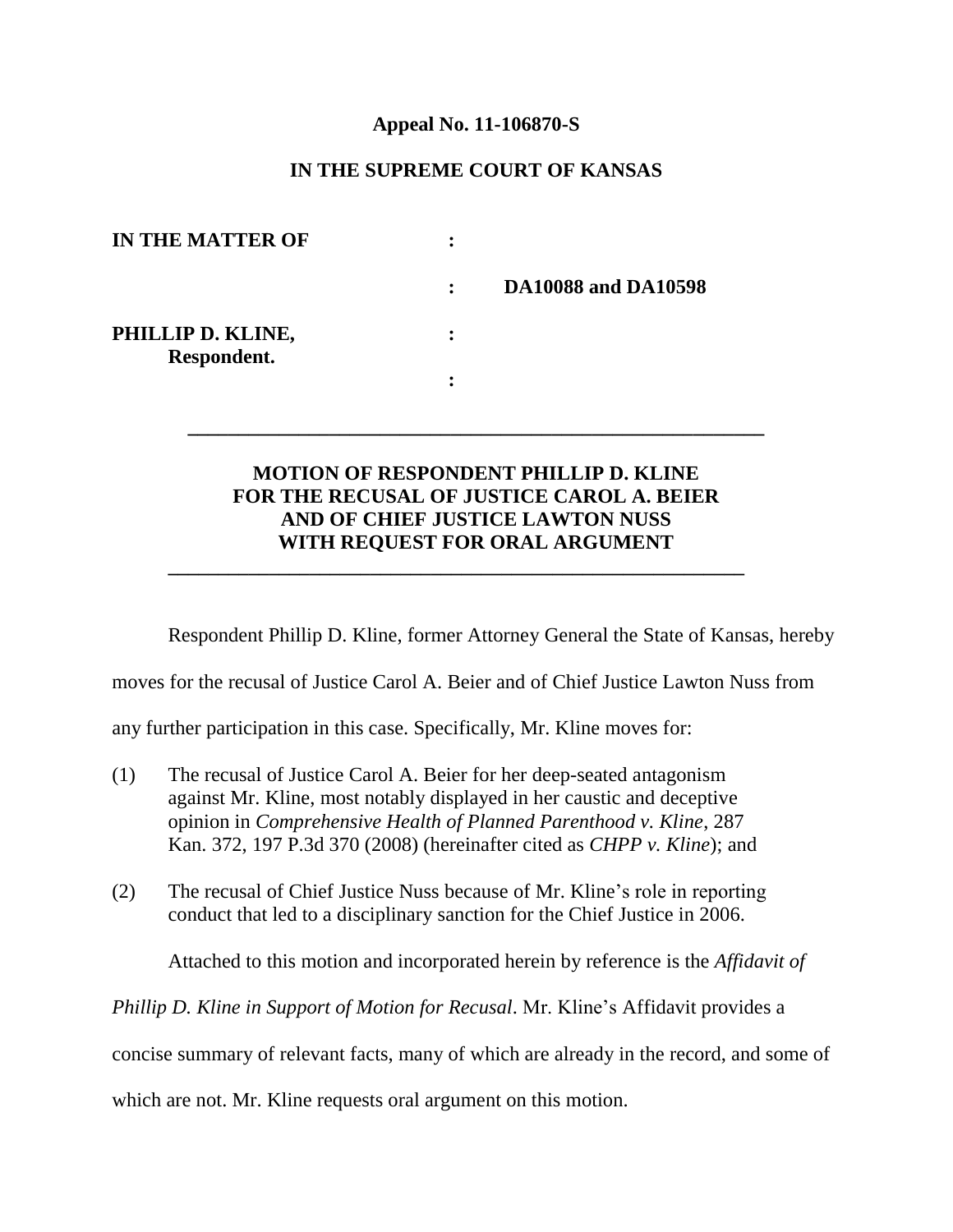# **PART ONE: RECUSAL OF JUSTICE CAROL BEIER**

# **I. Overview**

# **A. The CHPP opinion**

"A judge shall disqualify himself or herself in any proceeding in which the judge's impartiality might reasonably be questioned . . . ." Kansas Code of Judicial Conduct R. 2.11(A).<sup>1</sup> Justice Beier's untenable *CHPP v. Kline* opinion cannot be reconciled with the neutrality that is required for a court charged with presiding over the final stage of a proceeding with punitive and potentially permanent consequences for a lawyer.

To preview, the Court and Justice Beier's opinion in *CHPP v. Kline* did the following:

- Entertained an unprecedented and meritless mandamus action filed by attorneys for the target of a criminal investigation (Planned Parenthood) seeking to have the evidence of serious crimes taken from the prosecuting attorney (Mr. Kline) and given back to the criminal target;
- Granted Attorney General Paul Morrison (Mr. Kline's successor in office) the right to intervene in Planned Parenthood's mandamus action even though Morrison's claim for relief was limited to a request that Mr. Kline provide him with a set of medical records that his office already possessed and the request was clearly designed to stop a legitimate criminal investigation in its tracks;
- Ordered that the entire *CHPP v. Kline* case be conducted under seal. including a secret trial hidden from public scrutiny in which the criminal target was able to utilize extraordinary discovery rights outside the parameters of the pending criminal case;

<sup>&</sup>lt;sup>1</sup> Prior to March 1, 2009, former Rule 601A had a comparable provision. "A judge shall disqualify himself or herself in a proceeding in which the judge's impartiality might reasonably be questioned . . . ." Canon  $3(E)(1)$ .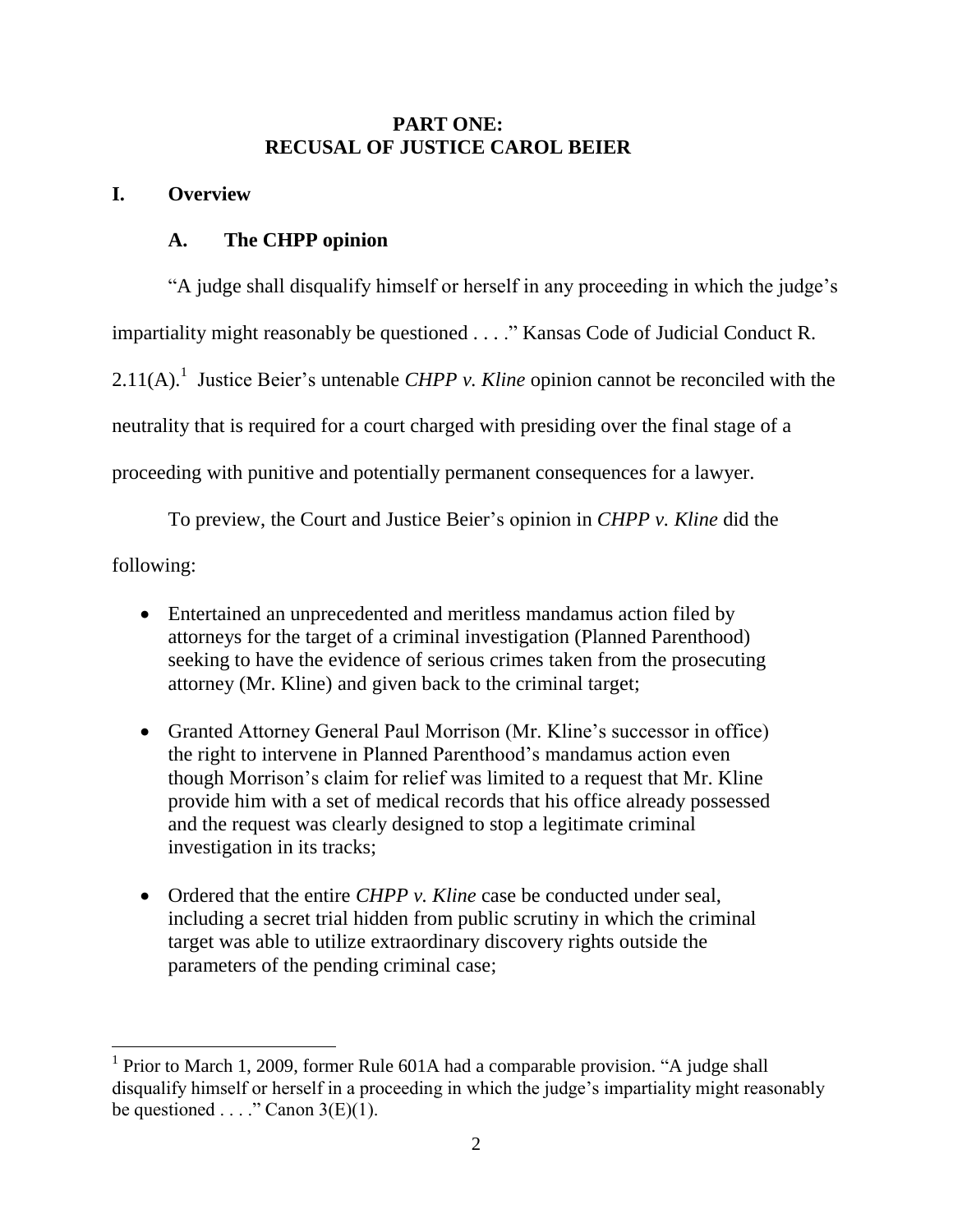- Ordered that discovery be obtained from Mr. Kline and his staff in a manner that served well the shared goals of Morrison and Planned Parenthood, but was detrimental to Mr. Kline's investigation into the crimes of Planned Parenthood, including Planned Parenthood's failure to report child sexual molestation;
- Used (and misused) the evidence obtained during the secret discovery and trial to support the very ethics attack against Mr. Kline that is now before this Court;
- Wrote an opinion that (1) perpetuated Planned Parenthood's fabricated theme that Mr. Kline had somehow mishandled the redacted medical records of women and young girls who had abortions in Kansas; (2) accused Mr. Kline, contrary to all of the evidence before the Court, of depriving Morrison's office of access to investigation files that Mr. Kline gathered while Attorney General; and (3) demeaned and denigrated Mr. Kline on political and other grounds not relevant to the relief sought;
- Granted meaningless relief to Morrison by requiring Mr. Kline to produce medical records to Morrison that Morrison already possessed for an investigation that Morrison had long since terminated;
- Granted additional relief, labeled as a "sanction," against Mr. Kline, requiring him to provide to Attorney General Morrison copies of all records that Mr. Kline had obtained as Johnson County District Attorney *after* he vacated the Attorney General's office, all of which could only serve Planned Parenthood in its defense of its felonious conduct and none of which were ever going to be used by Morrison to actually prosecute crimes or to protect sexually abused children;
- Continued the tactic of publicly threatening Mr. Kline with ethical charges or contempt citations in a most injudicious way;
- Biased the disciplinary process against Mr. Kline by referring the tainted *CHPP v. Kline* opinion to this Court's Disciplinary Administrator, who then prosecuted the charges against Mr. Kline.

For these and other reasons grounded in due process, as articulated in more detail

below, Mr. Kline submits that recusal of Justice Beier is necessary in the interest of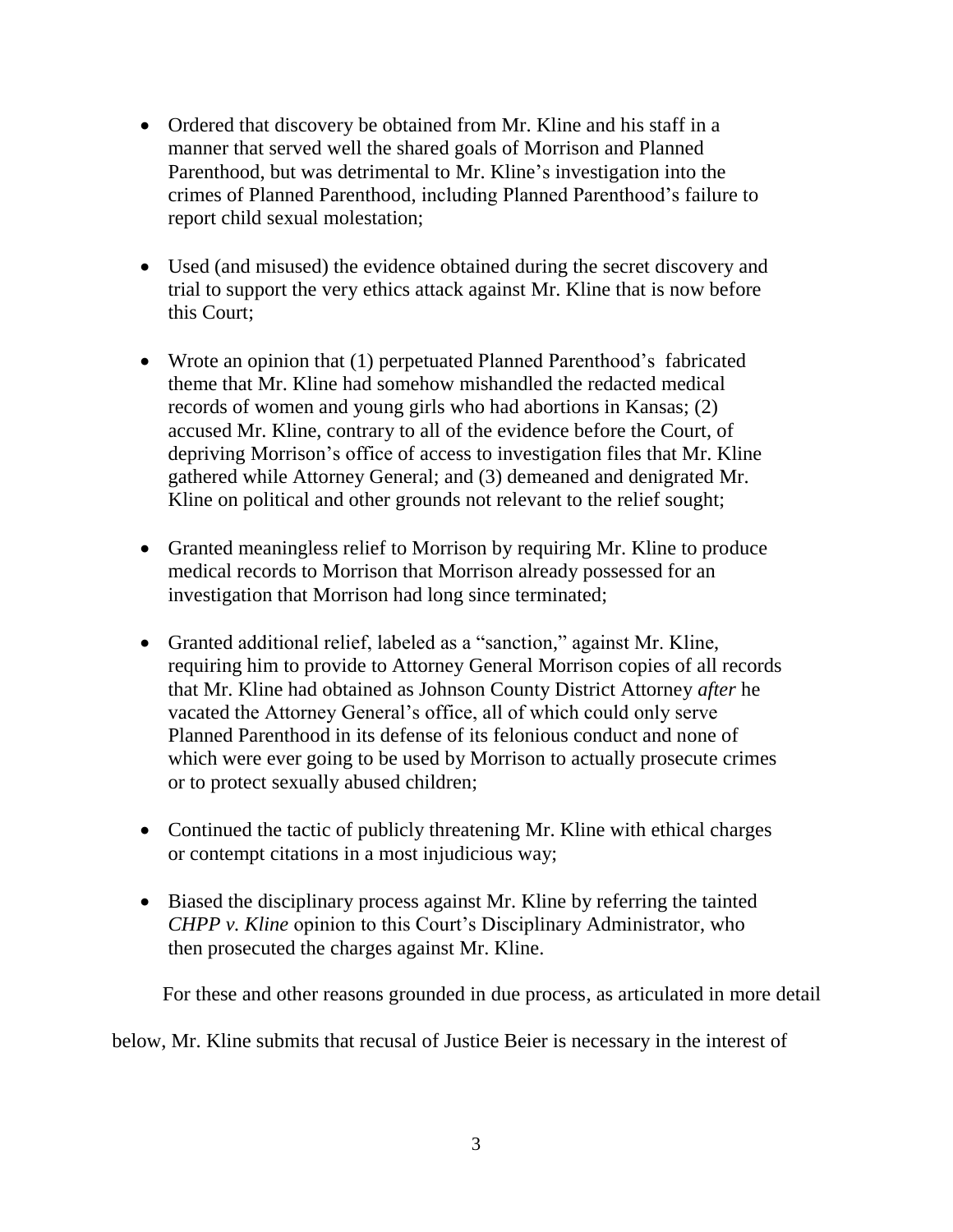justice and also to prevent irrevocable damage to public confidence in the honesty and integrity of this Court.

### **B. Public Response**

In the annals of strange judicial opinions, few compare to *CHPP v. Kline.* Writing for a majority of the Court in a highly publicized case that drew national attention against the background of high-tension abortion politics in Kansas, Justice Beier fashioned an opinion with appalling distortions of the fact record to cast Mr. Kline in the worst possible light, all to support relief and "sanctions" that were (1) otherwise unavailable under the normal rule of law, (2) unnecessary as a matter of fact, and (3) unjustified as a matter of law.

Justice Beier's demeaning attack on Kline and his lawful investigations were noted by her colleagues on the Court, by objective legal commentators, and in the mainstream press. Chief Justice McFarland separated herself from Justice Beier's CHPP opinion because of its departure from the rule of law, also observing that the novel "sanction" imposed in the opinion was "a platform from which [the court] can denigrate Kline . . . ." Some reactions from outside of the Court were similar. The writer of the *Kansas Supreme Court Blog* , himself a lawyer, noted that the Court ruled "almost entirely in Kline's favor" while characterizing Justice Beier's tone as "scathing throughout the opinion. She dislikes Kline and wants you to know it." Former Secretary of KDHE (1995-1997), James O'Connell, characterized Justice Beier's opinion as "politically oriented, gratuitous and spiteful comments [ ] unworthy of the state's highest

4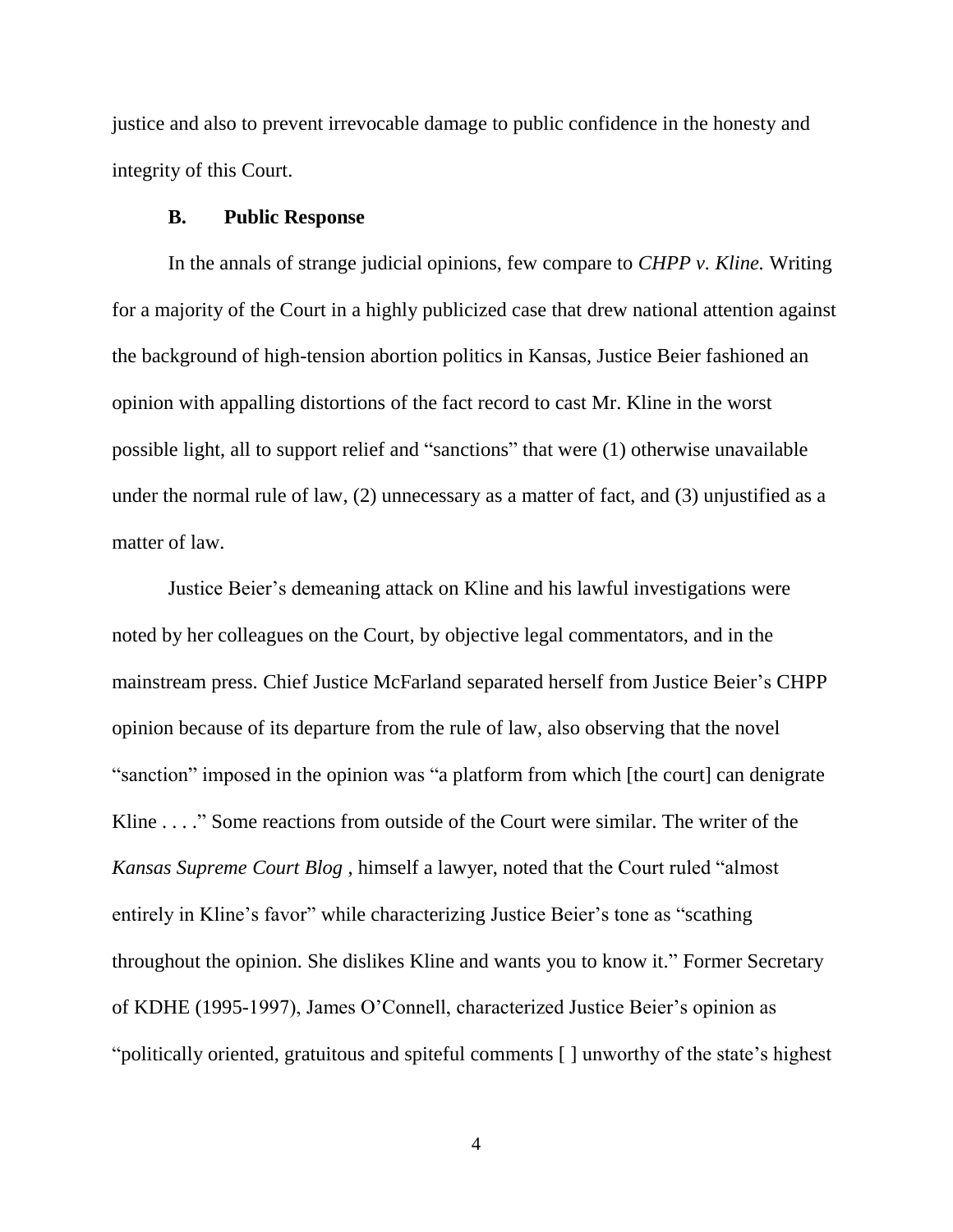court." Associated Press correspondent John Hanna queried whether the same Court that had so criticized Kline could "would make the final judgment on any punishment?"

However, most of the mainstream press misinterpreted Justice Beier's opinion as a defeat for Kline, with most state and local headlines conveying that very message while missing the point that Kline had won the case. This post-opinion press coverage is addressed in more detail below, but the important point for this recusal issue is that Justice Beier's *CHPP* opinion was, by all appearances, the implementation of her personal philosophy that supports using the media as a "tool" for effecting changes in law and culture. Justice Beier may believe what she wishes, but she disqualifies herself when she uses high judicial office to promote her personal social agenda while attacking politically-disfavored attorneys in contravention of the rule of law.

### **II. A Justice with an Agenda: Carol Beier and Third-Wave Feminism**

Justice Carol Beier's ideology as a "third-wave feminist" is relevant to the recusal issue and to most of what follows in this memorandum.<sup>2</sup> For those unfamiliar with the etiology of feminism, the first wave were the original suffragists, whose efforts culminated in the Nineteenth Amendment.<sup>3</sup> The second wave were the equal rights

<sup>2</sup> *See generally*, Carol A. Beier & Larkin E. Walsh*, Is What We Want What We Need, and Can We Get It in Writing? The Third-Wave of Feminism Hits the Beach of Modern Parentage Presumptions*, 39 U. BALT. L.F. 26 (2008).

<sup>3</sup> First-wave feminists generally opposed abortion as a form of male exploitation. *See* Mary Catherine Wilcox, *Why the Equal Protection Clause Cannot Fix Abortion Law*, 7 AVE MARIA L. REV. 307, 328-29 (2008).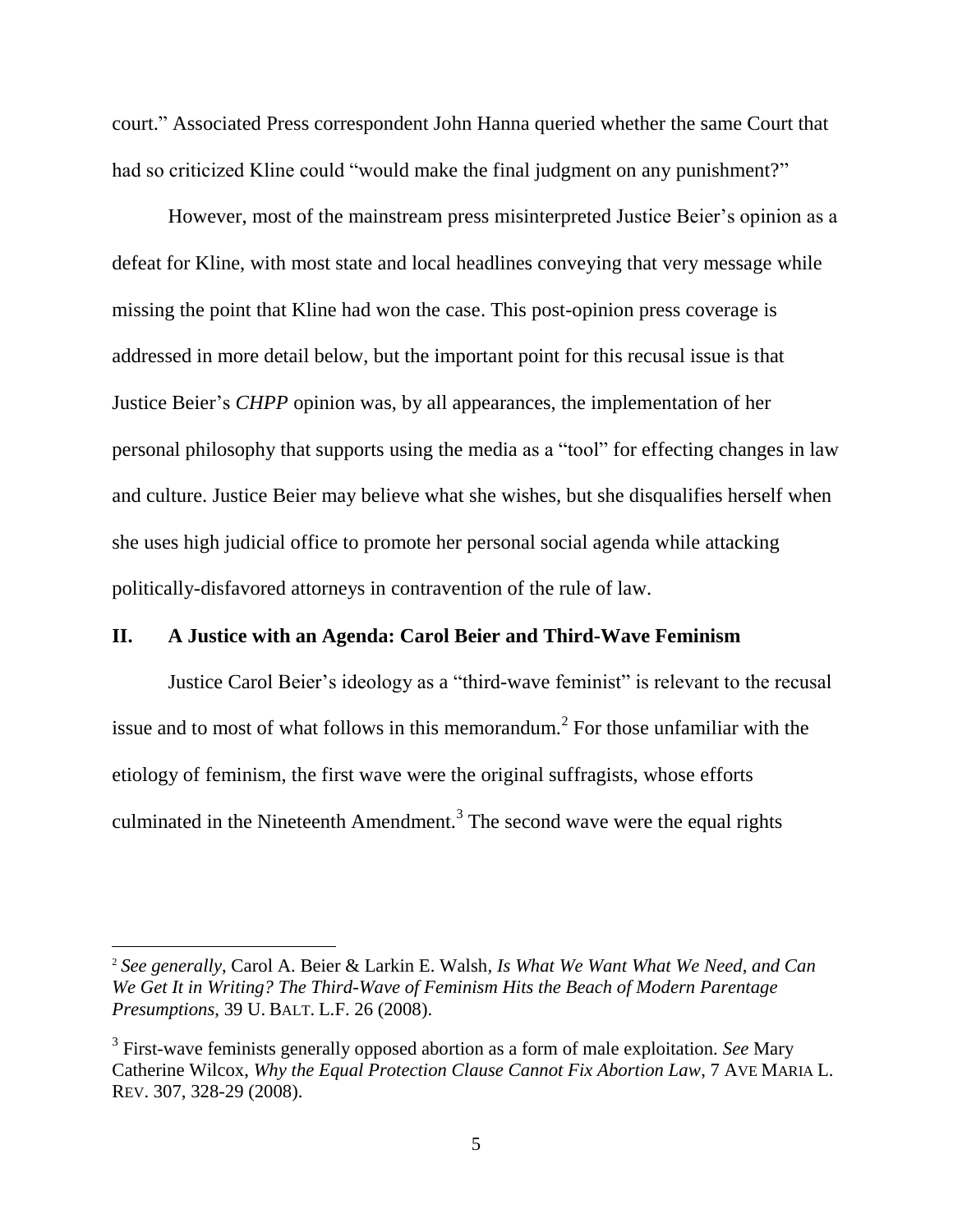activists of the 60's and 70's, advocates for equality in the workplace and the bedroom.<sup>4</sup> The third wave, with which Justice Beier identifies, are the daughters of the second wave, born in the 1960's and entering adulthood in the 1980's.<sup>5</sup> They came of age at a time when access to the workplace and to the abortion doctor was the norm. See *Planned Parenthood v. Casey*, 505 U.S. 833, 856 (1992) (plurality opinion) (arguing that since *Roe v. Wade*, 410 U.S. 113 (1973), abortion as back-up contraception has become the social norm, facilitating the equality of women in the workplace).

As a third-wave feminist, Justice Beier criticized the traditional roles of husband and wife as "separate spheres ideology."<sup>6</sup> The second-wave of the American feminist movement, she wrote, "identified the rigid gender roles of separate spheres ideology as the potential—and choice-throttling oppressions they were."<sup>7</sup> Commenting on the "positive power and individualism that are the hallmarks of feminism's third-wave," Beier viewed the family as a mere contractual relationship, where parties are free to elect "the family structure they desire" unrestricted by "gender-based presumptions" of an

<sup>4</sup> *See* Barbara Ann White, *Traversing 2nd and 3rd Waves: Feminist Legal Theory Moving Forward*, 39 U. BALT. L.F. *i*, *iv* (2008) (distinguishing first-wave from second-wave).

<sup>5</sup> *See* White, *supra* note 4, at *vi* (describing the third wave as children of the second wave). Born in 1958, Justice Beier graduated from law school in 1985. *Carol Beier Profile*, GEORGETOWN LAW, http://www.law.georgetown.edu/wlppfp/USProgram/Alumni/1986-87/Beier.html (last visited Mar. 19, 2012).

<sup>6</sup> Beier & Walsh, *supra* note 2, at 27. *See also id.* (stating that the nuclear family is the foundation of an ideology of biological destiny)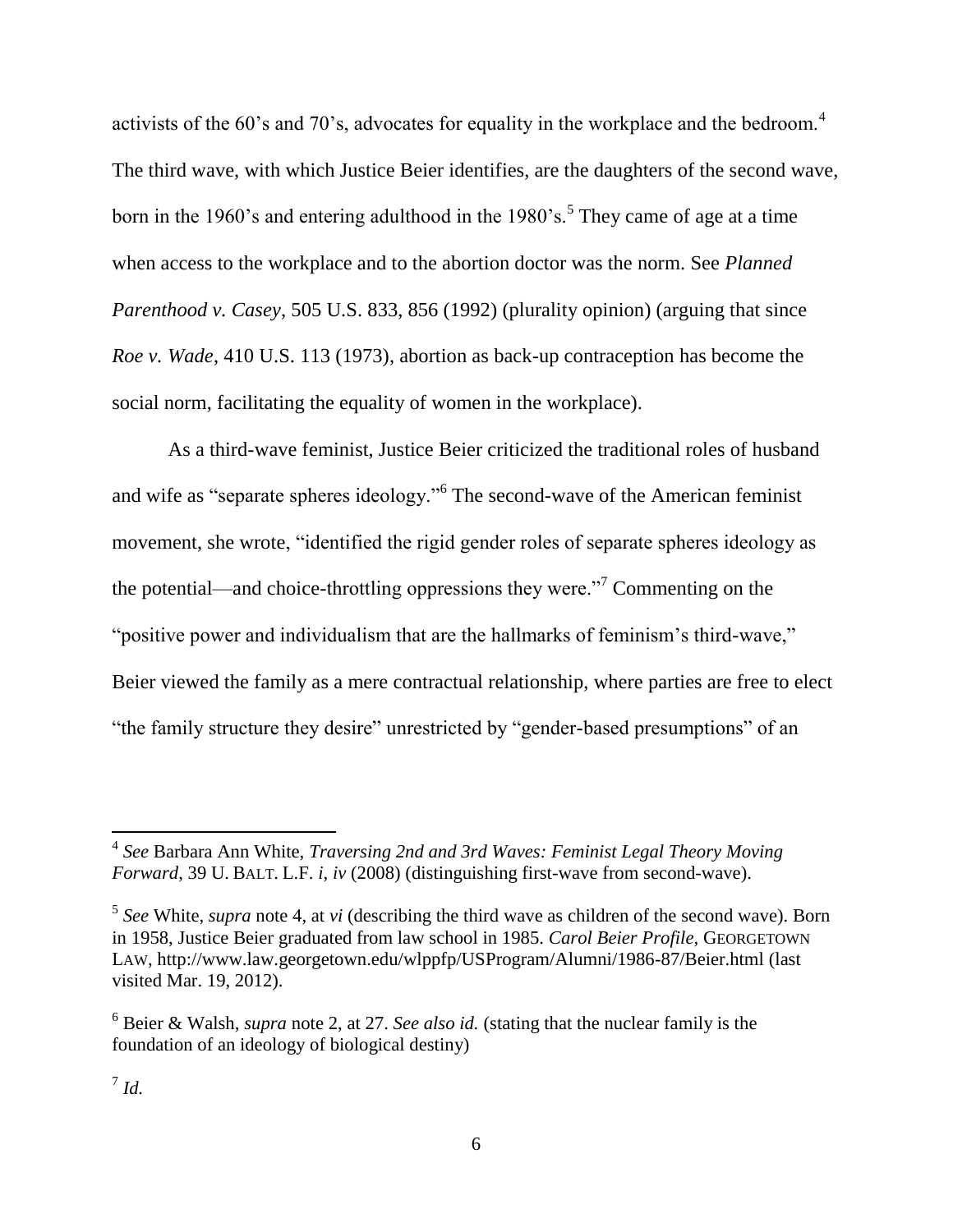obsolete age.<sup>8</sup> Abortion access and "reproductive rights" are a central theme of this philosophy.

Justice Beier recognizes that accomplishing her goals requires radical reform of traditional culture. "This freedom would not be possible," Beier wrote, "but for the deconstruction of Victorian separate spheres family life accomplished during the secondwave. The gender determinism from that ideology had to be attacked and destroyed."<sup>9</sup> As a legal professional, Justice Beier desires to incorporate this third-wave ideology into law. To that end, she endorsed manipulation of the media to create supporting "cultural infrastructure." She explains:

Bridget Crawford posits that the third-wave's reclamation of feminism through engagement with the media is powerful "cultural work," that may be a necessary pre-condition to an evolution in the law, and she predicts that "third-wave engagement with culture may be a precursor to the law's adoption of some third-wave feminist ideas." In essence, the thesis is that *the media are tools to produce cultural infrastructure, without which even the best intentioned and artfully designed legal reforms are ineffective*. 10

Such strategies are common in our nation's political culture but are improper motivations for legal opinions authored by a Supreme Court Justice. Justice Beier certainly has every right to her beliefs, but her opinions for the Court should be guided by fact and law, not political or cultural objectives. The lack of factual and legal support for

9 *Id.*

<sup>8</sup> Beier & Walsh, *supra* note 2, at 37.

<sup>&</sup>lt;sup>10</sup> *Id.* at 33 (emphasis added).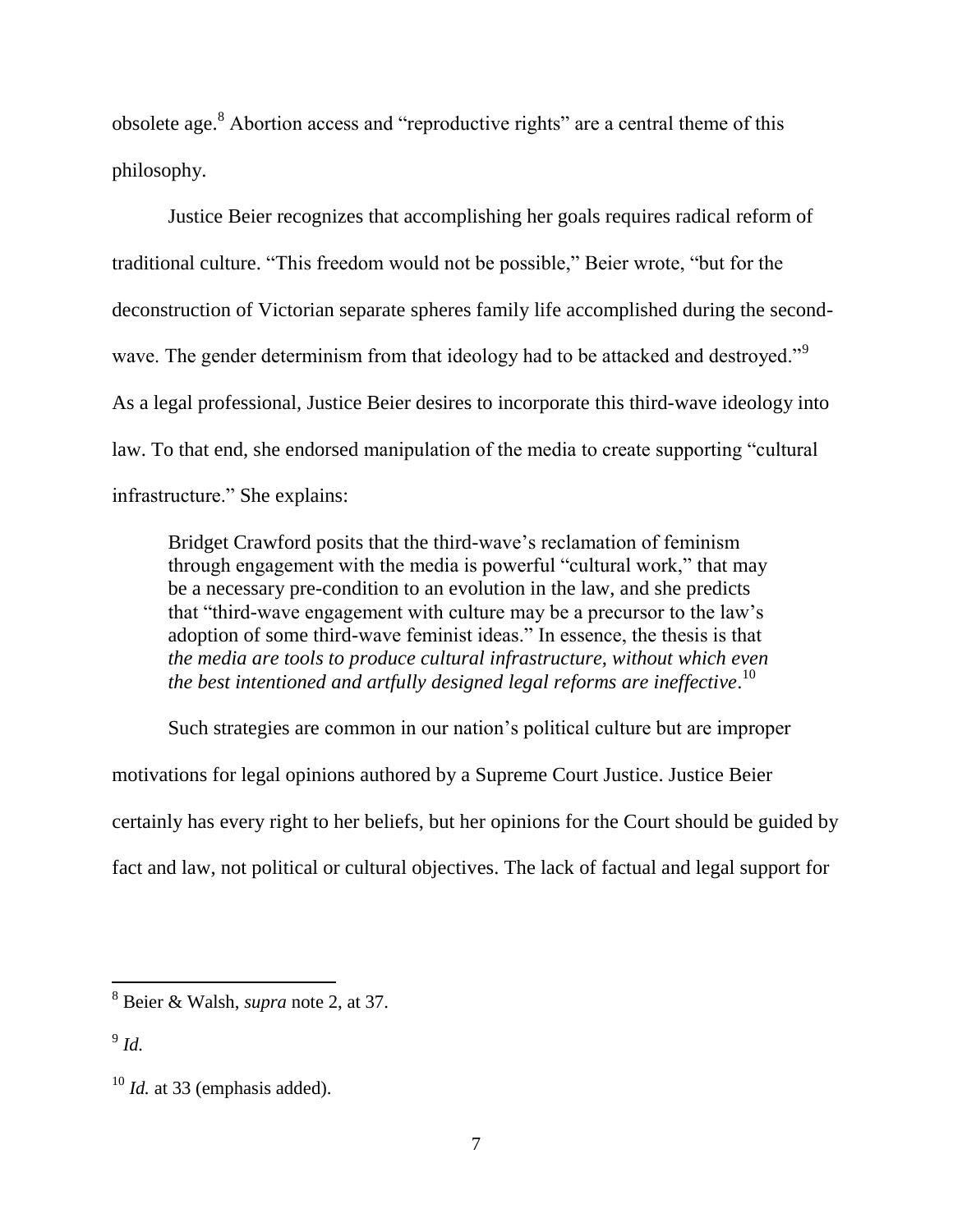Justice Beier's opinion in *CHPP v. Kline*, when viewed against the backdrop of her own extrajudicial writing, gives a reasonable person pause as to her objectivity in this matter.

The factual distortions in Justice Beier's opinion for the Court in *CHPP v. Kline* laid the foundation for a blistering condemnation of Mr. Kline and the design of relief and sanctions otherwise unavailable. Although Mr. Kline won the case on the merits, Justice Beier's systematic misrepresentation of the record obscured this fact and created a contrary and prevailing public impression that he was the wrongdoer—a result contrary to law and fact but in harmony with the strategy of using the media as "tools to produce cultural infrastructure" in aid of feminist legal objectives.<sup>11</sup> If Justice Beier perceives Mr. Kline as a standard bearer of "gender determinism ideology," who must be "attacked and destroyed" in order to protect abortion, her opposition to his prosecutorial efforts comes into focus. Unwittingly, Mr. Kline found himself in the center of Justice Beier's war on culture.

# **III. Abortion Politics in Kansas and The Role Played by Phill Kline in Enforcing Kansas Abortion Law**

Phill Kline took office as Kansas Attorney General in January, 2003. Eight months later, Governor Kathleen Sebelius—a vigorous abortion rights advocate—chose Carol Beier to serve as a justice of the Kansas Supreme Court. Early in 2003, Mr. Kline began an investigation of child abuse reporting to determine if sexual predators were using

<sup>&</sup>lt;sup>11</sup> Justice Beier has a journalism background. "Carol graduated from KU with a journalism degree in 1981 and worked as a newspaper reporter and editor before earning her law degree from KU in 1985." *A Judge with Exceptional Qualifications*, JUSTICE CAROL BEIER, http://www.justicebeier.com.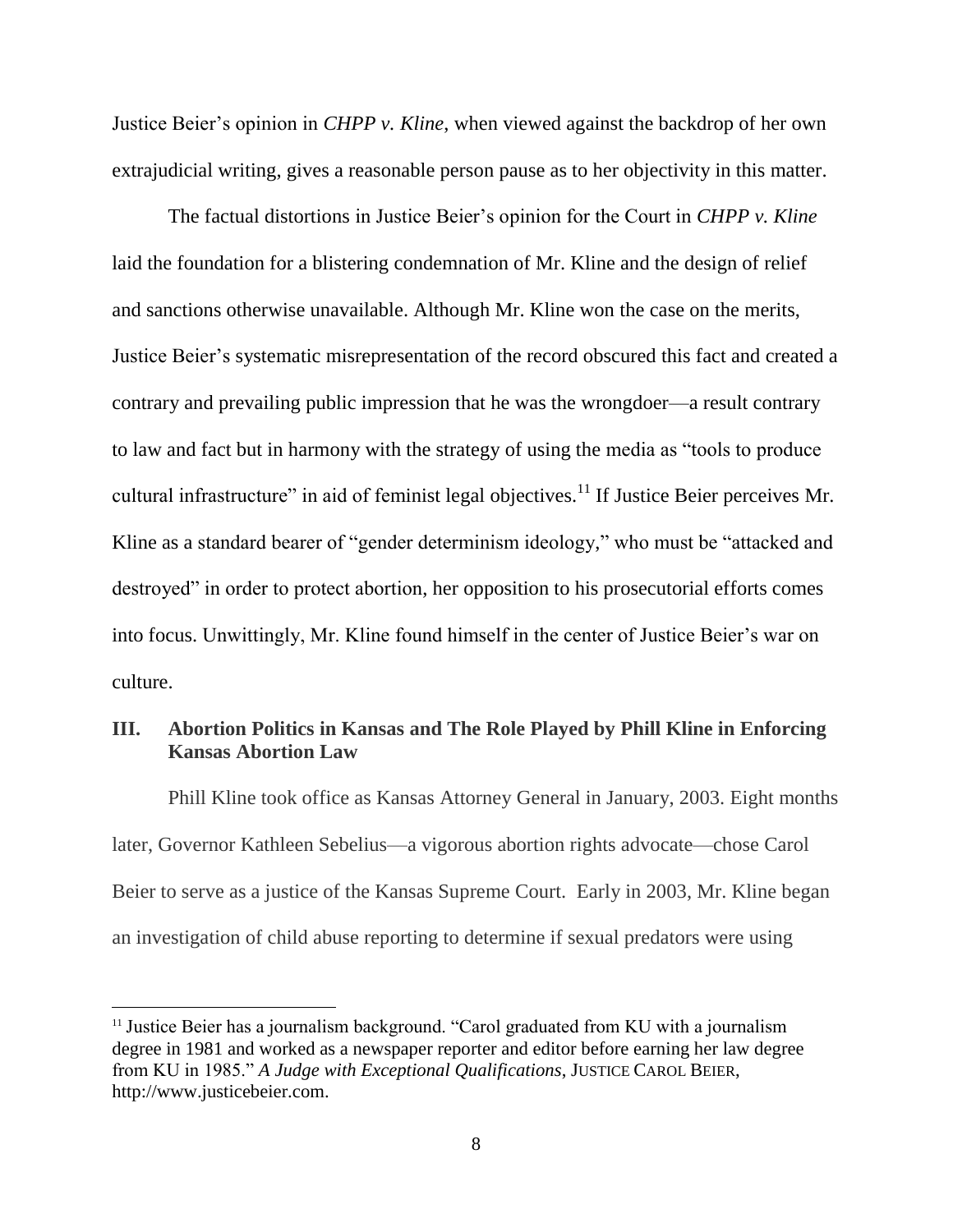abortion clinics to destroy evidence of their crimes. (Except for married couples, Kansas law criminalized all intercourse with children under sixteen.) After discovering that Kansas abortion providers almost never reported underage abortion as child abuse, Ex. 20 (Affidavit of Tom Williams), Mr. Kline sought a subpoena for records of underage abortions.<sup>12</sup> In the process of investigating mandatory reporting, he also discovered that the abortion providers engaged in sham reporting of late-term abortions, using boilerplate language on mandatory state forms that required by law particular justifying detail.<sup>13</sup> He also, therefore, sought to subpoena late-term abortion records. Judge Richard Anderson, an objective and neutral magistrate, found probable cause to believe the clinic records of Dr. George Tiller and Planned Parenthood contained evidence of criminal activity and issued the subpoenas. *See* Exs. U4 & V4 (ordering abortion providers to respond to subpoenas for medical records).

Mr. Kline's decision to enforce Kansas abortion law set up a looming clash with Kansas' abortion providers and, it turns out, Justice Beier. The ensuing legal battle resulted in three lengthy opinions, all written by Justice Beier.<sup>14</sup> The effect of these cases

 $12$  Judge Richard Anderson, after finding probable cause to believe the records would contain evidence of crimes, in October 2004 subpoenaed ninety records from Dr. Tiller's clinic in Wichita and CHPP in Overland Park.

 $13$  The abortion reporting agency, the Kansas Department of Health and Environment (KDHE), did not enforce the late-term informational requirements, viewing itself as simply a filing agency. As a result, Kansas had become the Wild West of late-term abortion. A law which required specific medical justifications for late-term abortions was boldly disregarded. *See* Kan. Stat. Ann. § 65-6703. Until Mr. Kline's enforcement initiative, Kansas late-term abortion law was a dead letter.

<sup>14</sup> *Alpha Med. Clinic v. Anderson*, 280 Kan. 903, 128 P.3d 364 (2006); *Comprehensive Health of Planned Parenthood v. Kline* [*CHPP v. Kline*], 287 Kan. 372, 197 P.3d 370 (2008); and *State v.*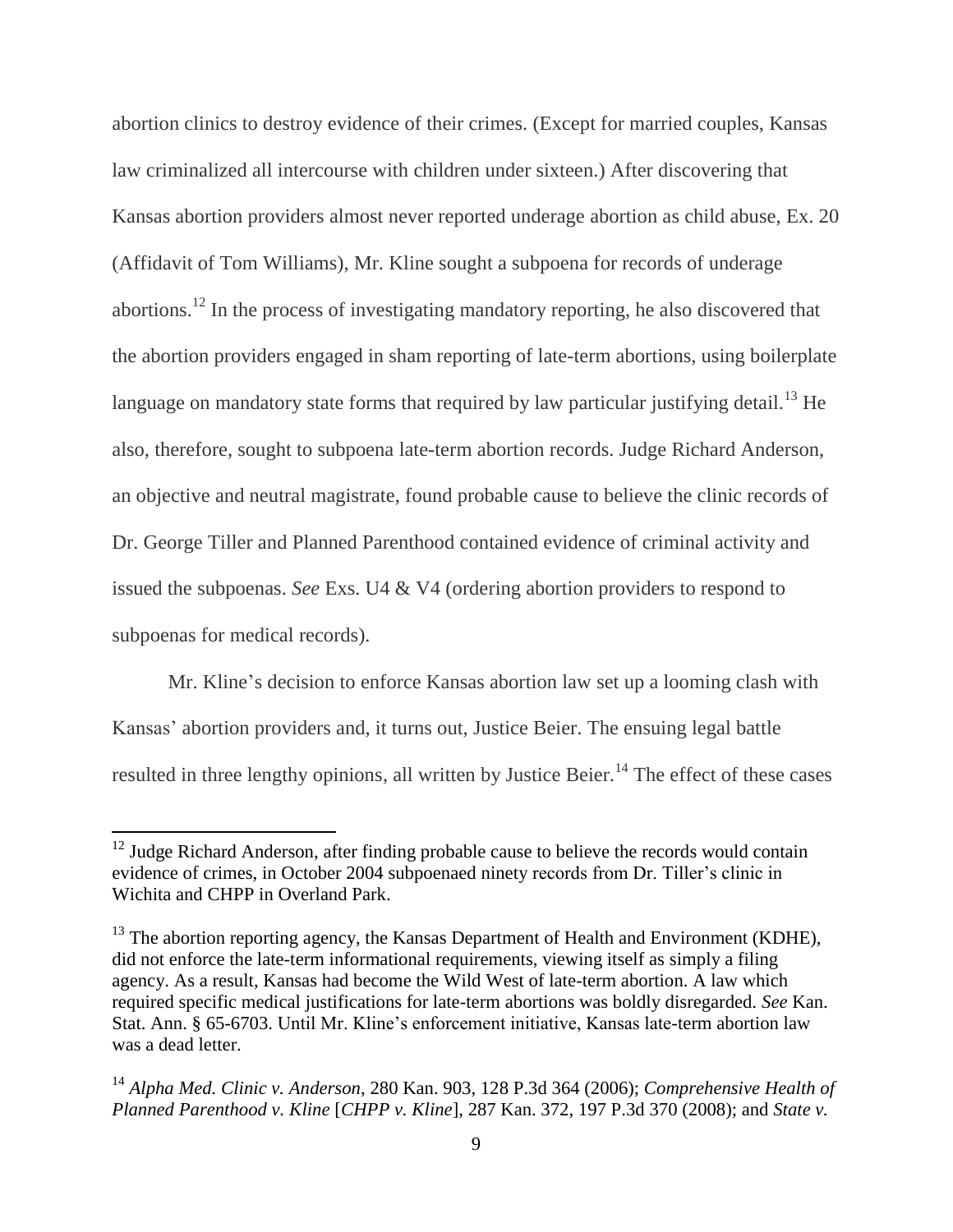was to hamper Mr. Kline's effort to protect children from sexual abuse, to frustrate and delay legitimate investigations, and seriously to hinder the prosecution of criminal activity by Kansas abortion providers.

#### **IV. The** *Alpha* **Case: Running the Clock and Other Obstructions**

In the first case, the two largest abortion clinics in the state—Planned Parenthood in Kansas City and Women's Health Care Services in Wichita—teamed up to seek a writ of mandamus from the Kansas Supreme Court to prevent Attorney General Kline from obtaining subpoenaed patient records. Filed on October 26, 2004, the case was not argued until September 8, 2005. Because of the two-year statute of limitations for criminal prosecutions in effect at the time, Mr. Kline had requested expedited consideration by this Court. Any crimes relating to the 2002 records were being lost to prosecution each day the court delayed. However in April, 2005, the Legislature, at Mr. Kline's initiative, extended the statute of limitations for such crimes from two to five years, thus saving the investigation from timing out.<sup>15</sup> The new five-year limitations period took effect July 1, 2005.<sup>16</sup> As of year-end, any records pertaining to abortions performed in 2002 and the first half of 2003 could not be used—lost to court delay. The passage of time with the

*Comprehensive Health of Planned Parenthood* [*State v. CHPP*], 291 Kan. 322, 241 P.3d 45 (2010).

<sup>15</sup> Kan. Stat. Ann. § 21-3106(4) (2005).

<sup>16</sup> Act of Apr. 18, 2005, 2005 Kan. Laws Ch. 162, § 6.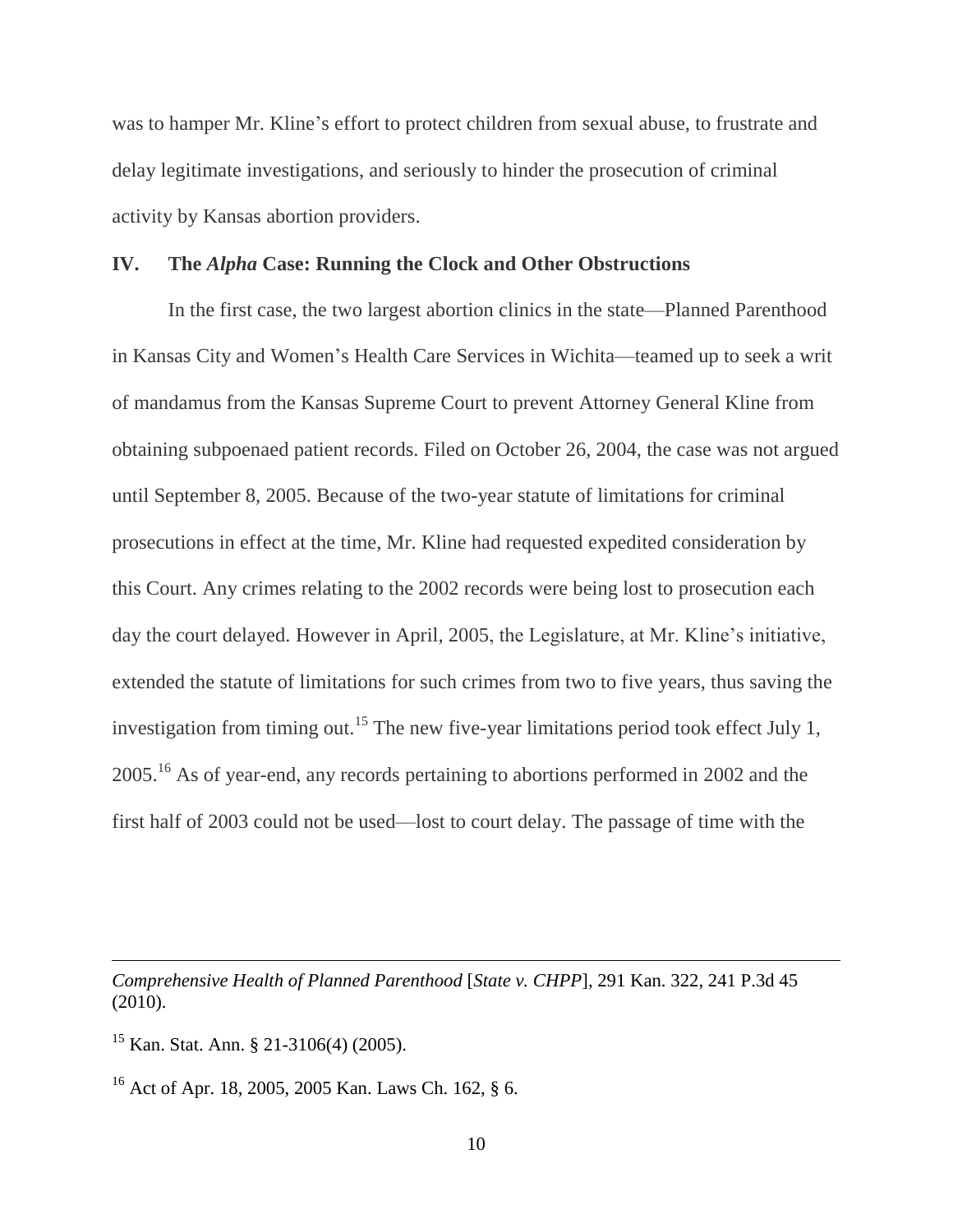subpoenas suspended also made evidence harder to gather and prevented the State from protecting child victims because of inability to access their names.<sup>17</sup>

This Court finally ruled—on February 6, 2006— that the clinics could redact the records of both adult and child patient-identifying information prior to producing them, thereby hamstringing the prosecutor in identifying child abuse victims.<sup>18</sup>

When first seeking the subpoenas, Mr. Kline proposed that Judge Anderson remove all adult identifying patient information from the abortion records prior to their being provided to Mr. Kline's office. Mr. Kline could proceed with his investigation without knowing the identity of adult patients.<sup>19</sup> Judge Anderson agreed with this approach. Mr. Kline did seek, however, the child identities to protect these victims of sex crimes.

 $17$  It is difficult to fathom any other context where criminal targets could so effectively use the courts to prevent a prosecutor from using lawful means to gather evidence of their crimes. However, in the context of abortion it should surprise no one. It is "painfully clear that no legal rule or doctrine is safe from ad hoc nullification in this Court when an occasion for its application arises in a case involving state regulation of abortion. *Thornburgh v. American College of Obstetricians & Gynecologists*, 476 U.S. 747, 814B (1986) (O'Connor, J., dissenting). Or as Justice Scalia later observed, "the jurisprudence of this Court has a way of changing when abortion is involved." *Hill v. Colorado*, 530 U.S. 703, 742 (2000) (Scalia, J., dissenting). One need not be an astute court watcher to know that this "abortion distortion" has manifested itself throughout the courts of this nation (state and federal) for the past forty years. One will certainly search in vain for another Kansas case where a prosecutor has been obstructed and persecuted in other contexts like Mr. Kline has been obstructed and persecuted for attempting to investigate Kansas abortion providers.

<sup>18</sup> *Alpha Med. Clinic v. Anderson*, 280 Kan. 903, 128 P.3d 364 (2006). The misleading nature of Justice Beier's *Alpha* opinion in is discussed in more detail in a later section.

 $19$  DeFries Report, at 16. Ex. 142.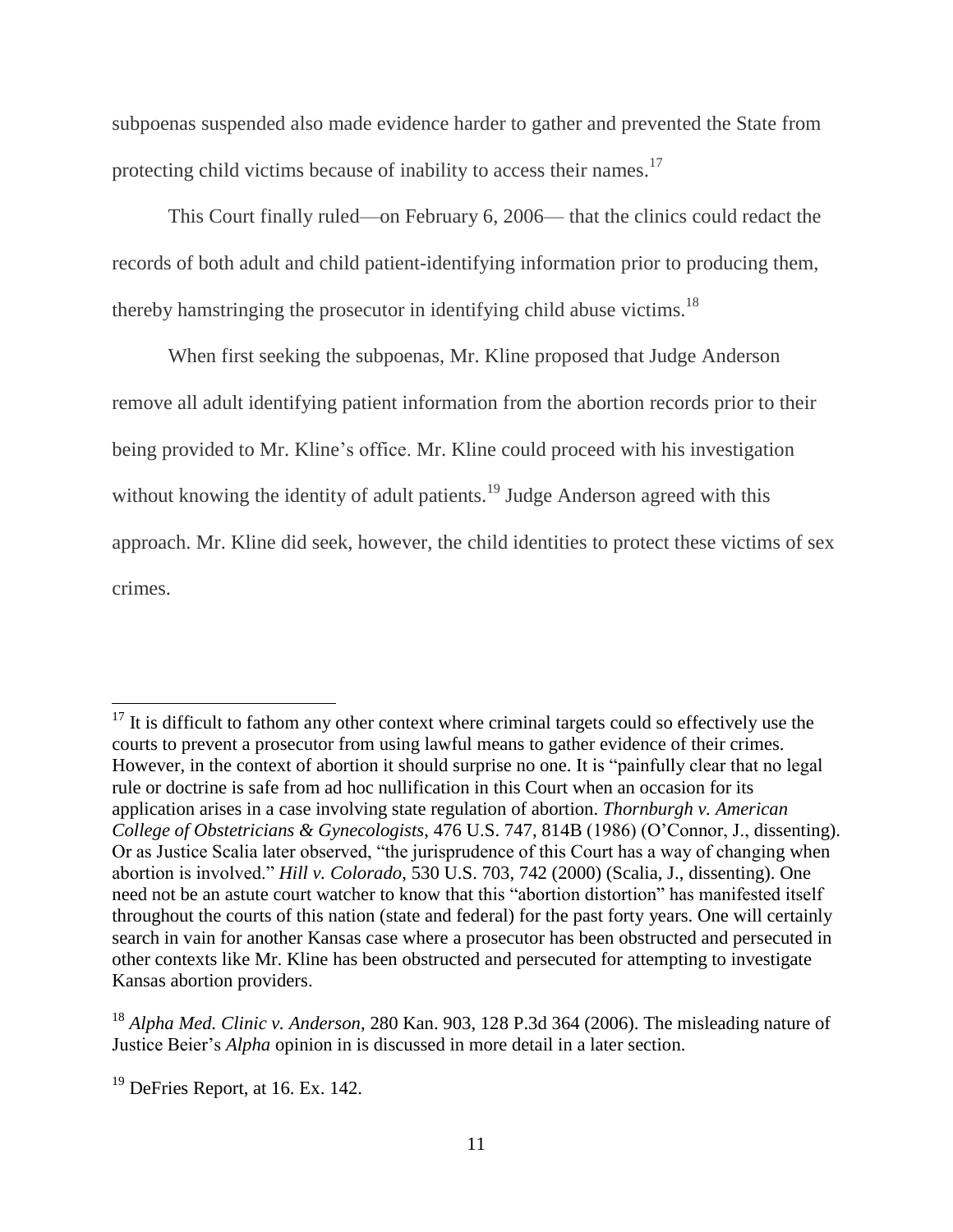This Court severely hampered the investigation by allowing the targets of the investigation to redact information rather than allowing Judge Anderson to determine the information to be redacted. Mr. Kline argued that it was unprecedented to allow the investigation target to determine what evidence to produce in a case where a judge subpoenaed records and found probable cause to believe that crimes were committed.

The Court's approach also created delay and resulted in over-redacting. Mr. Kline's office did not receive the redacted records until October 24, 2006. Losing a reelection bid shortly thereafter, Mr. Kline left office on January 8, 2007.

Mr. Kline's successor, Paul Morrison, had run an inflammatory campaign, heavily funded through donations from abortion providers, accusing Mr. Kline of using his office and anti-abortion ideology to invade the private lives and medical records of Kansas women.<sup>20</sup> Kansas media reported that Morrison promised to end Kline's investigation if elected. Mr. Morrison's likelihood of continuing Mr. Kline's investigation was nil, and everyone knew it.

#### **V. The Appointment of Phill Kline as Johnson County District Attorney**

To take office as Attorney General, Mr. Morrison had to vacate the office of Johnson County District Attorney, the same jurisdiction where Planned Parenthood performs its abortions. Mr. Kline was appointed by the Johnson County Republican

 $20$  The malicious dishonesty of the Morrison campaign was evident to all but the willfully blind. A month before the election, Morrison rolled out a television ad claiming Kline "wants our personal medical information in the government's hands. And, November 7th, it's in our hands to stop him." Mr. Kline responded with the Truth: "I am enforcing the law, and he is admitting he will not enforce the law." Chris Moon, *A.G. Says Judge Ok'd Abortion Inquiry*, TOPEKA CAPITAL-JOURNAL (Oct. 5, 2006).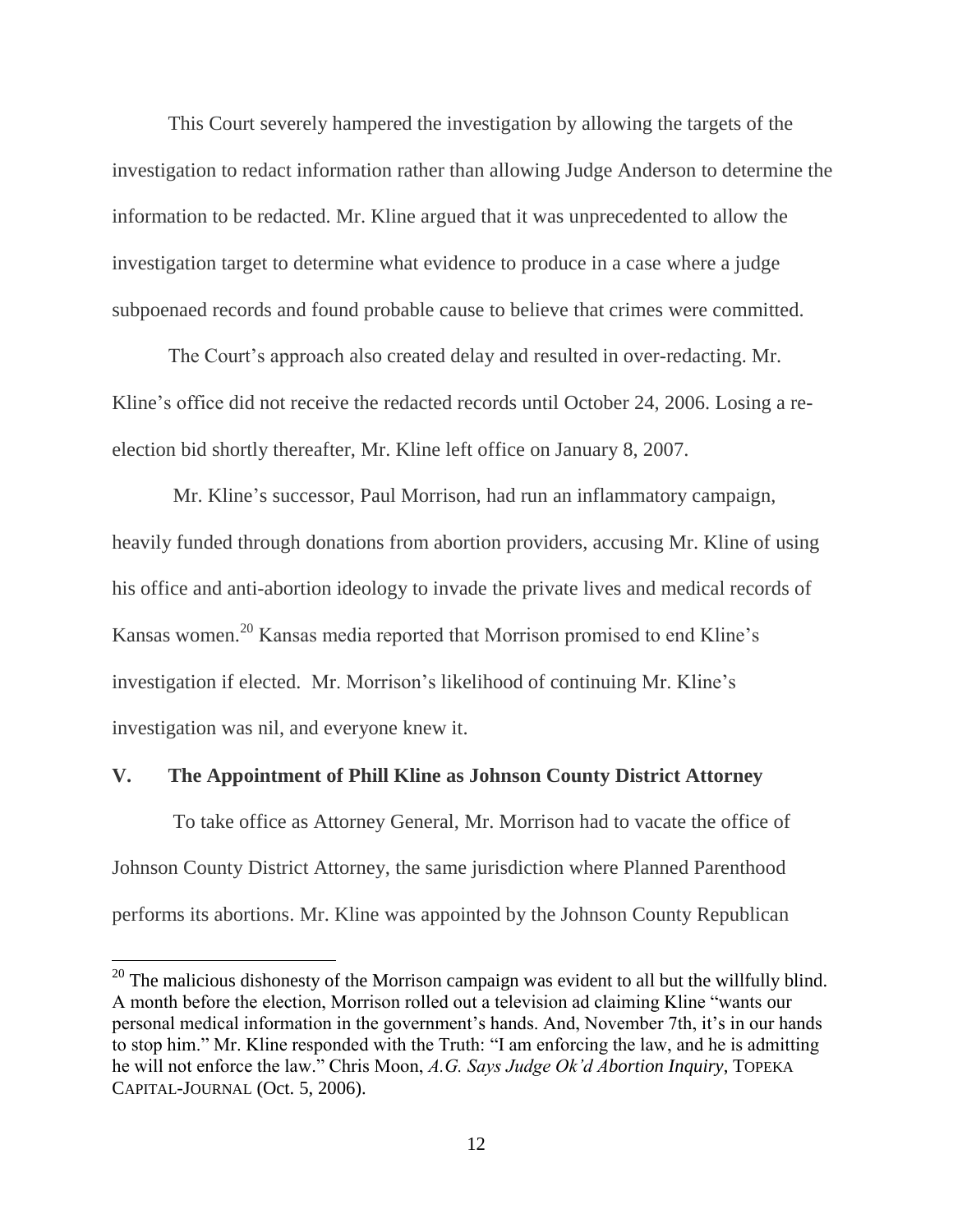precinct committee persons as Morrison's successor.<sup>21</sup> As District Attorney, Mr. Kline would have jurisdiction to prosecute Planned Parenthood, but the files and records already obtained as evidence were held in the Attorney General's office.<sup>22</sup> Seeking to keep Judge Anderson informed, Kline stated that he intended to share the files with law enforcement in Johnson, Sedgwick and Shawnee counties. Judge Anderson did not need to give Kline approval for the use of the records. In his view, prosecutors could exchange information with other law enforcement officials, and Mr. Kline was entitled to continue the investigation from a new public office. While Justice Beier later accused Mr. Kline of playing "both sides of the net" she could not conclude that the "unorthodox" move was unlawful. $^{23}$ 

 $21$  Mr. Morrison, elected District Attorney as a Republican, switched parties at the urging of Governor Kathleen Sebelius to run against Mr. Kline. Sebelius' plan "involved removing Phill Kline as attorney general and replacing him with a Democrat who would become the next governor of Kansas." STEPHEN SINGULAR, THE WICHITA DIVIDE 117-18 (2011).

 $^{22}$  While campaigning, Morrison claimed that Kline, as Attorney General, did not have original jurisdiction to prosecute violations of Kansas abortion laws and that only District Attorneys have such jurisdiction. Thus, Morrison dismissed Kline's appeal of the dismissal of the original charges filed against Dr. Tiller in December of 2006 because Sedgwick County District Attorney Nola Foulston publicly opposed the filing. Yet, contrariwise, in *CHPP v. Kline*, Morrison contended evidence gathered to prosecute the abortion clinics must be lodged exclusively in the office of Attorney General. He sought to disgorge the evidence from Phill Kline, the District Attorney in CHPP's jurisdiction, and the only office, according to his theory, that could initiate the prosecution. This contradictory legal position makes sense only if Morrison's purpose was to shield the targets of the investigation.

<sup>23</sup> *CHPP v. Kline*, 287 Kan. 372, 414, 197 P.3d 370 (2008) ("Kline's long lob, enabling himself and his subordinates to play both sides of the net, was, at a minimum, unorthodox."). This is an unusual view of law enforcement in Kansas. Who would have thought that the Attorney General and a District Attorney would be on opposite sides of the net? Are they not both charged with enforcing Kansas law? They should be doubles partners. Justice Beier's colorful comment reveals her third-wave feminist perspective: A prosecutor who is willing to investigate crimes of abortionists is an opponent of the prosecutor who is not. *CHPP v. Kline* made it clear to the world which side of the net Justice Beier stands.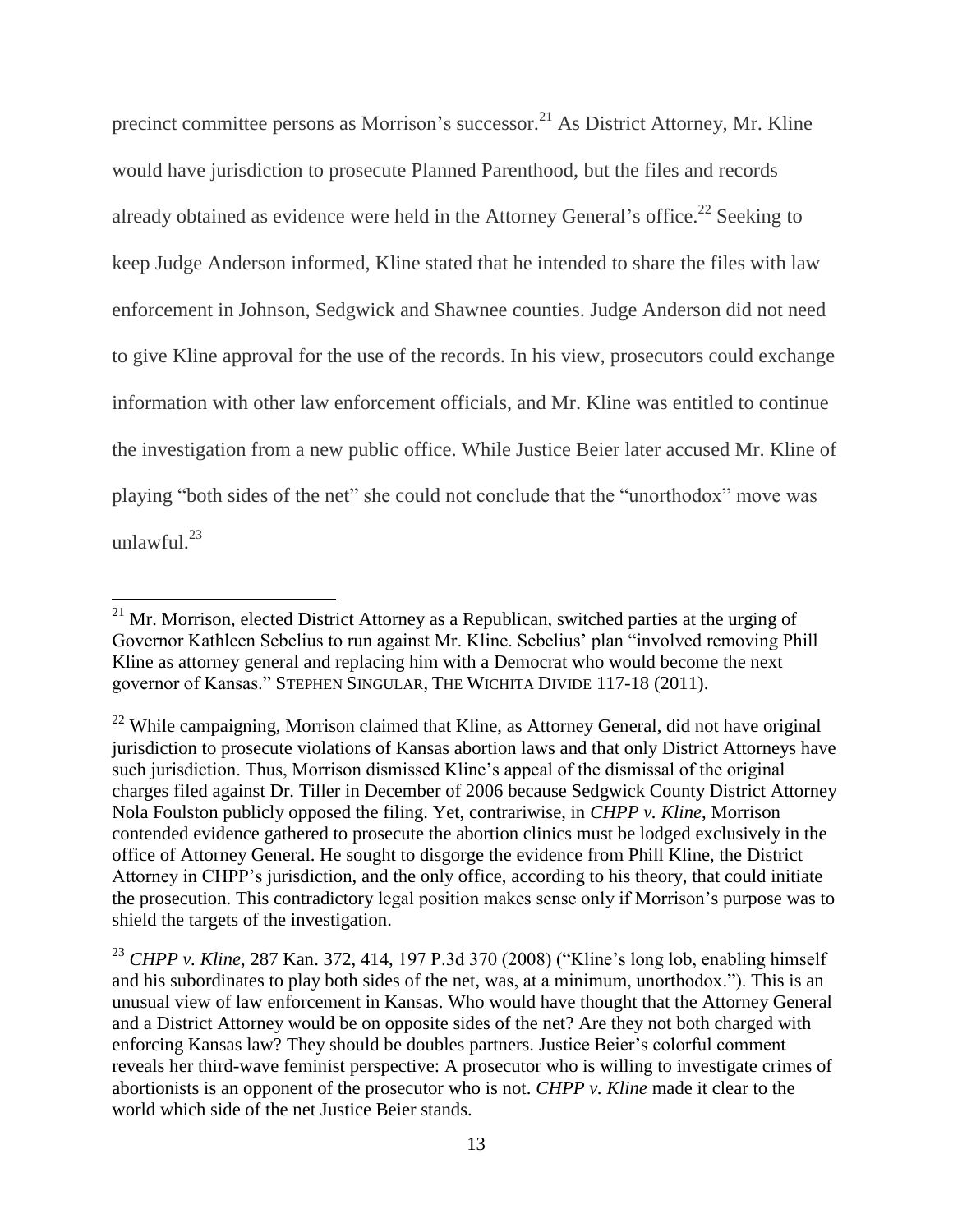Mr. Kline had a sticky logistical problem: what should have been a simple transfer of records was complicated greatly by Morrison's intense and utterly unprofessional hostility toward Kline. Had Mr. Kline moved the records to Johnson County before Morrison vacated that office, he would have never seen them again. Affidavit of Phillip D. Kline, ¶¶ 6, 8. Both men were sworn in to their new offices on Monday, January 8, 2007.

Morrison's hostility included a pervasive lack of cooperation with Mr. Kline's transition team. Senior Assistant Attorney General Steve Maxwell visited the Johnson County District Attorney's office to introduce himself. He relates:

Mr. Morrison . . . began cursing at me as loud as you can yell. I don't want to get vulgar, but he was using vulgarities towards me, screaming at me, ordered me out of the office. And this is in front of, you know, 15 or 20 staff members. He . . . ordered me to leave, continued to cuss at me, ordered me never to come back. Told me I wasn't welcome in the district attorney's office. Basically ordered me out of the building.

Maxwell 1502:6-17.<sup>24</sup> Mr. Morrison's paramour, Director of Administration Linda Carter, told him to apologize. Taking Mr. Maxwell into a private office, Morrison explained that he "hated Phill Kline and that he couldn't stand the fact that Phill Kline was going to become the District Attorney and that he despised him." *Id*. at 1503:3-23. Ms. Carter confirms that Morrison "was always upset and angry when they were there and always expressed disgust at the presence of the transition team. . . . there was a lot of profane language . . . . he had an extreme hatred for Phill Kline." Carter 1826:9-11 & 15-

<sup>&</sup>lt;sup>24</sup> Citations to the Final Hearing Report transcript are in the following form: [witness name] [page: line].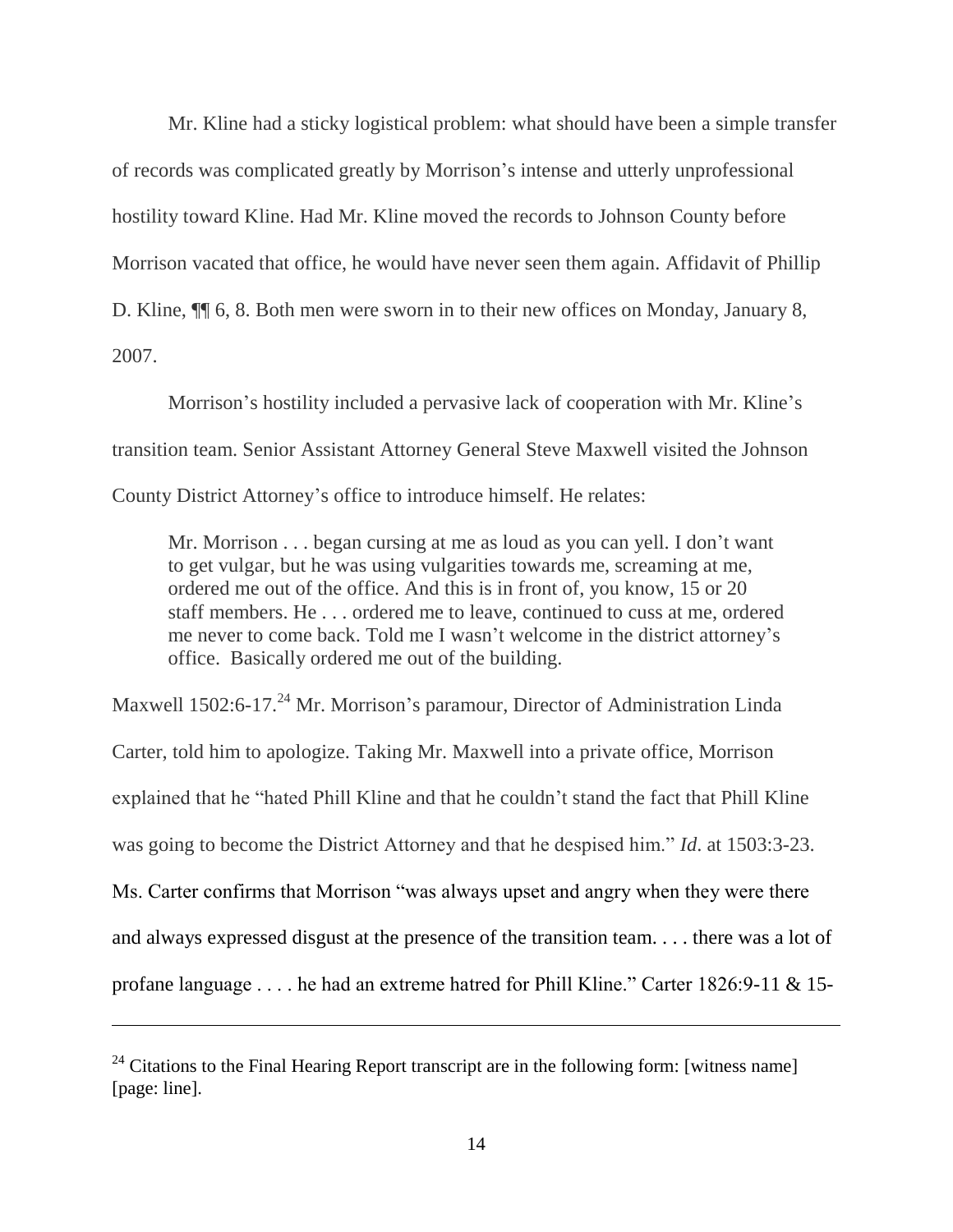16, 1829:6-7. By contrast, Ms. Carter, who continued as Director of Administration under Mr. Kline, recalled: "[I]n the time that I worked for Phill Kline I never heard him utter one bad word about Morrison. And as a matter of fact, he was always very professional in . . . any discussions about Morrison." Carter 1829:14-18.

Because the political offices would be in transition on January 8, with movers, the public and unknown others being present in both offices, Mr. Kline's staff made the prudent decision to leave the investigative files and redacted patient records a half-mile away at the Shawnee County courthouse in the custody of Judge Anderson.<sup>25</sup>

#### **VI. Records in Transition**

On Friday, January 5, 2007, Mr. Kline's chief investigator, Tom Williams,

removed all of the physical abortion investigation files, including the redacted patient records, from the Attorney General's office and loaded them into his state vehicle.<sup>26</sup> The next day, Williams and Maxwell organized files and records for a Monday delivery to Judge Anderson (five boxes) and to the Shawnee County District Attorney (three boxes).<sup>27</sup> On Saturday night they deposited three other boxes of records in the Attorney

 $\frac{1}{25}$  That Mr. Morrison was never investigated or sanctioned by this Court's Disciplinary Office for a whole host of questionable and bad behavior speaks volumes about political and judicial favor in this state.

 $26$  "I took investigative files, all the records pertaining to this case, put them in the state automobile . . . . nonelectronic files . . . the paper copies." Tom Williams 905:25-906:3. *See also* Tr. of Proceeding at 607:25-608:2, *CHPP v. Kline*, No. 98747 (Nov. 20, 2007) ("I had taken everything out of the office, had it in the car[.]").

<sup>&</sup>lt;sup>27</sup> See Exhibit 90, Report of the Appointed District Judge [King Report] **[1]** 91-97 (Jan. 10, 2008). "[W]e were verifying each record and where everything was going." Tr. of Proceeding at 609:24-25, *CHPP v. Kline*, No. 98747 (Nov. 20, 2007) (Tom Williams).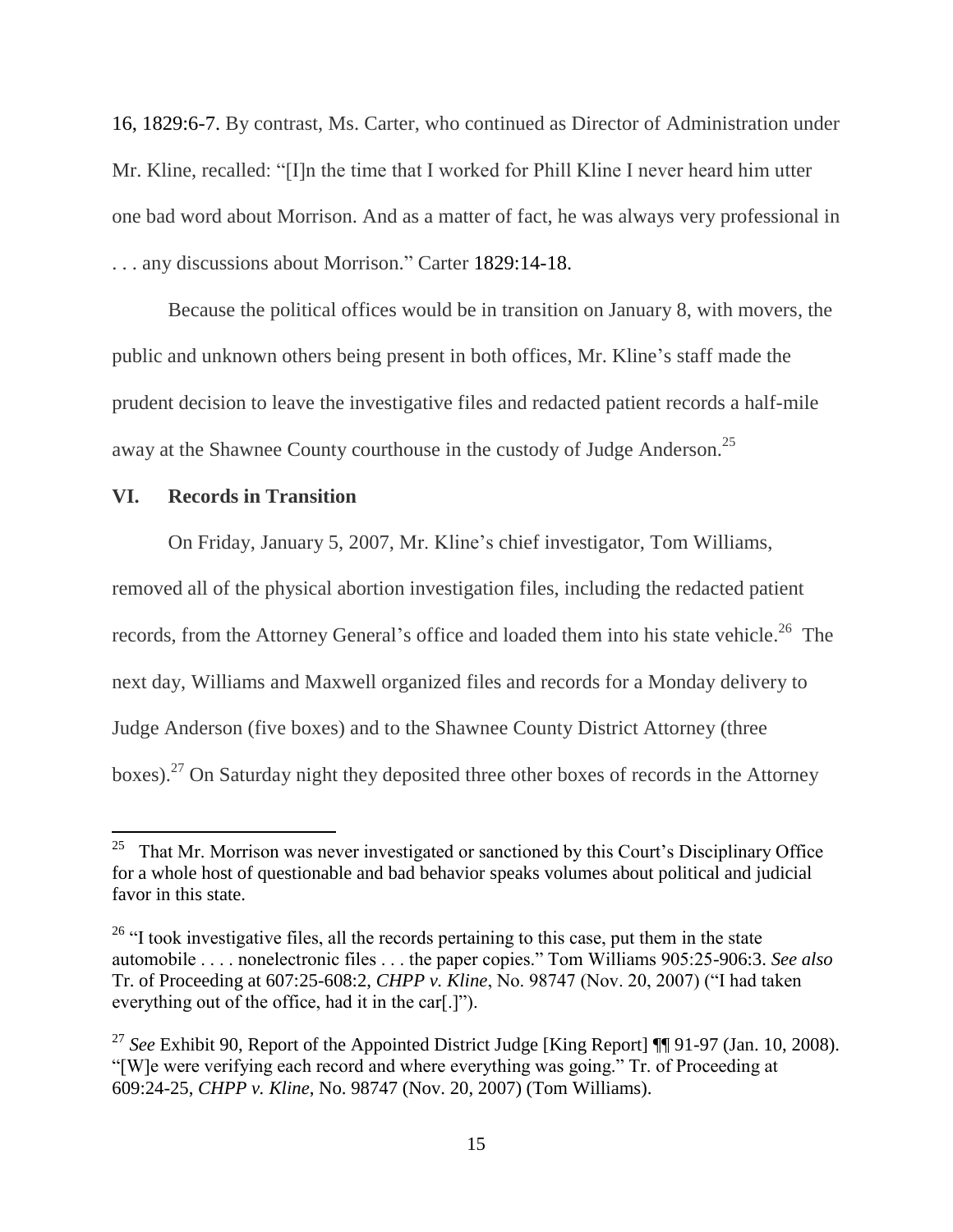General's office that Morrison was about to assume. This Court described how Williams secured the records over the weekend.

The patient records and other materials were then locked in the trunk of a state-owned vehicle Williams was driving. Williams returned a set of materials to the Attorney General's office, not including any CHPP or WHCS patient records, and left the rest of the materials sorted earlier at Maxwell's house in the vehicle. The vehicle spent the rest of that weekend parked in a secure state parking  $10t^{28}$ 

Mr. Maxwell prepared a court-requested Status and Disposition Report, detailing the location of the inquisition records. The Report noted that copies of the medical files and the Kansas Department of Health and Environment ("KDHE") abortion reports (both paper and electronic) would be left with Judge Anderson for safekeeping.<sup>29</sup> A large cache of records, including Mr. Williams' investigative file, the sixty-two redacted Tiller files and corresponding KDHE reports, and related affidavits and transcripts were slated for delivery to Shawnee County District Attorney Robert Hecht.<sup>30</sup>

On Monday morning, January 8, Mr. Williams and another investigator, Jared Reed, distributed the records as planned.<sup>31</sup> Judge Anderson describes the delivery of the five boxes of records to his office:

 $\overline{a}$ <sup>28</sup> *CHPP v. Kline*, 287 Kan*.* at 382-83. *See also* King Report ¶ 98.

<sup>&</sup>lt;sup>29</sup> Exhibit 78, at  $\P$  1.

 $30$  *Id.*, at **[3.**]

<sup>31</sup> *CHPP v. Kline*, 287 Kan. at 383. *See also* King Report ¶¶ 103-04 (detailing delivery of records to Judge Anderson and District Attorney Hecht). Mr. Maxwell returned the SRS [Social and Rehabilitation Services] records as "no longer necessary." Exhibit 78, ¶ 6. *See also* King Report ¶ 109 (Williams and Reed "returned all previously obtained SRS records to SRS, completing the distribution of records.").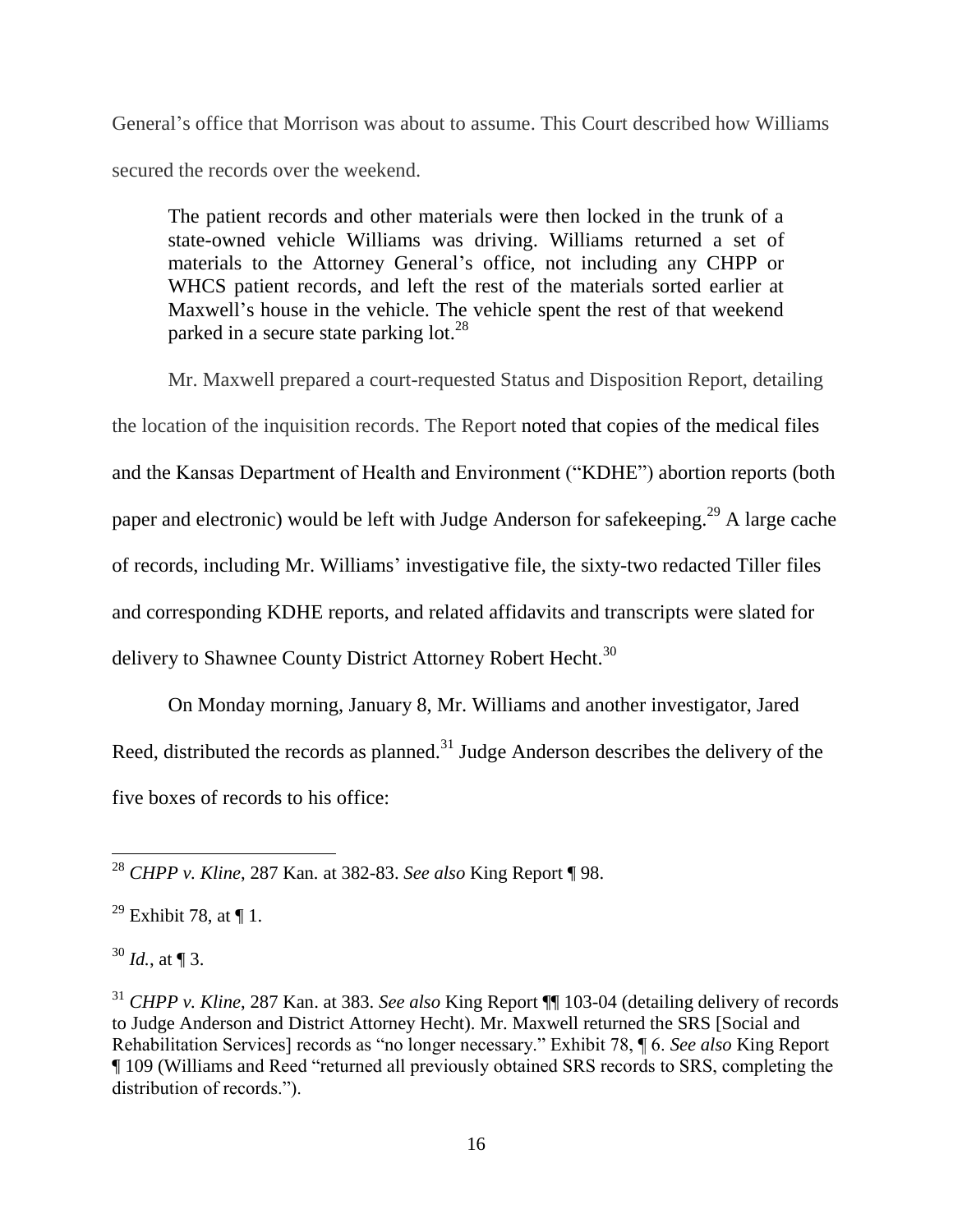I was getting ready to go to our swearing in, that would have been about 15 minutes until nine. Tom Williams and Jared Reed come in, each of them lugging a big banker's box and I say, "What is that?" And they say, "Well, these are the records we're supposed to deliver." I said, "Well, I didn't ask for the records, where is your report?" And I think they forgot it down in the car is what they said. I said, "Well, I've got to go to our swearing in." When I come back then five boxes of records are there and the status and disposition report is laying in my chair at my desk because they came and delivered it while I was out.  $32$ 

The Supreme Court's special master, appointed for *CHPP v. Kline*, found that the five boxes of records left with Judge Anderson "included copies of the CHPP and WHCS redacted patient records, KDHE Termination of Pregnancy Reports and the Status and Disposition Report."<sup>33</sup>

The following day, Tuesday, January 9, Judge Anderson wrote to Mr. Morrison and offered him the opportunity "to pick up the inquisition evidence that had been left at the judge's chambers by Williams and Reed the day before."<sup>34</sup> Veronica Dersch and Richard Guinn of Morrison's office visited Judge Anderson Wednesday morning, January 10. Ms. Dersch recalls: "We met with him and he said there are some things here in my closet, locked closet that you need to take with you, some materials that were left with me on Friday . . . and this status and disposition report tells you where

 $32$  Anderson 749:9-23. Judge Anderson initialed receiving the Report at 9:20 AM. Maxwell 1495:1-19.

 $33$  King Report ¶ 103.

<sup>34</sup> *CHPP v. Kline*, 287 Kan. at 384; *See also* Letter of Hon. Richard D. Anderson to Att'y Gen. Paul J. Morrison, at 2 (Jan. 9, 2007) ("You may retrieve the evidence returned to the Court which has been identified in the Status and Disposition Report."), Exhibit 7, Redacted Materials released in *CHPP v. Kline* (May 2, 2008).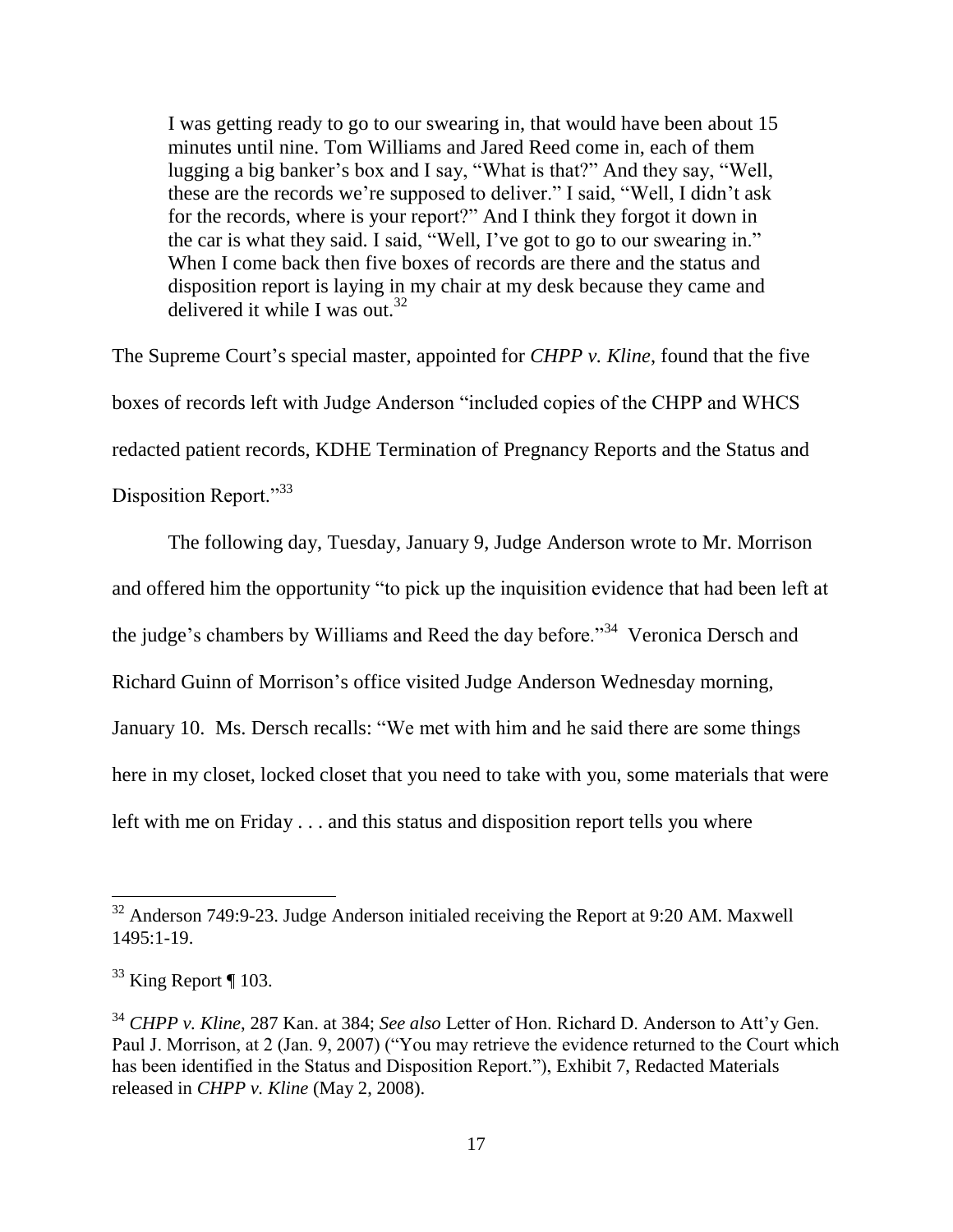everything else is."<sup>35</sup> At their instruction, Bob Blecha of the Kansas Bureau of Investigation retrieved the five boxes of subpoenaed records.<sup>36</sup> Judge Anderson memorialized the retrieval by Morrison's people in a court opinion:

On the morning of the day Mr. Kline left office, his agents delivered five large file boxes of records to the Court with the Status and Disposition Report. On January 9, 2007, the Court notified newly elected Attorney General Paul J. Morrison that the materials had been delivered and could be retrieved. Mr. Morrison's agents promptly retrieved the materials.<sup>37</sup>

He testified similarly in a Supreme Court evidentiary hearing:

When Kline left office on the day that everyone was sworn in, including judges in our district court, five boxes of records were delivered to me, long banker's box records were delivered by the Attorney General's office to me. **I had Morrison's officers come over a couple of days later, they retrieved those records**. 38

Attorney General Morrison's office also retrieved the files that were left at the

courthouse with Shawnee County District Attorney, Robert Hecht. "[T]here was a whole

bunch at Bob Hecht's office." recalled Veronica Dersch. "The entire investigative file

<sup>37</sup> Mem. Decision at 3 (Apr. 18, 2007), Exhibit B6. *See also id*. at 5 ("Five file boxes were delivered to the Court and retrieved by Attorney General Morrison's officers.").

 $\overline{a}$ <sup>35</sup> Dersch 67:20-68:2.

 $36$  "On January 10, 2007, Morrison's agents picked up the boxes of records which had been delivered to the court by Kline." Additional Response to Petition for Mandamus at 3, *Morrison v. Anderson*, No. 99,050 (Oct. 19, 2007), Exhibit Z5. *See also* Anderson 753:8-20 (KBI agent Bob Blecha "was the person I believe that actually physically carted the records out" that day or the next morning.); Dersch 68:6-13 (Feb. 21, 2011) (explaining the choice of a KBI agent to retrieve the boxes "because we felt like we needed a chain of custody").

<sup>38</sup> Tr. of Proceeding at 84, *CHPP v. Kline*, No. 98747 (Nov. 19, 2007), Exhibit B7 (emphasis added).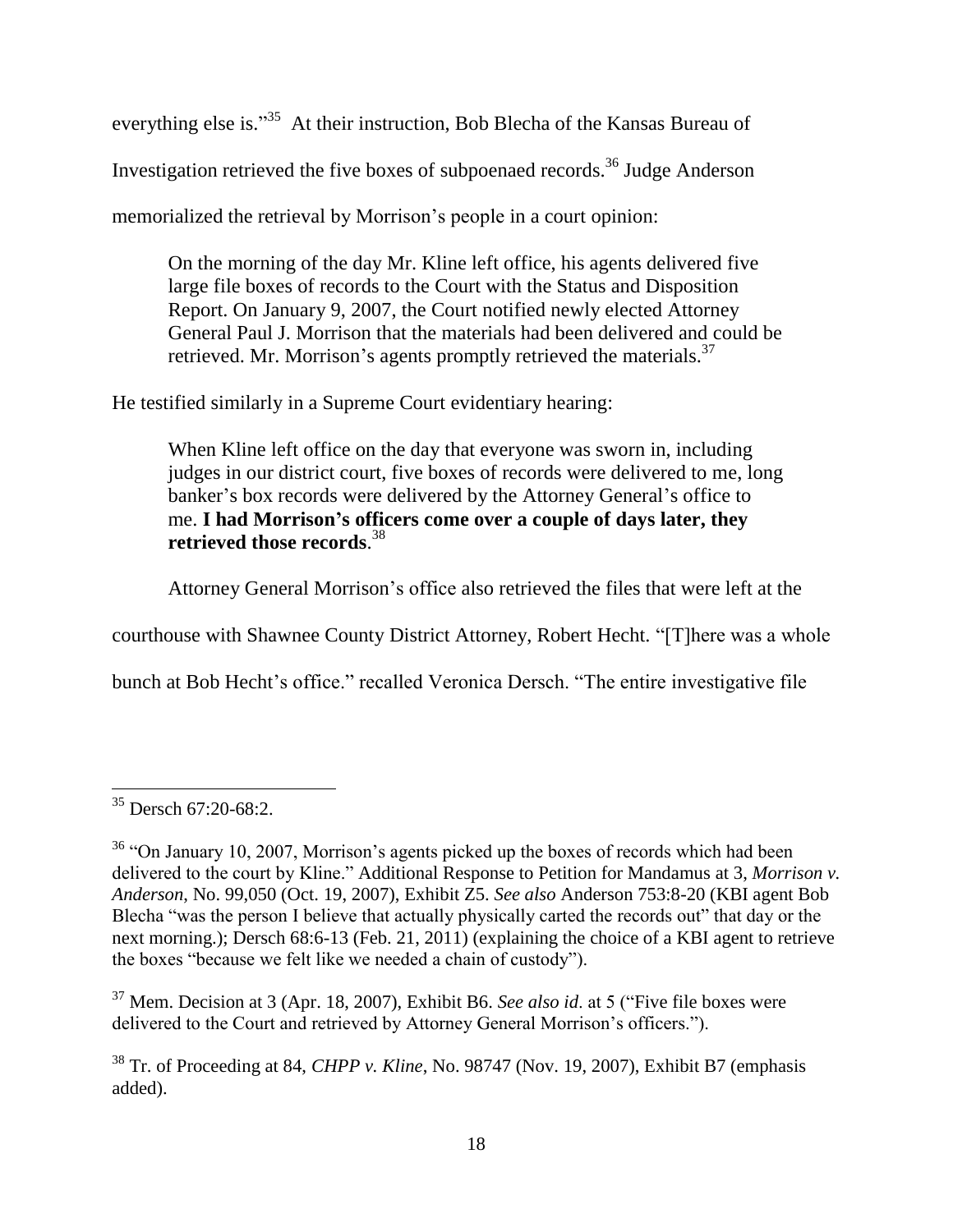was there.... We sent Mr. Blecha to get them[.] $1^{39}$  The Supreme Court's Special Master wrote in his report: "On January 18, 2007 all files left behind with District Attorney Hecht's office were turned over to KBI Deputy Director Robert E. Blecka [sic]."<sup>40</sup>

Three months later Judge Anderson stated to Dersch: "There is evidence of crimes in those [CHPP] records that need to be evaluated." She replied: "Right. And we have been evaluating that since you gave us a third copy of those records a week ago."<sup>41</sup> As Mr. Kline explained: "He had access to the case file in paper documents and five boxes with Judge Anderson. He had access to the medical records that were maintained by Judge Anderson. He had access to the entire electronic file<sup>[.]"<sup>42</sup> Ms. Dersch confirms that</sup> Bob Blecha was sent out to retrieve the records "right away" after identifying the locations from the Status and Disposition Report. "The first thing he went to was Judge Anderson and Robert Hecht's office."<sup>43</sup>

 $39$  Dersch 68:17-22. "I had what I called an investigative file, which was in some black folders, and there were multiple volumes." Tr. of Proceeding at 606, CHPP v. Kline, No. 98747 (Nov. 20, 2007) (Tom Williams). *See also* King Report ¶ 104 ("Williams' investigative records consisted of multiple black folders that contained investigative reports, memos, and subpoenas from the inquisition.").

<sup>40</sup> King Report 66. *See also* Investigation Report of Special Agent R.E. Blecha (Jan. 18, 2007) (stating that he picked up "62 files" [redacted Tiller records] from District Attorney Hecht and two other boxes of inquisition "medical files," and turned them over to Veronica Dersch "for safekeeping"), Exhibit A5, at DA 4265.

<sup>41</sup> Tr. of Hr'g at 10:25-11:4, Shawnee County 3rd Dist. Ct., No. 04-IQ-03 (Apr. 10, 2007).

 $42$  Kline 2080:25-2081:4.

 $43$  Dersch 140:23-141.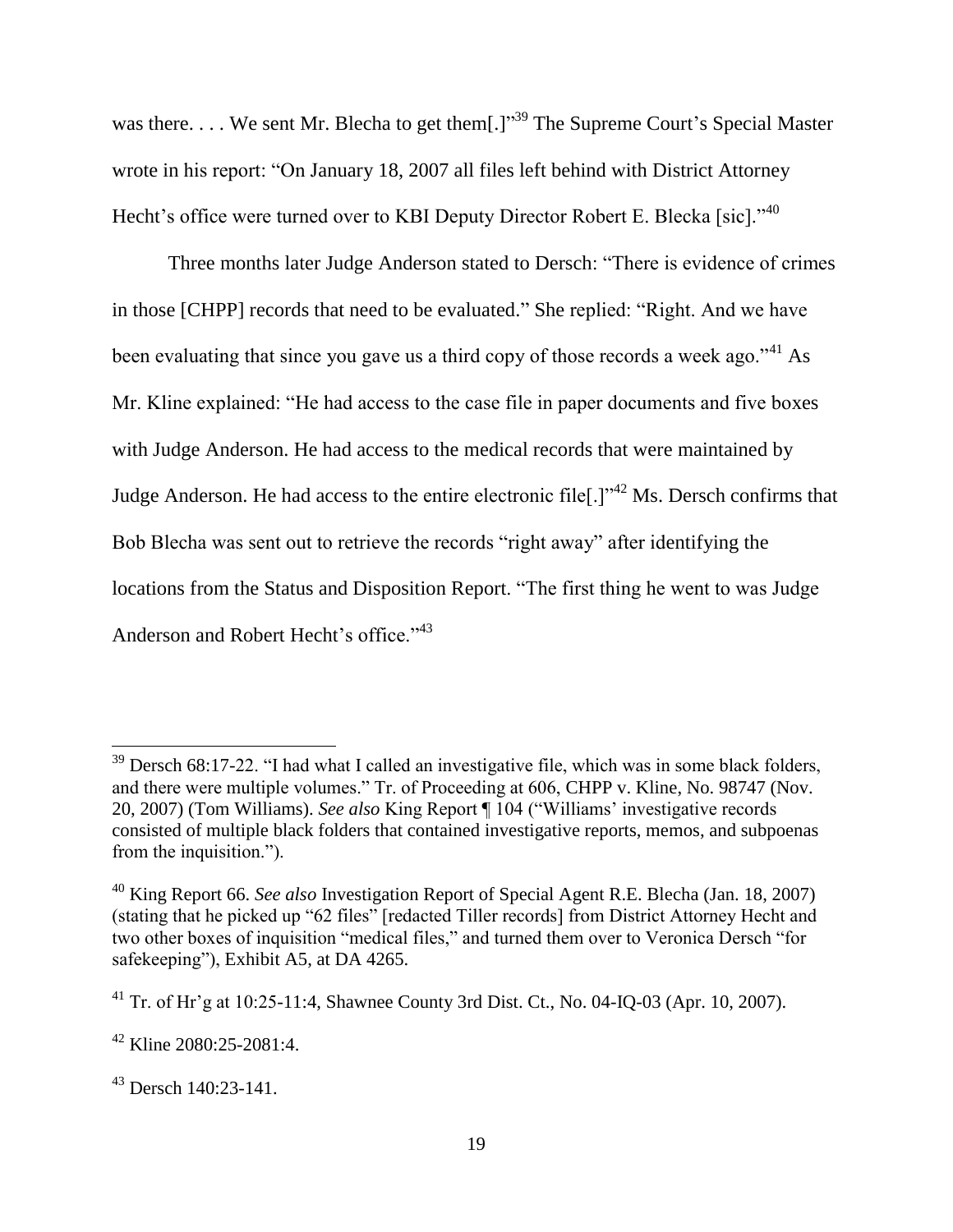The factual record on the transfer of medical and investigative records when Mr. Kline was vacating the Attorney General's Office is summarized and emphasized here so that the appalling misrepresentations in Justice Beier's *CHPP v. Kline* opinion may be understood for what they are and that the "no records left behind" ruse is unambiguously clear: *Within two days of taking office,* Mr. Morrison had in his possession, or direct access to, the *entire* case file and the subpoenaed CHPP, WHCS, and KDHE records. All told, Mr. Kline left for Mr. Morrison about 3000 pages of records<sup>44</sup> in addition to electronic document files residing on the Attorney General's computer network.<sup>45</sup> The original redacted abortion clinic records in the custody of the court were also available to him for copying.<sup>46</sup> In other words, two of the central themes of *CHPP v. Kline* (that Mr. Kline left no records behind and that Mr. Kline's handling of the records impeded Attorney General Morrison's ability to investigate) are completely contradicted by the record.

# **VII. Planned Parenthood and Attorney General Morrison Join Hands to Dislodge from District Attorney Kline and from Judge Anderson the Evidence of Planned Parenthood's Crimes.**

Not content to have a complete set of the inquisition records in his possession,

including the original investigative file, the redacted abortion clinic records, and many

<sup>44</sup> Dersch 80:14-20.

 $45$  "Anything that was in the file was pretty much in the electronic file." Williams  $908:10-11$ .

<sup>&</sup>lt;sup>46</sup> On March 27, 2007, Mr. Morrison copied the original redacted CHPP records in the custody of Judge Anderson. Pet. for Writ of Mandamus at 4, *Morrison v. Anderson*, No, 99,050 (Aug. 2, 2007), Exhibit U5. *See also* Response to Pet. for Writ of Mandamus at 4, *Morrison v. Anderson*, No, 99,050 (Nov. 7, 2007) ("Morrison made a copy of those redacted records, and promptly returned the original set of redacted CHPP records to the court."), Exhibit V6.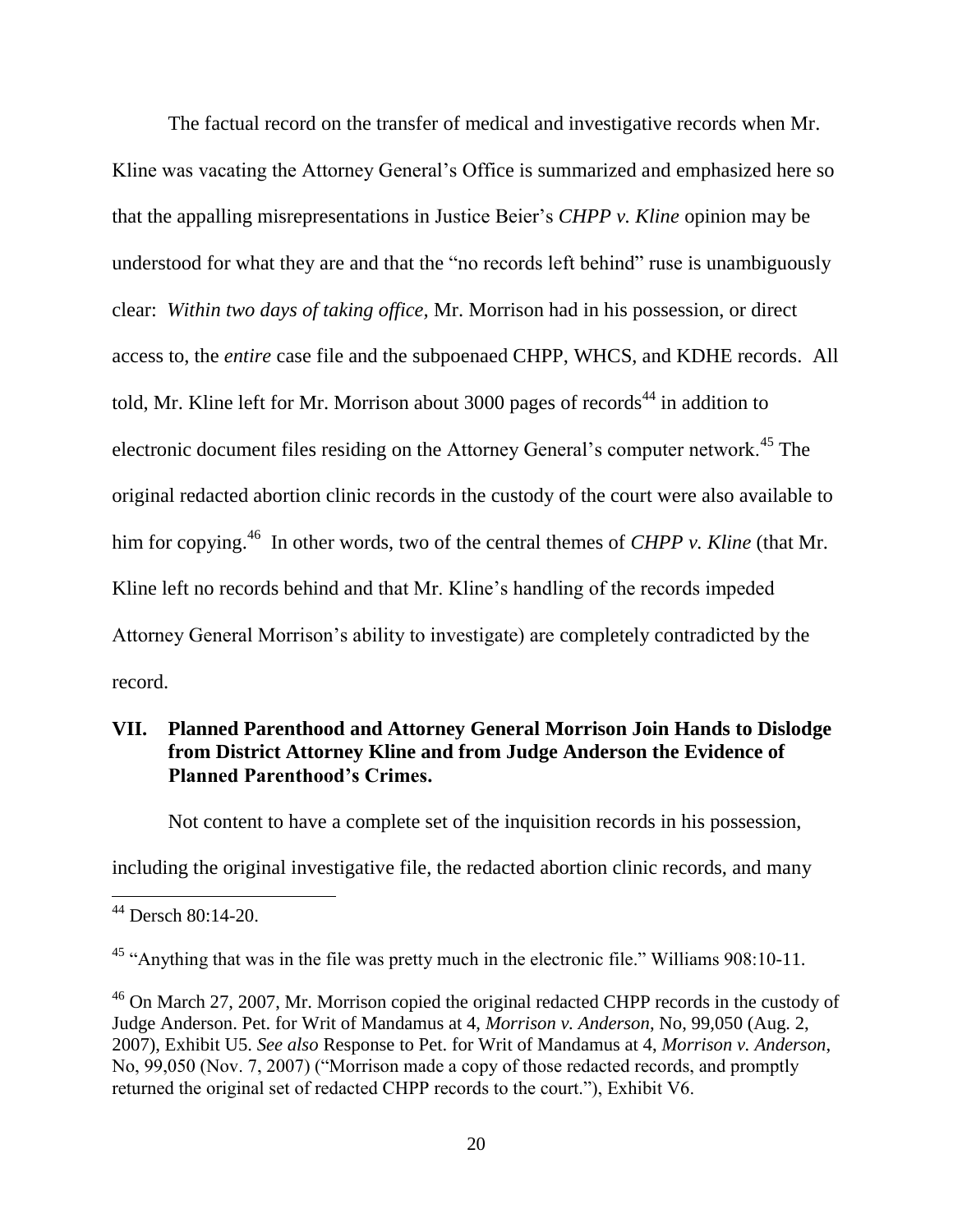thousands of KDHE abortion reports,<sup>47</sup> Morrison filed a motion with Judge Anderson on April 13, 2007 seeking to compel Phill Kline to relinquish all copies of the redacted client records in Kline's possession.<sup>48</sup> Judge Anderson denied the motion because the records were redacted, Kline had legitimate prosecutorial reasons to retain them, and Morrison "has copies of the same records."<sup>49</sup> Furthermore, "[t]he public interest would not be reasonably advanced and could even be impaired by ordering the return of medical records."<sup>50</sup> Forcing the District Attorney to start a new investigation in Johnson County to subpoena records he already had "would cause delay, burden the investigation, and would impose unnecessary expense on everyone with a second subpoena for the same records."<sup>51</sup>

Although Judge Anderson rebuked Morrison's effort to strip the hard-won evidence from Kline's office, Morrison's efforts to run interference for Planned Parenthood had only begun and ran parallel to Planned Parenthood's own aggressive, anti-Kline litigation. On June 6, 2007, Planned Parenthood filed a petition for mandamus with this Court seeking to compel Kline to return the subpoenaed records he was

<sup>49</sup> *Id.*

 $\overline{a}$ 

<sup>50</sup> *Id.* at 5.

<sup>51</sup> *Id.*

 $47$  "[W]e had two or three huge banker boxes which had the KDHE records, the termination of pregnancy records. . . . if they normally . . . perform 10 or 12,000 abortions a year we had that many pieces of paper for each year." Williams 911:4-12.

<sup>48</sup> Exhibit B6, at 1. Morrison's motion establishes beyond doubt that he was concerned *not* with using all of the records *already* at his disposal to investigate abortion-related crimes, but rather with terminating District Attorney Kline's ability to do so.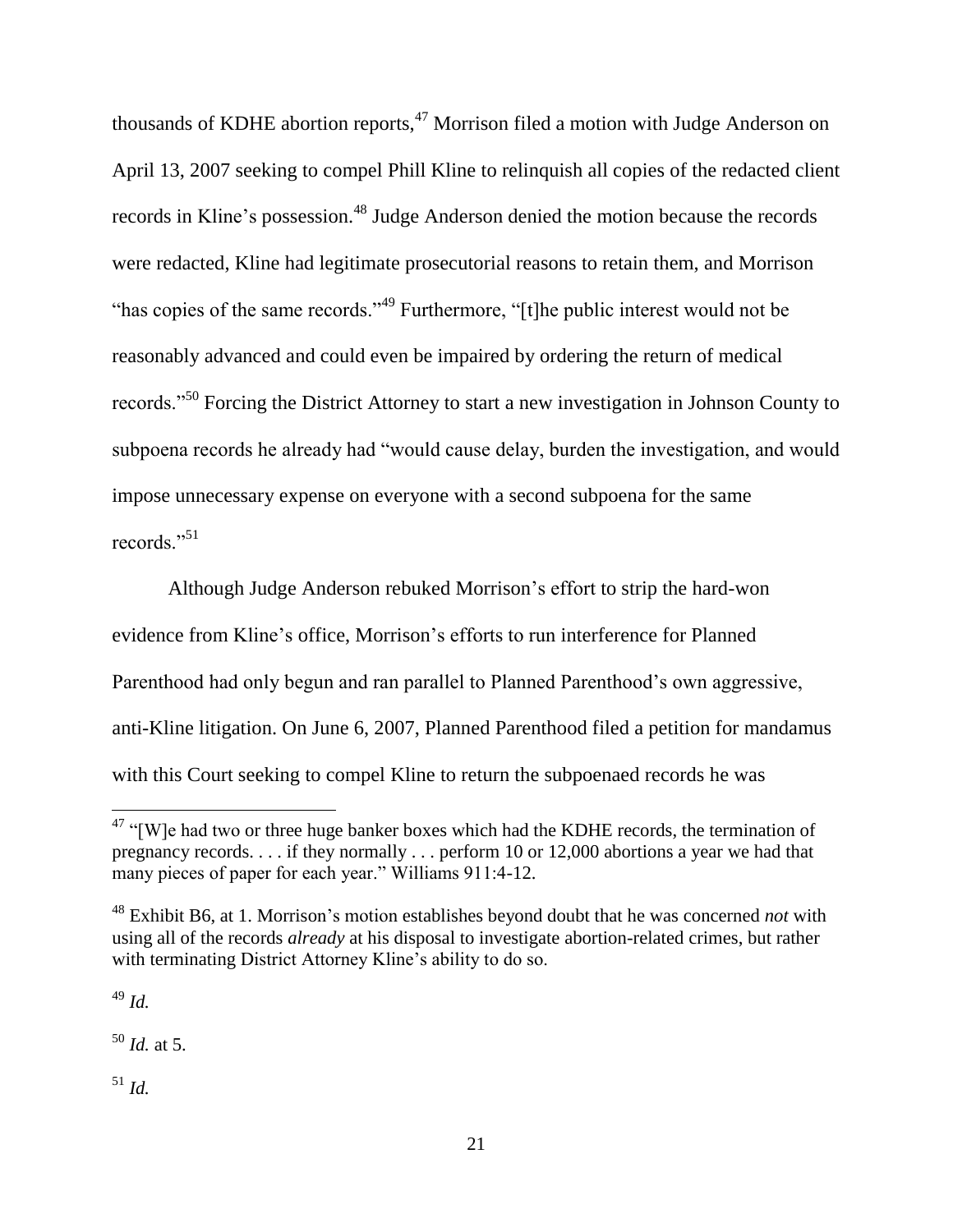holding.<sup>52</sup> On June 25, 2007, Morrison issued a letter clearing Planned Parenthood of all charges.<sup>53</sup> On July 9, Morrison turned his fire against Judge Anderson, filing a motion seeking to have Judge Anderson surrender *his* file of the original redacted records.<sup>54</sup> On July 12, Planned Parenthood counsel arrived unannounced at Judge Anderson's office and boldly demanded that the records be handed over.<sup>55</sup> Explaining that the records held potential evidence of felony falsification by Planned Parenthood, Judge Anderson refused to relinquish them.<sup>56</sup> On August 2, 2007, Morrison filed a petition for writ of mandamus against Anderson in this Court seeking to compel the return of the records.<sup>57</sup> On September 4, this Court permitted Morrison to intervene on the side of Planned Parenthood in its mandamus action against Phill Kline.<sup>58</sup> Thus, this Court was the forum used by both Morrison and Planned Parenthood to attack both judge and prosecutor for possessing evidence of Planned Parenthood's criminal activity.

On October 24, 2007, exactly one week after Mr. Kline filed 107 criminal counts against CHPP in Johnson County, the Supreme Court announced that it did not have

<sup>52</sup> *CHPP v. Kline*, 287 Kan. 382, 386, 197 P.3d 370 (2008).

<sup>53</sup> Letter from Paul Morrison to Pedro Irigonegaray (June 26, 2007), Exhibit R6.

<sup>54</sup> Additional Response to Petition for Mandamus at 7, *Morrison v. Anderson*, No. 99,050 (Oct. 19, 2007), Exhibit Z5.

<sup>55</sup> *State v. CHPP*, 291 Kan. 322, 334, 339-40, 241 P.3d 45 (2010).

<sup>56</sup> Letter from Hon. Richard J. Anderson to Paul Morrison and Phill Kline (July 13, 2007).

<sup>57</sup> *Morrison v. Anderson*, No. 99,050, Exhibit U5.

<sup>58</sup> *CHPP v. Kline*, 287 Kan. at 388.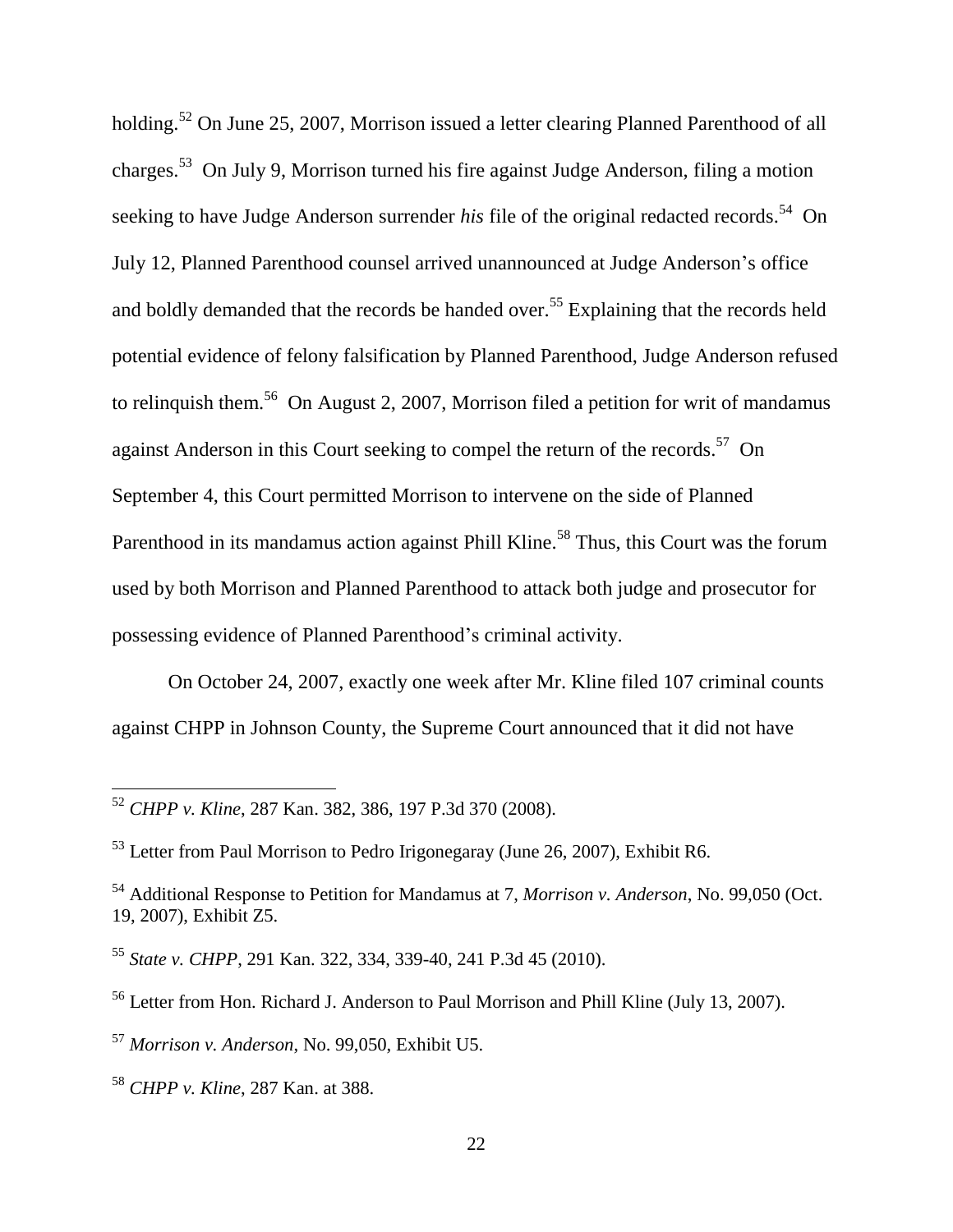sufficient information to decide whether Kline's post-*Alpha* handling of the abortion records justified an order forcing him to return them all to CHPP. The Court ordered District Judge David King to hold a special evidentiary hearing and to issue a report with his findings.<sup>59</sup> The Court sealed the record, required Mr. Kline and his staff to provide substantial discovery, and subjected them to cross examination by Planned Parenthood's attorneys. Kline, of course, was given no reciprocal opportunity.

### **VIII. The Supreme Court Decides** *CHPP v. Kline***.**

Over a year later, on December 5, 2008, this Court ruled on the Planned Parenthood/Morrison joint attack on District Attorney Kline's possession of copies of the redacted clinic records.<sup>60</sup> In an opinion written by Justice Beier, the Court found that Kline *lawfully* possessed the records, that an Attorney General *has* the authority to share investigative material with other law enforcement officers, and that *Alpha* did *not* control what happened to the records after completion of the redaction protocol.<sup>61</sup> The Beier opinion concluded:

CHPP and the Attorney General are not entitled to the primary relief they seek. We will not force Kline to disgorge "each and every copy" of the patient records Kline and his subordinates have made "and any and all other evidence Kline developed and obtained while he was acting as Attorney General that he took with him to Johnson County."<sup>62</sup>

<sup>59</sup> *Id. See* KAN. CT. R. 9.01(d). *See also State v. CHPP*, 291 Kan. 322, 337, 241 P.3d 45 (2010).

<sup>60</sup> *CHPP v. Kline*, 287 Kan. 372, 197 P.3d 370 (2008).

 $^{61}$  *Id.* at 414-16.

 $62$  *Id.* at 416.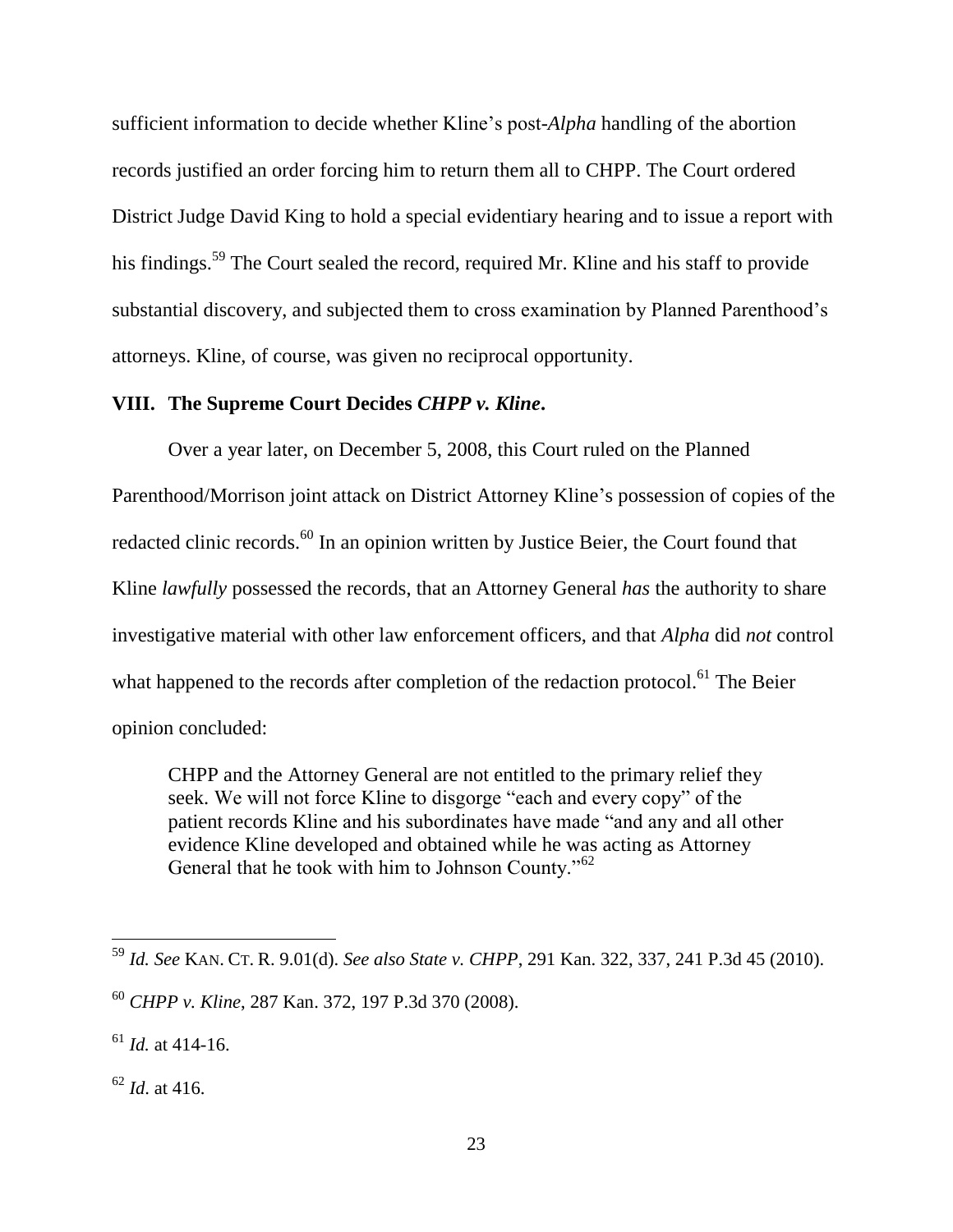The records essential to the Johnson County prosecution of Planned Parenthood would remain with Mr. Kline's office, a *clear* victory for Mr. Kline.<sup>63</sup>

### **A. Spinning Legal Victory into a Public Relations Defeat**

Contrary to the Court's actual holding, the Beier opinion miscast the fact record again and again to obscure Mr. Kline's victory and to paint him as a wrongdoer. Tell-tale signs appeared early in Justice Beier's opinion with cynical speculation that had *no basis* in the record. For example, she implied that Mr. Kline's filing of 107 counts against CHPP on October 17, 2007, arose not from the merits of the case, but to distract attention from an affidavit detailing the movement of the redacted records from the Attorney General's office to Johnson County. "At that point," she wrote, "Kline had an incentive to dissipate any light and heat directed at his conduct by this mandamus action."<sup>64</sup> With no evidence to support her accusation except her own imaginative correlation,<sup>65</sup> Justice Beier accused Mr. Kline of filing a serious criminal action to rebut an affidavit filed under seal in a related civil action. She did not mention that the district judge, presumably having no light and heat to dissipate, had found probable cause for the filing of charges.

 $<sup>63</sup>$  In January, 2009, Mr. Kline left office. The CHPP prosecution continued under his successor,</sup> Steve Howe. *See State v. CHPP*, 291 Kan. 322, 351, 241 P.3d 45 (2010). On January 29, 2009, having ruled that Mr. Kline lawfully possessed the records, this Court dismissed the Attorney General's parallel mandamus seeking their return from Judge Anderson. *Id.*

<sup>64</sup> *CHPP v. Kline*, 287 Kan. at 409.

<sup>65</sup> That correlation proves causation is a logical fallacy known as *cum hoc ergo propter hoc*.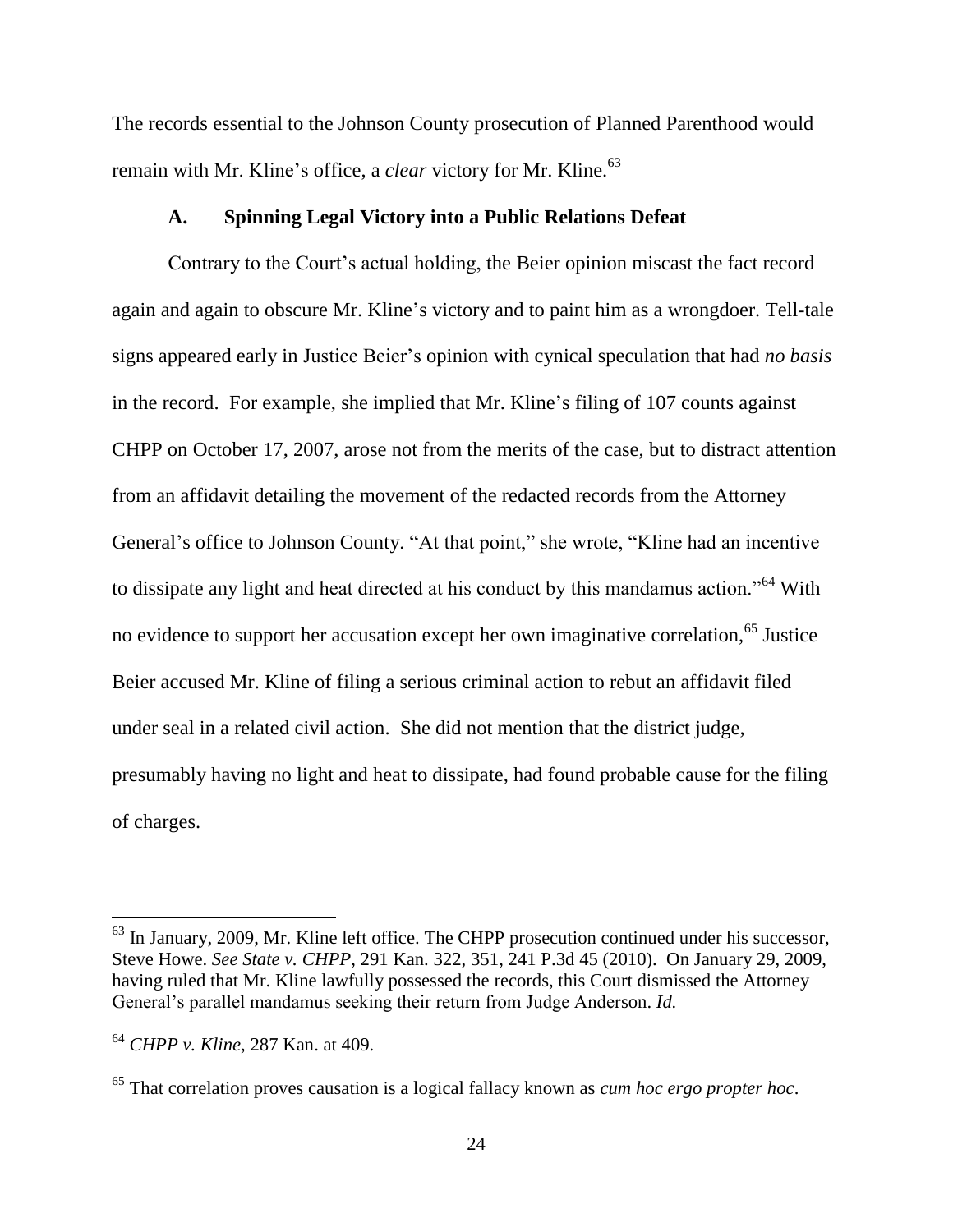Contrary to Judge Anderson's repeated statements recognizing the substantiality of the evidence and without mentioning Judge Vano's probable cause finding in support of the charges, Justice Beier cast an unseemly light on Mr. Kline *for doing what prosecutors do*—filing charges supported by probable cause against alleged malefactors. Gratuitous insult to Mr. Kline's integrity as a prosecutor, however, was mere prelude. Conceding that his "long lob" of the clinic records from the state capital to Johnson county "was not illegal," Justice Beier nonetheless speculated that "it was cynically calculated not only to facilitate Kline's ability to continue his pursuit of CHPP and WHCS despite his rejection by the statewide electorate but also to defeat or delay any review of the legal justification of that pursuit by a political nemesis whom the same electorate had selected as Kline's successor."<sup>66</sup>

This double-barreled discharge of judicial abuse invites several observations, all of which go to Beier's injudicious behavior. First, the possibility that Mr. Kline's conduct was motivated by his desire to deter cover-ups of child rape in Kansas apparently never occurred to Justice Beier or others on her side of the net. Second, rejected or not by the statewide electorate, Mr. Kline was legally chosen to serve as District Attorney by citizens in Johnson County. Kansas Supreme Court justices, by contrast, are political appointees selected by the Governor without any popular vote, statewide or otherwise.<sup>67</sup> Uncontested retention elections for justices are ordinarily a formality, and hardly

<sup>66</sup> *CHPP v. Kline*, 287 Kan. at 414.

 $67$  KAN. CONST. art. III, § 5 (A bar-controlled nominating commission selects three nominees for open positions).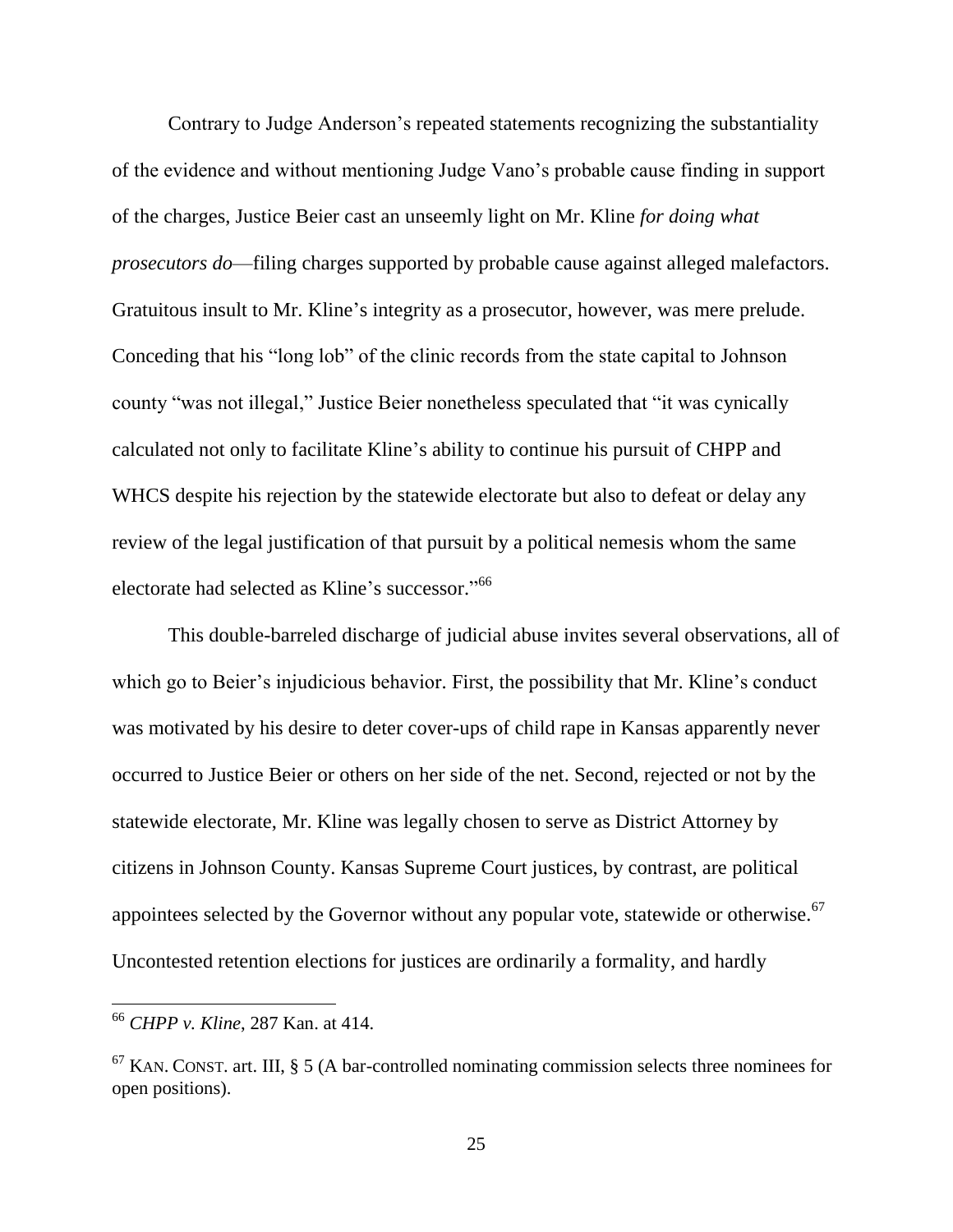compare to the challenge of adversarial politics.<sup>68</sup> It is unclear what qualifies any Supreme Court justice for such political commentary or why such opinions are relevant to law or ethics, *except* to expose the bias of the author.

Third, it is unclear how losing one election delegitimizes the appointment of a prosecutor to a different prosecutorial office, disqualifies him (or any office holder) from continued loyalty to the very ideals that attracted him to public life, or otherwise has anything to do with law or ethics. "Popularity," said Justice Beier during a speech at a law school awards banquet, "tells us nothing about the worth of one's ideas or the merit of putting them into practice."<sup>69</sup> And yet, when it came to Phill Kline, the loss of a popular vote tells everything about "the worth of one's ideas" and makes his continued prosecution of crimes "cynical." Justice Beier's political commentary on Mr. Kline's conduct drips with hypocrisy and further highlights her loss of neutrality on this matter.

Fourth, the blithe characterization of Mr. Kline's investigation as "pursuit of CHPP and WHCS" trivializes the gravity of what was being "pursued." Mr. Kline's attempt to enforce Kansas law was something more than a Keystone Cops road race; it was a "pursuit" to (1) protect minors from sexual abuse and the resulting abortion cover-

<sup>68</sup> *See id.*, art. III, § 5(c).

<sup>69</sup> Carol A. Beier, *Risk and Responsibility: The Contours of Civic Courage*, 43 WASHBURN L.J. 369, 371 (2004).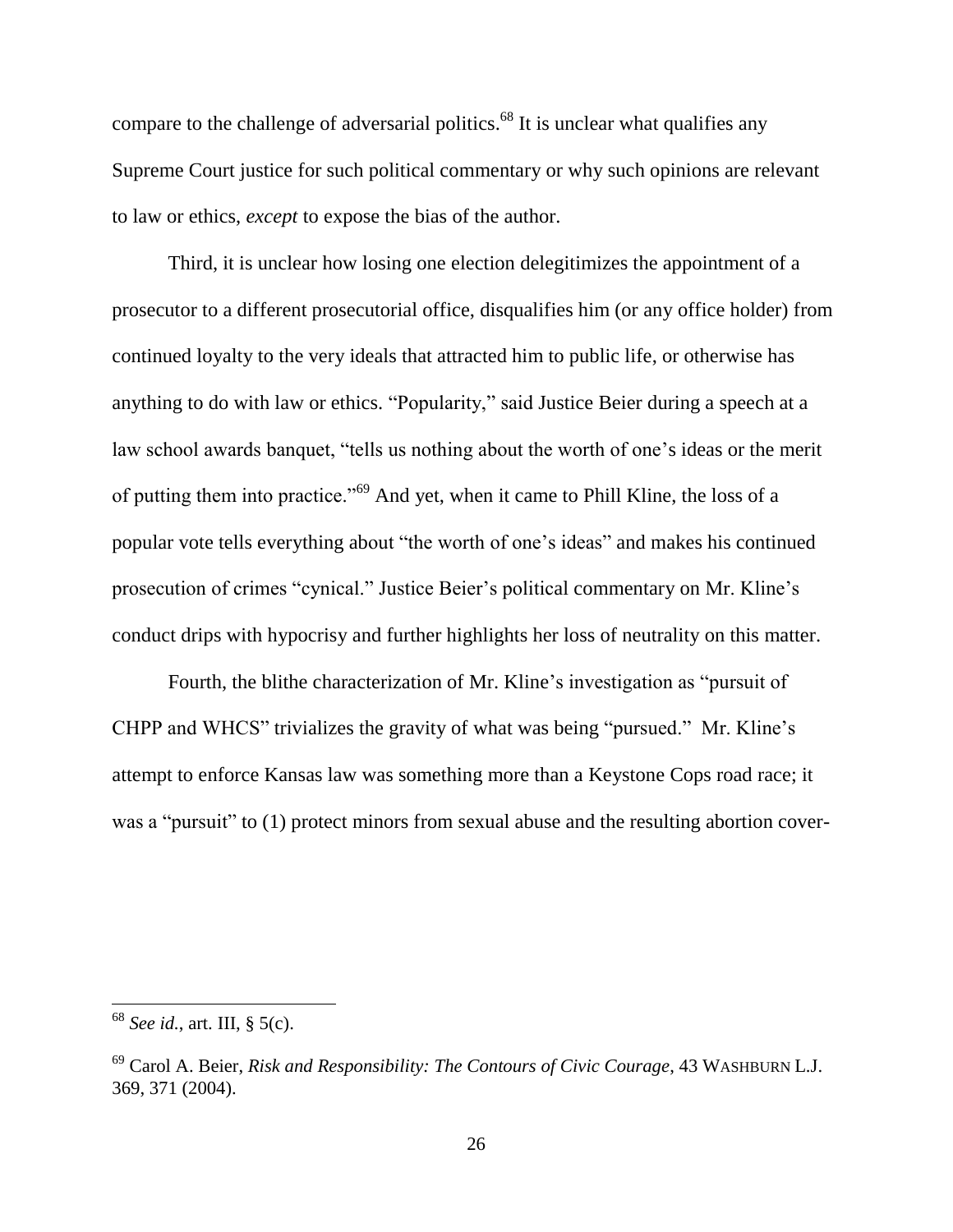up,<sup>70</sup> and (2) end the mockery of Kansas abortion law that had made Wichita the "lateterm abortion capital of the world."<sup>71</sup>

Fifth, that Justice Beier was more fixated on politics than on objective application of the law is reinforced by her baseless conjecture about what Mr. Kline believed his "political nemesis" might do upon taking office. With Morrison's campaign having assured the world that he would discontinue Kline's efforts to enforce Kansas abortion and reporting laws, there would be no "review" for Kline to "defeat or delay." Furthermore, as discussed in greater detail below, Morrison had available to him all the records necessary for that review two days after he took office.

### **B. The Big Lie.**

Building on these nascent themes, Justice Beier then unleashed a whopper.

The record before us demonstrates that Kline and his subordinates did not merely take copies of patient records and some or all of the work product they generated in the inquisition while Kline held the position of Attorney General. They took *all* copies of the patient records and certain other materials as well. $72$ 

Yes, they took the records to Mr. Maxwell's house to organize for delivery to

Judge Anderson and to District Attorney Hecht at the Shawnee County Courthouse.

Could Justice Beier have actually meant what is *patently false*, that Kline's people took

 $70$  See the videos of his courageous "pursuit" of the abusive directors of a home for the mentally ill in Newton, Kansas. http://www.youtube.com/watch?v=kLhPeeWn1rQ; http://www.youtube.com/watch?v=mD1pa8Y9R6I.

<sup>71</sup> *See, e.g*., Samir Arif, *Governor Signs Historic Bi-Partisan Pro-Life Legislation*, STATE NEWS SVC. (Apr. 11, 2011) ("For far too long, Kansas has regrettably been known as the late term abortion capital of America.") (statement of Rep. John J. Rubin).

<sup>72</sup> *CHPP v. Kline*, 287 Kan. at 416.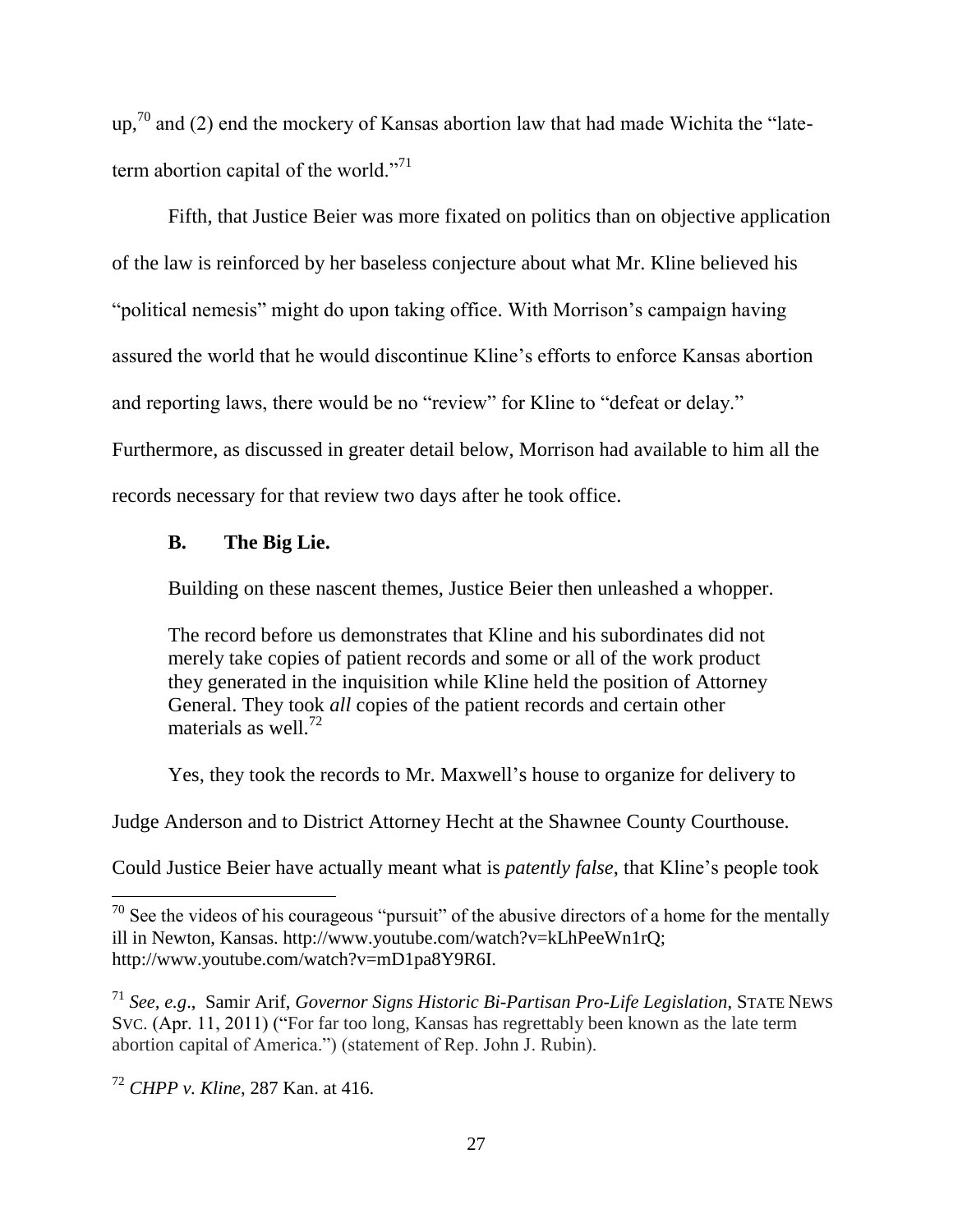everything to Johnson County and left nothing at all behind for Morrison? There is no other honest way to interpret Beier's use of plain English. "[N]o coherent copies of these records," she continues, "or of other investigation materials were left behind. Indeed, we cannot condone his effort to stand in the way of his successor doing his job."<sup>73</sup> This *spectacular falsehood* far exceeds in egregiousness the denigrating cynicism in her earlier commentary. After lamenting that Kansas taxpayers had paid to gather or generate materials that then disappeared, Justice Beier solemnly stated:

We therefore hereby order the following relief:

Kline shall produce and hand deliver to the Attorney General's office no later than 5 p.m. on December 12, 2008, a full, complete, and understandable set of the patient records and any and all other materials gathered or generated by Kline and/or his subordinates in their abortionrelated inquisition while Kline was Attorney General.<sup>74</sup>

Justice Beier's problem is that this so-called "relief" was completely unwarranted, is not what Planned Parenthood and Morrison sought in the mandamus action, and—as we shall see—contradicted the factual realities recited in her opinion just pages earlier. Planned Parenthood and Morrison sought an order denying Mr. Kline the right to retain copies of the records in Johnson County. Justice Beier crafted a remedy suggesting that Mr. Kline had somehow wrongfully withheld records from Attorney General Morrison. This fabricated remedy for a non-existent problem served only to further vilify Kline in

 $\overline{a}$ <sup>73</sup> *Id.*

 $^{74}$  *Id.* at 416-17.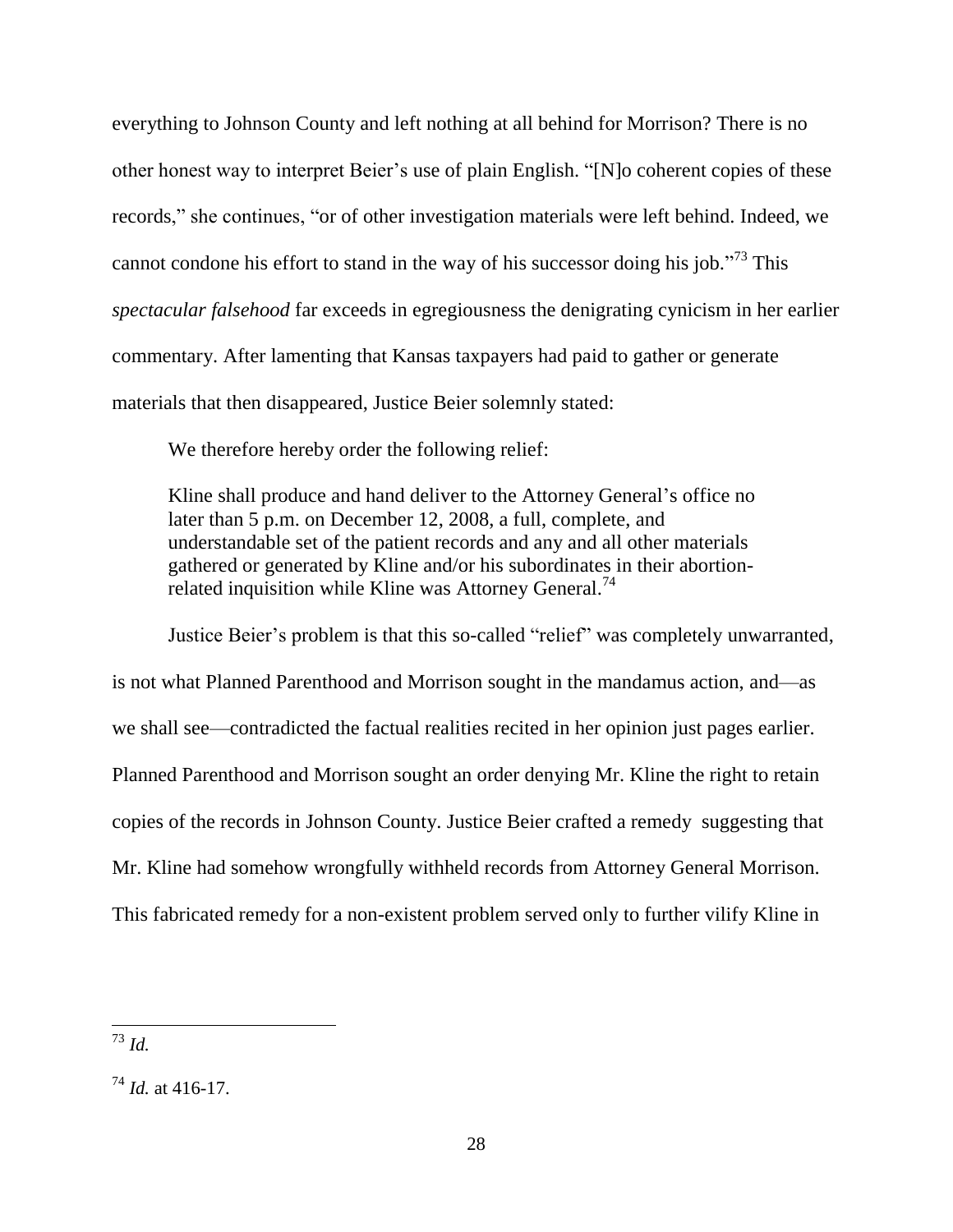the eyes of the public, and is consistent with Justice Beier's stated strategy of using the media to advance the third-wave agenda.

The evidence before Justice Beier that (1) Kline did *not* take with him all copies of the records, and that (2) Morrison *had* access to all investigation records within days of taking office, is too overwhelming to be debated in good faith, and indeed was acknowledged throughout Justice Beier's opinion. The opinion referenced the Status and Disposition Report ten times in the background section.<sup>75</sup> Four of the references were in quotations from Judge King's report to the Court.<sup>76</sup> The King Report thrice identified the Status and Disposition Report as "Intervenor's Exhibit  $#6.$ "<sup>77</sup> Thus, Justice Beier not only repeatedly cited Maxwell's Report, but it was readily available to her in the record. Furthermore, she wrote in the background section of the opinion that Williams and Reed "left five boxes of materials at Judge Anderson's chambers" and "several boxes of materials, including patient records" with District Attorney Hecht.<sup>78</sup>

The contents of these boxes were spelled out in the Status and Disposition Report. Returned to the Court for safekeeping were

a) copies of medical files #s: [redacted]

b) Copies of 2003, 2004, and Jan. 2005 KDHE reports for induced termination of pregnancy

 $^{75}$  Id. at 382-85, 399-400.

<sup>76</sup> *Id*. at 400.

 $^{77}$  King Report 17, ¶ 71; 22, ¶ 97; 24, ¶ 104.

<sup>78</sup> *CHPP v. Kline*, 287 Kan. at 383.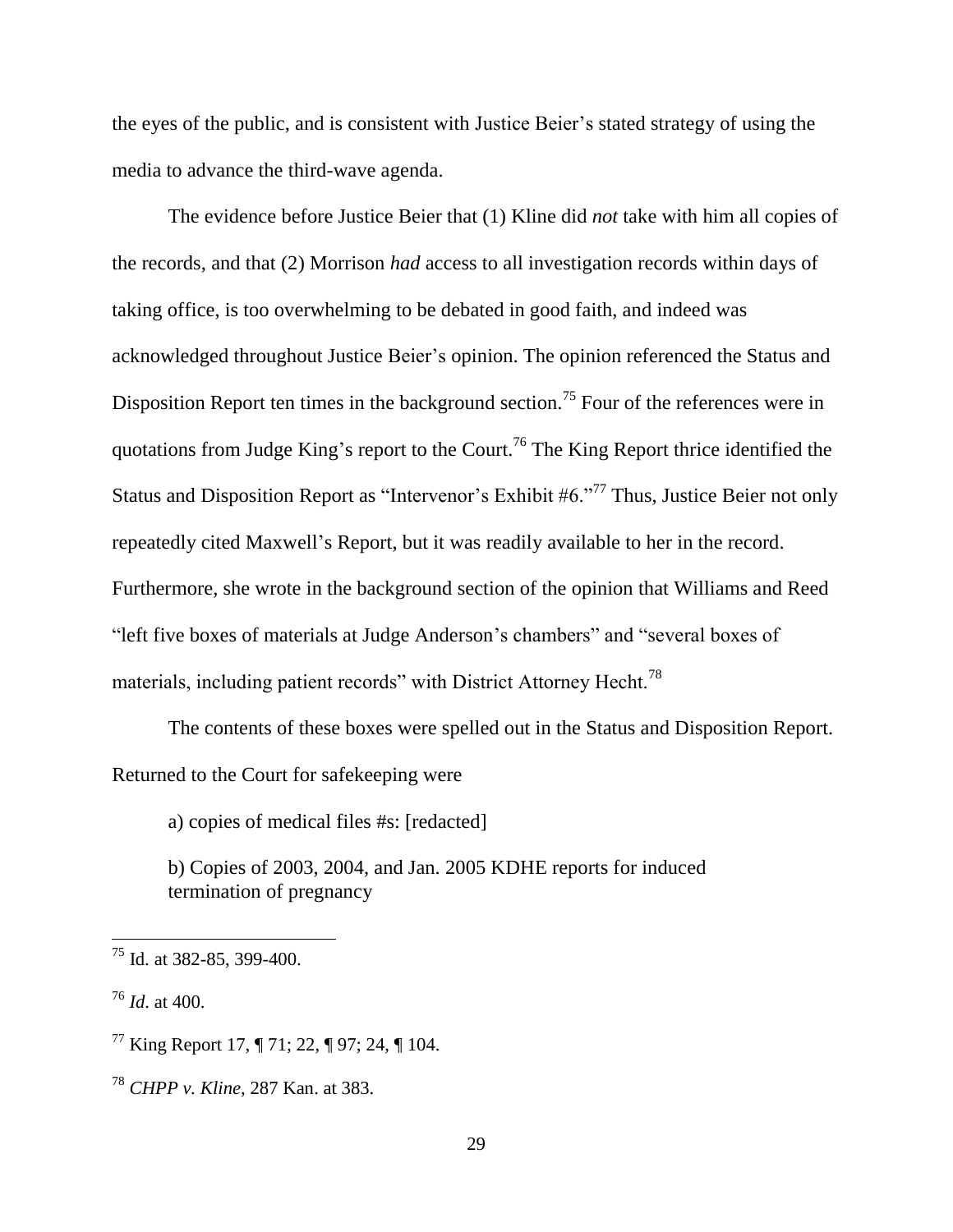c) two floppy disks containing KDHE electronic files.<sup>79</sup>

Submitted to Mr. Hecht "for his review and contemplation of criminal charges" were copies of the Tiller medical files, the corresponding KDHE forms, the "official investigative case file," related affidavits, and a transcript of witness testimony.<sup>80</sup> Additionally, Judge King, tracking the recitation in the Status and Disposition Report, detailed in his report the contents of the records left in each location.<sup>81</sup> He specifically noted that the boxes left with Judge Anderson "included copies of the CHPP and WHCS redacted patient records," and that "copies of the official investigative case file" were left with Mr. Hecht. $82$  According to the Status and Disposition Report, the only documents listed as going to Johnson County were a set of CHPP records.<sup>83</sup> Additionally, as testimony brought out, a set of WHCS records, copied from those left with Mr. Hecht the morning of the records distribution, also went to Johnson County, <sup>84</sup> as well as Mr. Maxwell's pleading files.<sup>85</sup>

 $\overline{a}$ 

<sup>84</sup> King Report ¶¶ 105-08; *CHPP v. Kline*, 287 Kan. at 383-84.

<sup>&</sup>lt;sup>79</sup> Status and Disposition Report,  $\P$  1.

 $80$  *Id.*, ¶ 3.

 $81$  King Report ¶ 103-04.

<sup>82</sup> *Id.*

<sup>83</sup> Status and Disposition Report, ¶ 7.

<sup>&</sup>lt;sup>85</sup> King Report ¶ 89, 94 ("one or two boxes that contained Stephen Maxwell's files ... correspondence, briefs, pleadings, etc.").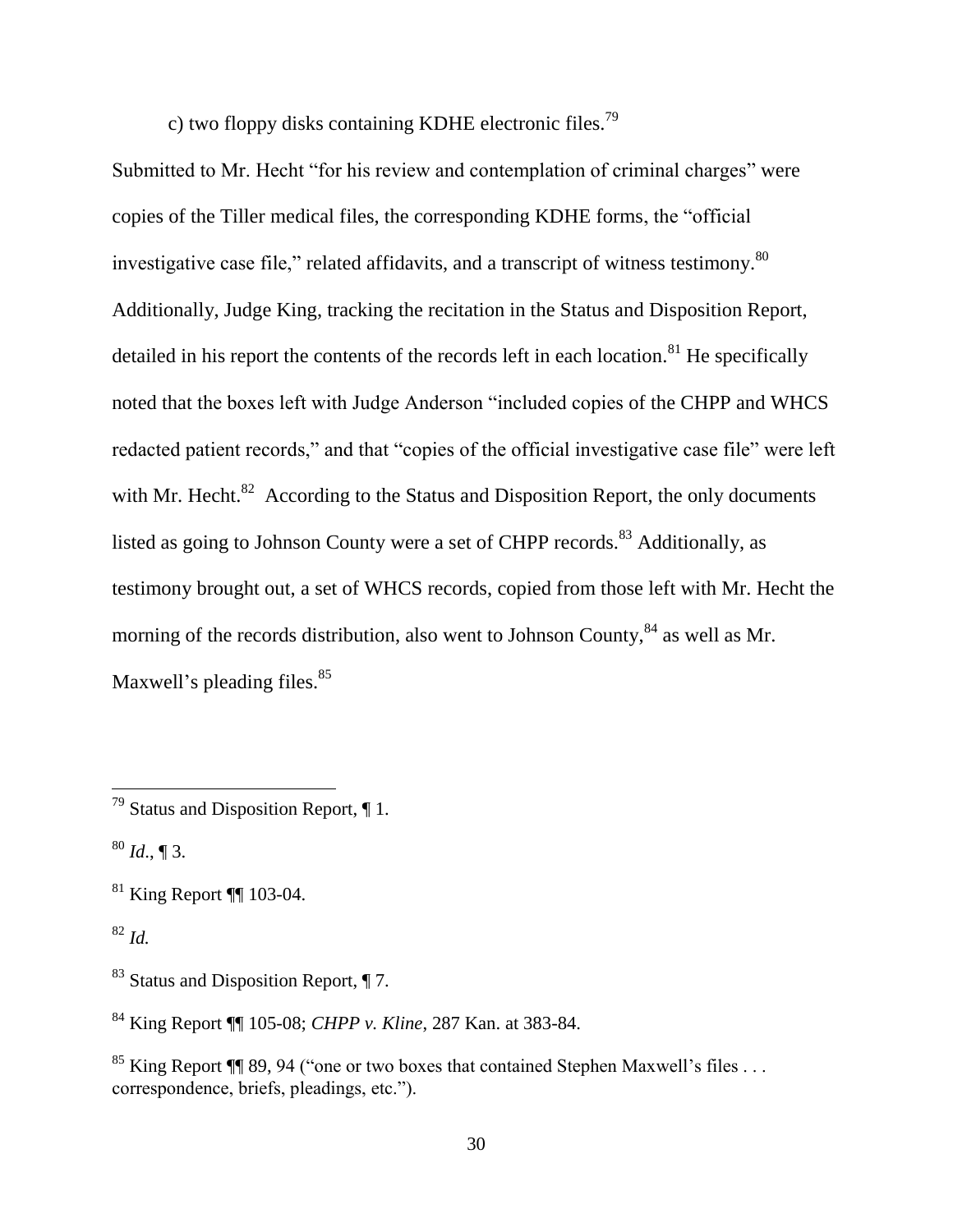The record before the Court disclosed the location of all the files as of noon on January 8, 2007. Justice Beier's statement ("They took *all* copies of the patient records and certain other materials as well.") is completely false. Her further statement that "no coherent copies of these records or of other investigation materials were left behind" is equally false. The core documents, namely the patient records, KDHE reports, and the investigative files, were all left at the Shawnee County courthouse in the custody of responsible law enforcement and judicial officers.

Furthermore, completely contrary to Justice Beier's charge that Kline somehow deprived Morrison of access to the records, the background section of Beier's opinion confirms how Morrison learned of the location of the records. "On January 9, 2007, Judge Anderson sent a letter to Morrison . . . and offered to permit Morrison to pick up the inquisition evidence that had been left at the judge's chambers by Williams and Reed the day before."<sup>86</sup> Morrison also learned of the records left with Mr. Hecht, most likely from the Status and Disposition Report.<sup>87</sup> He picked them up on January 18.<sup>88</sup> With everything waiting for Attorney General Morrison in the nearby County courthouse the

<sup>86</sup> *CHPP v. Kline*, 287 Kan. at 384.

 $87$  Four days after the swearing in, Phill Kline wrote to Mr. Morrison's Chief Counsel directing him to examine the report filed with the Court detailing "the location of all of the case file documents." Letter from Phill Kline to Rick Guinn (Jan. 12, 2007), Exhibit J5 (same as Exhibit 9 in *CHPP v. Kline* evidentiary hearing).

<sup>&</sup>lt;sup>88</sup> King Report ¶ 66.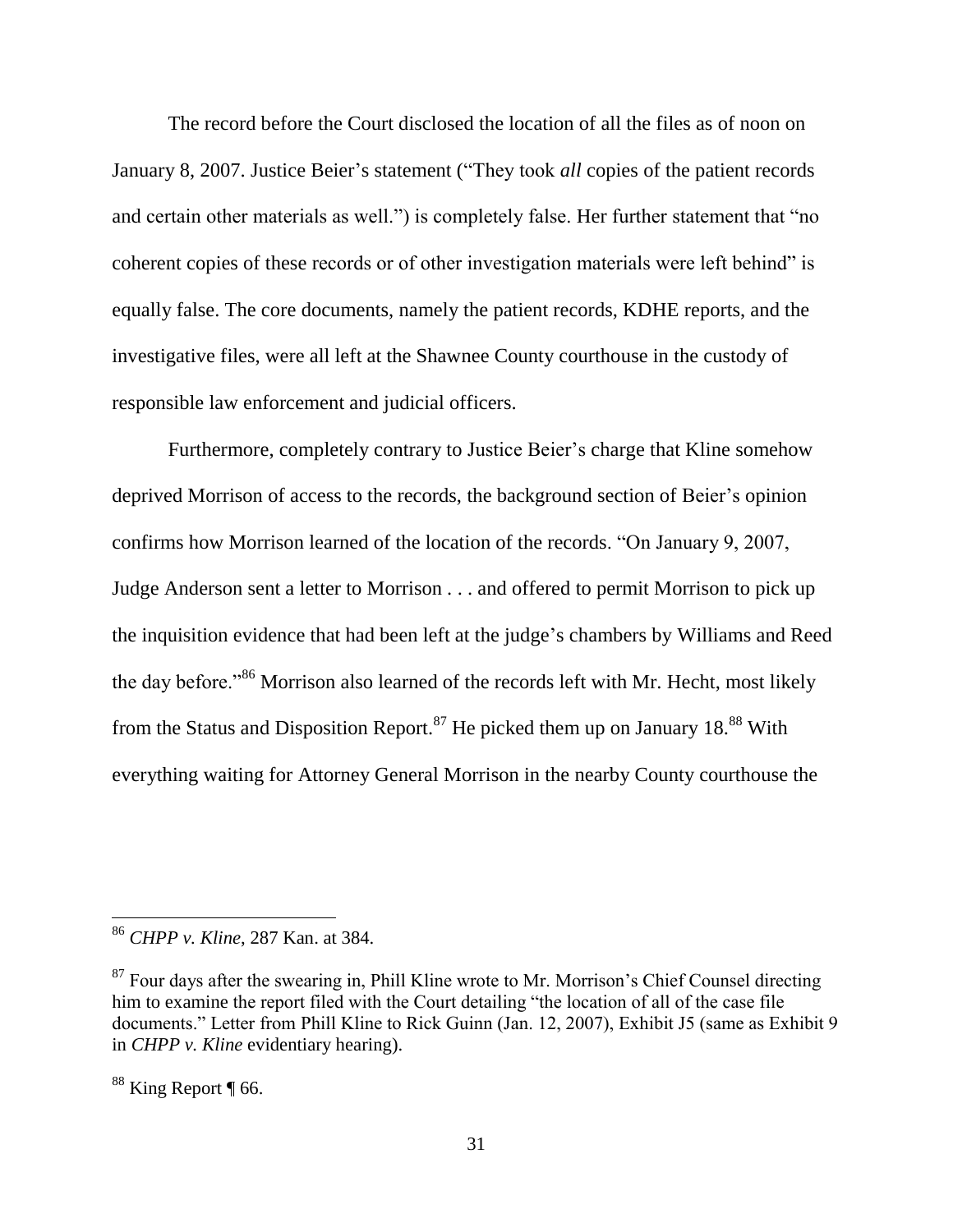day after he took office, it is clear that Kline did not in any way "stand in the way of his successor doing his job."<sup>89</sup>

# **C. The Deeper Ramifications of the "No Records Left Behind" Deception: Helping Morrison To Help Planned Parenthood On Another Front.**

Not only did Morrison have prompt access to all of the records upon taking office as Attorney General, but it was known to Justice Beier and everyone else well before the *CHPP v. Kline* opinion that Morrison had *already* acted on them (*i.e*., refused to prosecute). The facts laid out at the beginning of the *CHPP* opinion, as well as the report of the Court's own fact finder, establish the pointlessness of the so-called "Other Appropriate Relief<sup>"90</sup> annexed to the Court's opinion. Morrison had completed "his job" by exonerating Planned Parenthood on June 25, 2007, a year and a half *before* the *CHPP v. Kline* opinion. The background section of the opinion establishes that Justice Beier understood this: "On September 4, 2007, this court permitted Morrison to intervene in this action. By this time, Morrison had closed the inquisition launched by Kline in Shawnee County [and] had sent CHPP a letter saying that no charges would be filed . . . <sup>..91</sup> As Morrison stated to Planned Parenthood in a letter which this Court released to the public as part of the filings in the parallel case of *Morrison v. Anderson*: "Since taking office on Monday, January 8, the attorneys and investigators of my administration have conducted an objective, unbiased, and *thorough examination of the numerous documents* 

<sup>90</sup> *Id.*

 $\overline{a}$ 

<sup>91</sup> *Id.* at 388

<sup>89</sup> *CHPP v. Kline*, 287 Kan. at 416.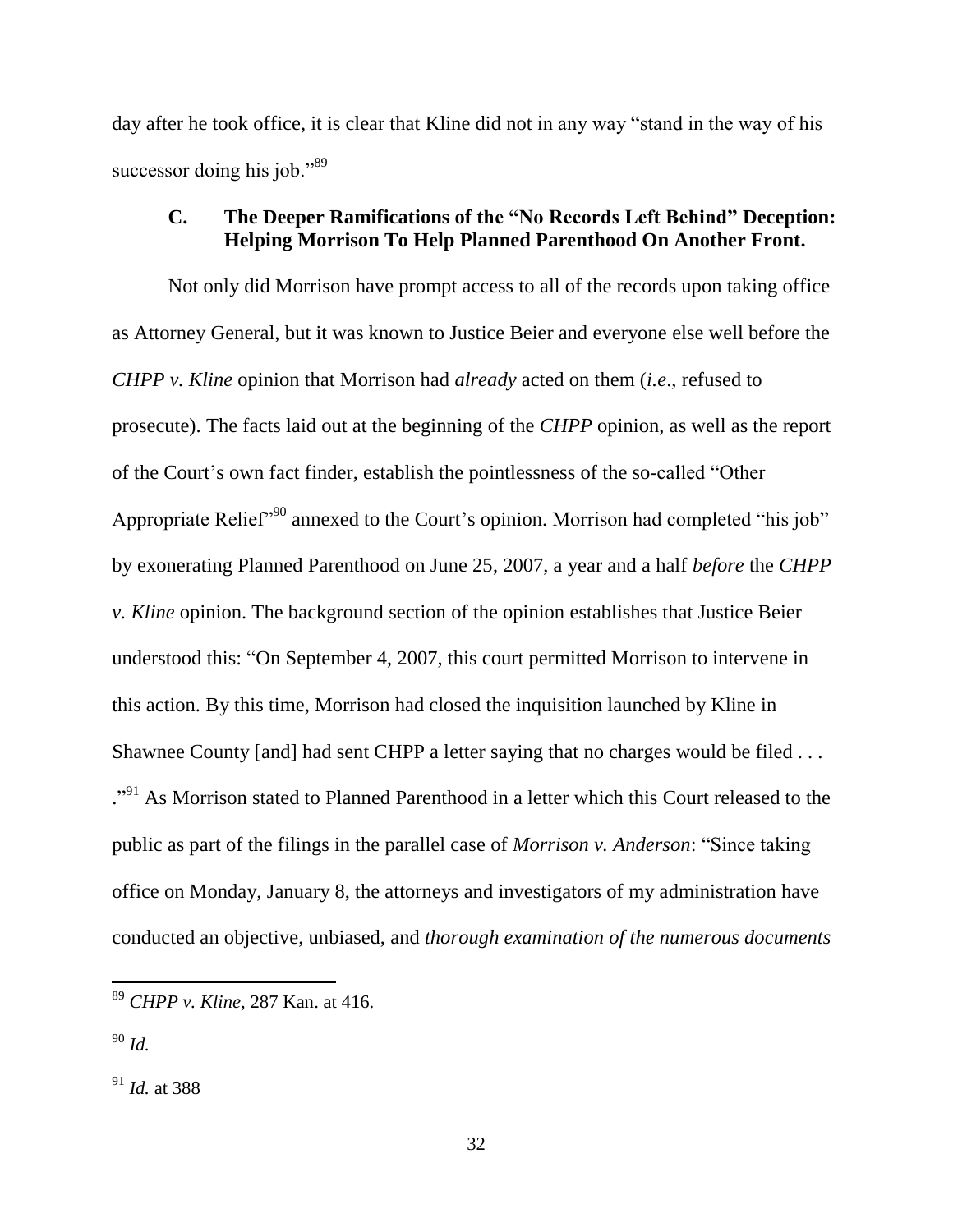and medical records that Mr. Kline subpoenaed.<sup>"92</sup> Morrison confirmed in his brief after the Court granted his petition to intervene that he "completed review of the Comprehensive Health records and found no evidence of wrongdoing."<sup>93</sup>

Such examination would be impossible without possession of the records. All of which begs the question: What further need would Morrison, or his successor Steve Six, have for yet another set of those records, and how could getting them qualify as relief in any form, let alone "appropriate relief," in an extraordinary mandamus action? As Mr. Kline later stated: "I was baffled . . . that the Court would order me to give the evidence that I have in a criminal case to the party who had publicly cleared the criminal defendant  $\ldots$  <sup>..., 94</sup> Mr. Kline is less baffled in hindsight, understanding the deeper ramifications of the Beier opinion.

The background section of the *Kline v. CHPP* opinion states: "Morrison did not seek any relief beyond that sought by CHPP, asking only that the CHPP patient records be returned to the Attorney General's office."<sup>95</sup> However, Morrison in his *CHPP v. Kline* brief did not seek the return of Planned Parenthood records or related investigative material for the purpose of "doing his job" or "for lack of coherent copies of these records." He had already done his job with a full set of "coherent records" before ever

 $92$  Letter from Paul J. Morrison to Pedro Irigonegaray (June 25, 2007), Exhibit R6 (emphasis added).

<sup>&</sup>lt;sup>93</sup> Exhibit 88, at 1971.

 $^{94}$  Kline 2159:6-14.

<sup>95</sup> *CHPP v. Kline*, 287 Kan. at 388.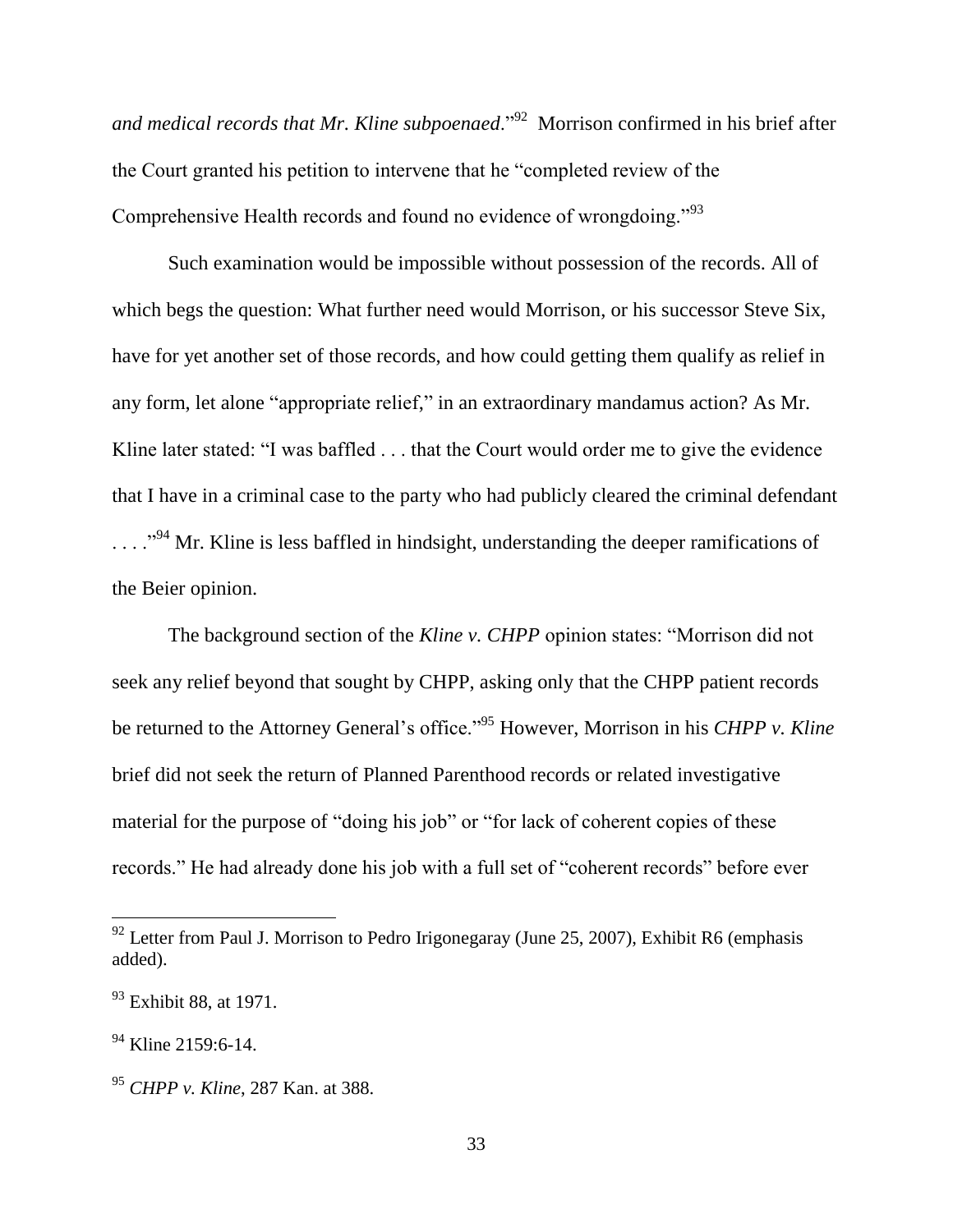seeking to intervene in the case. His only purpose for intervening in CHPP or filing *Morrison v. Anderson* was to remove evidence of criminal wrongdoing by Planned Parenthood from the District Court judge and from District Attorney Kline. Morrison wanted Judge Anderson and Mr. Kline to give up *their* sets of the redacted records solely to stymie the prosecution of Planned Parenthood, not to further any prosecutorial purpose of his own. Morrison's intentions are revealed in his June 25, 2007 exoneration letter to Planned Parenthood's counsel: "[W]e will soon be asking the Court to return all of the original unredacted medical records the former Attorney General subpoenaed. We also will return to you *the redacted medical records currently in our possession*."<sup>96</sup> Apart from his false statement that the Court possessed "unredacted medical records," Morrison's purpose was clear—returning all the evidence acquired in the inquisition to Planned Parenthood. *See also* Affidavit of Phillip D. Kline, ¶¶ 10-13.

Morrison's purpose was restated in his brief filed in *CHPP v. Kline* on September 25, 2007. Referring to the records held by Judge Anderson and Kline, Morrison argued: "[T]his Court should order *both* sets of records be returned to the Office of Attorney General, *so they may be returned to Comprehensive Health*."<sup>97</sup> Mr. Morrison did not seek these records to overcome Phill Kline's "cynically calculated" effort to "defeat or delay" review of the evidence.<sup>98</sup> He sought their "immediate return," as he stated a second time

<sup>&</sup>lt;sup>96</sup> Exhibit R6 (emphasis added).

 $97$  Exhibit 88, at 1974.

<sup>98</sup> *CHPP v. Kline*, 287 Kan. at 414.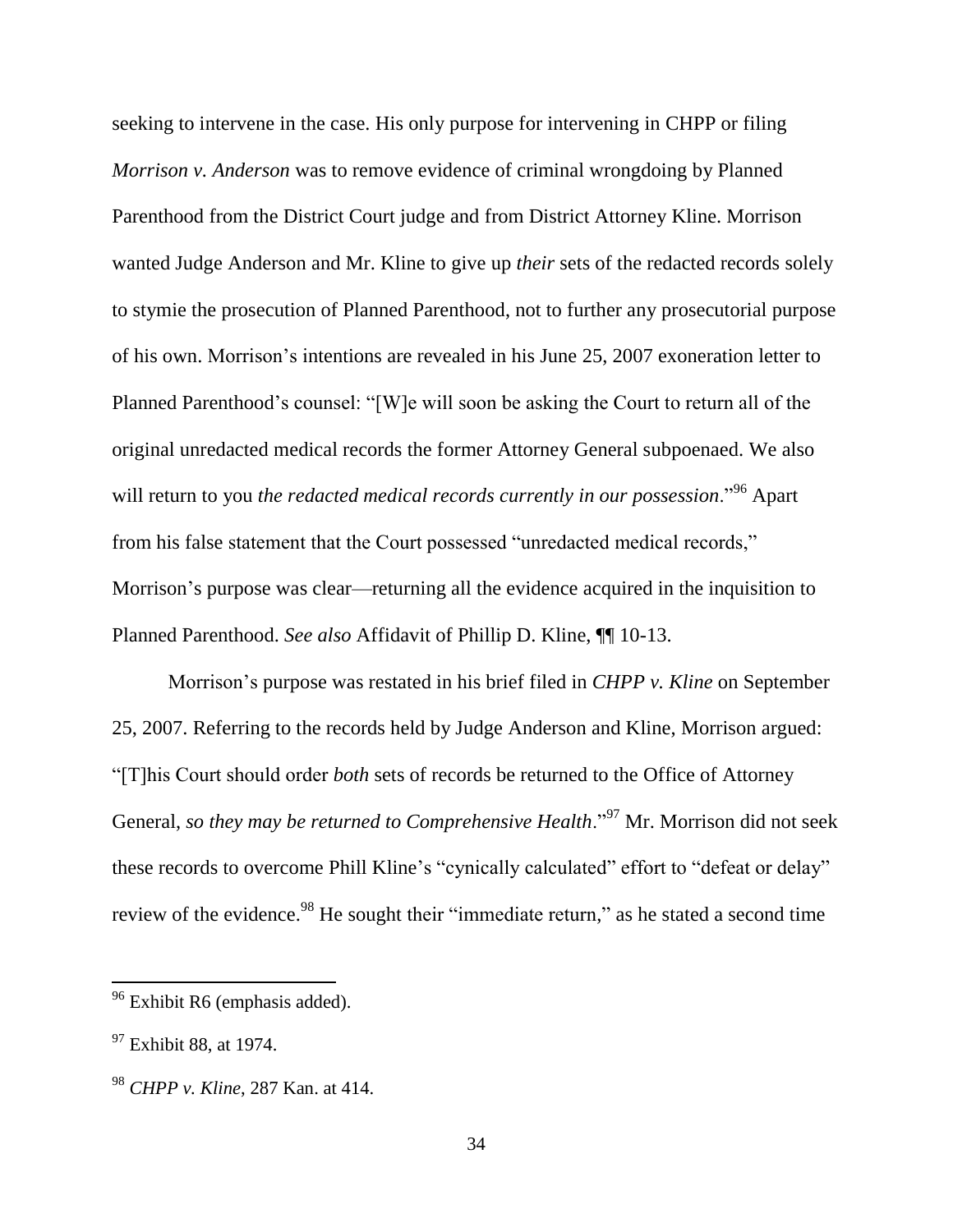in his brief, "so they may be returned to Comprehensive Health where they belong."<sup>99</sup> The "appropriate relief," as it turns out, was a *fabricated pretext*, having nothing to do with allowing the Kansas Attorney General to "do his job" or otherwise discharge his duties on behalf of Kansas citizens.

### **D. Justice Beier's Attack on Phill Kline**

While Attorney General Morrison worked with Planned Parenthood to whitewash Planned Parenthood's crimes, Justice Beier went about the business of threatening Phill Kline and setting up this ethics case. Not content to have convinced (or misled) her colleagues into ordering "other appropriate relief" where none was needed and on false premises, Justice Beier used that "relief" as a platform from which to launch a chastising sanction against Mr. Kline. First she repeated the big lie: "The record before us discloses numerous instances in which Kline and/or his subordinates seriously interfered with the performance of his successors as Attorney General . . . .<sup>100</sup> Then, invoking the Court's "inherent power to sanction  $\dots$  without particular statutory authorization,"<sup>101</sup> she ordered:

Kline shall produce and hand deliver to the Attorney General's office no later than 5 p.m. on December 12, 2008, a full and complete and understandable set of any and all materials gathered or generated by Kline and/or his subordinates in their abortion-related investigation and/or

<sup>&</sup>lt;sup>99</sup> Exhibit 88, at 1978.

<sup>100</sup> *CHPP v. Kline*, 287 Kan. at 420.

<sup>101</sup> *Id.* at 419.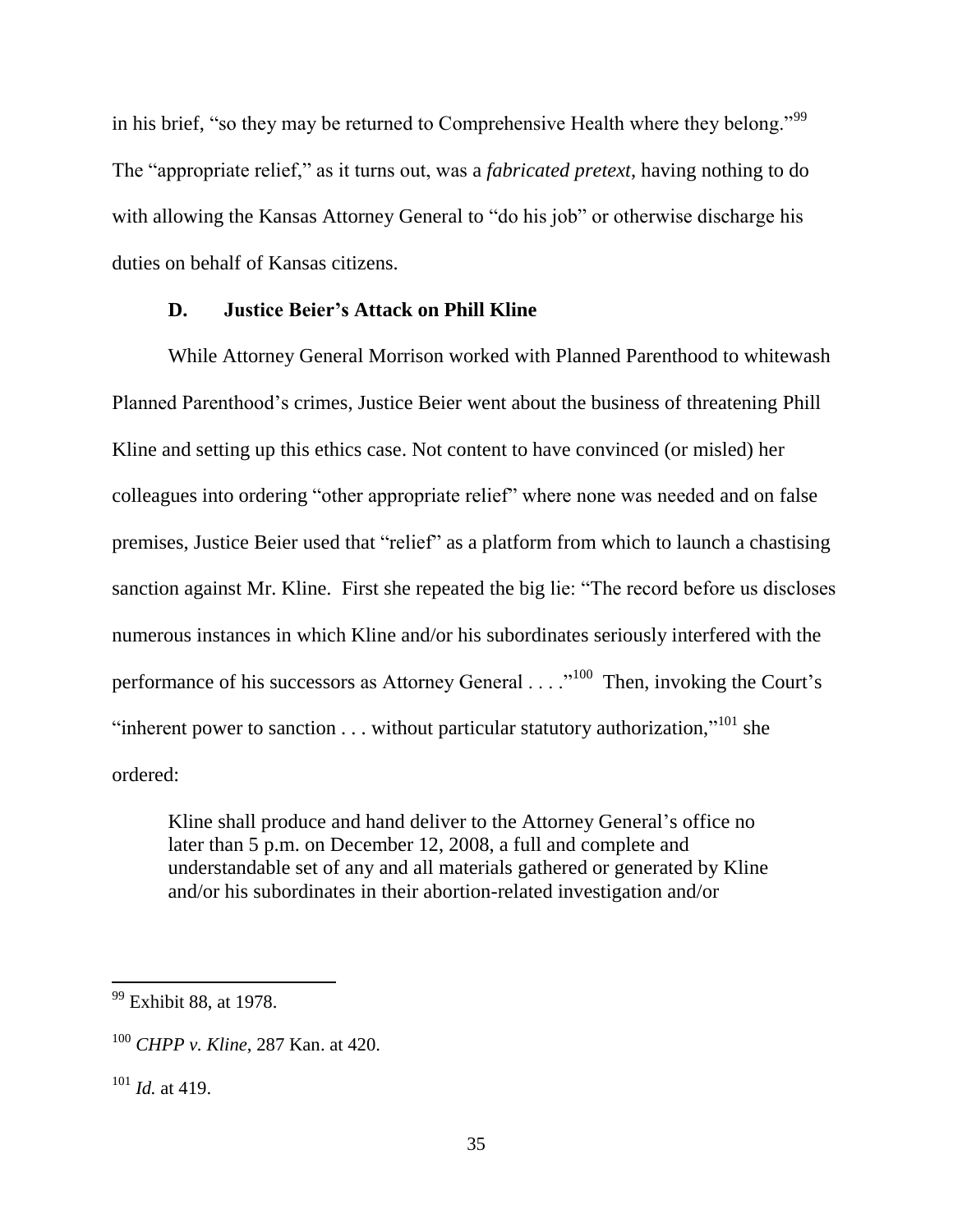prosecution *since Kline was sworn in as Johnson County District Attorney*. 102

The Court thus ordered Mr. Kline to turn over to the Attorney General (and thus to Planned Parenthood) investigation files *that were at no time in the Attorney General's office*. Because this "sanction" echoes the "other appropriate relief" in form and style, the average reader, or even a colleague on the Court, might have missed the execution of a clever plan. The sanction seems like a logical piggy-back on the "other appropriate relief." Without the prior deception, however, Justice Beier would have had a much harder sell to extract the Johnson County files from Mr. Kline, files that obviously had no relationship whatsoever to any relief *allegedly* sought by the parties. This malign brainstorm, lacking any statutory basis, but seemingly linked to the prior "no records left behind" fiction, delivered to Planned Parenthood everything in the Johnson County District Attorney's office that supported the pending 107-count prosecution of Planned Parenthood. The compelled return of records the Attorney General already had, though meaningless, functioned to set up a "sanction" truly damaging to the prosecutorial effort against Planned Parenthood. After falsely imputing fabricated motives and improper conduct to Kline, Justice Beier's opinion aided Morrison's mission of extricating Planned Parenthood from further prosecution.

Additionally, and at the height of hypocrisy when viewed against the years of false accusations by Morrison and others that Mr. Kline did not adequately protect patient privacy, the overreaching sweep of Justice Beier's second "sanction" required the transfer

 $102$  *Id.* at 423 (emphasis added).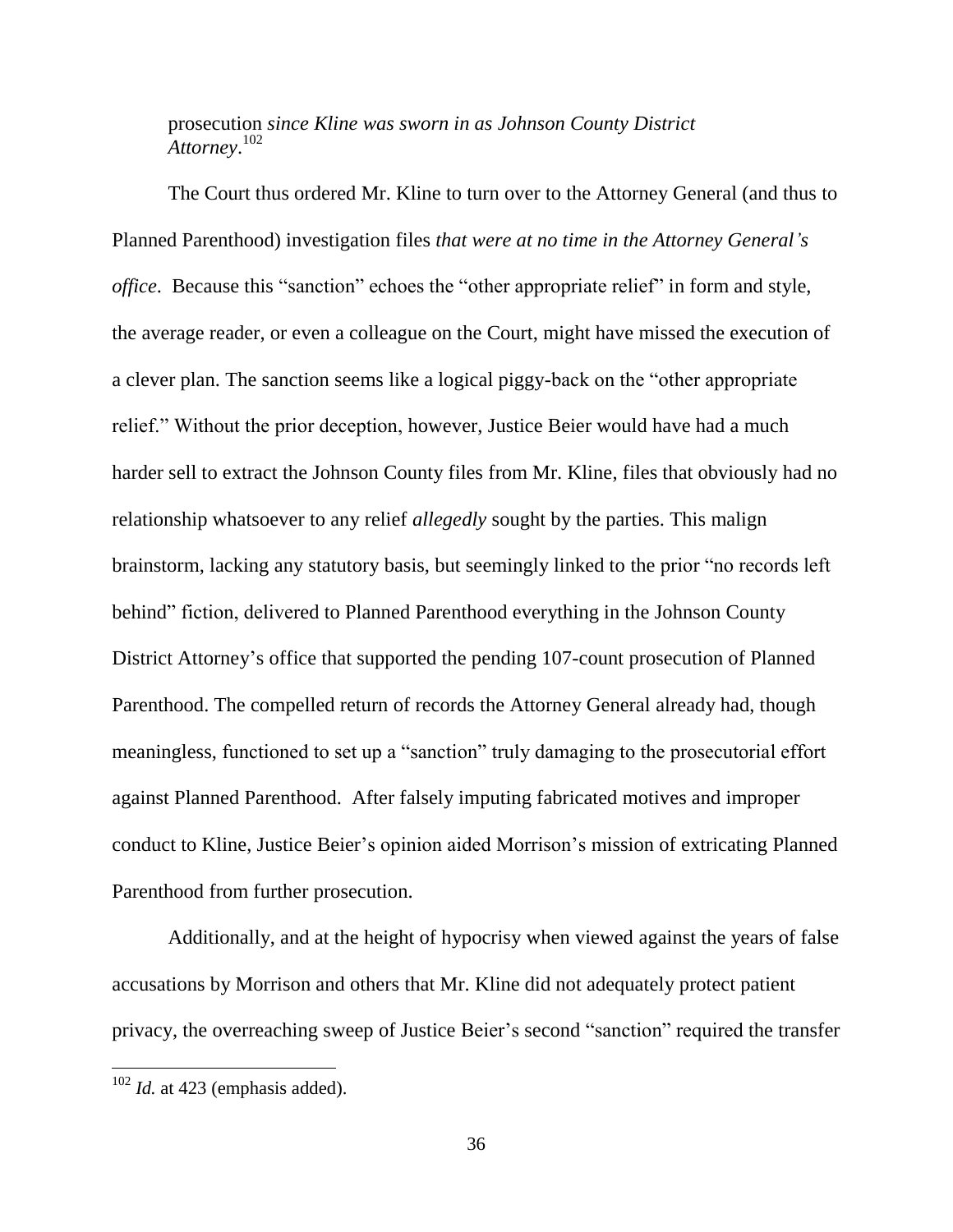of information to Morrison (and therefore to Planned Parenthood) that was *unrelated* to the Planned Parenthood prosecution, including, as Mr. Kline explained, "evidence that had been provided to us relating to Planned Parenthood clinics, *other than* the one that was the criminal defendant in Johnson County. *Personal, private statements, medical records, and documents of people who had our assurance that this would not be divulged.*" <sup>103</sup> Serving as a judicial soldier for Planned Parenthood, supposedly in the name of privacy, Justice Beier compelled Mr. Kline to breach the privacy of his informants. "I've been told," Mr. Kline said, "that all of that information was then turned over to the attorneys for the abortion clinics."<sup>104</sup>

The Beier Court's rationale for forcing District Attorney Kline to copy all of his Johnson County files for Morrison, and thus for Planned Parenthood, required the prior false finding that Kline had stripped files from the Attorney General's office. "[B]ecause Kline and his subordinates," wrote Justice Beier, "have, during their time in Johnson County, capitalized on what they learned while Kline was Attorney General, we hereby order the following sanction . . . . "<sup>105</sup> To get the Johnson County files to Planned Parenthood, Justice Beier had first to find that Mr. Kline had abused his successor in taking files from the Attorney General's office. That fictional malfeasance then fed the

 $\overline{a}$ 

 $103$  Kline 2166:4-9 (emphasis added).

 $104$  *Id.* at 2167:1-4.

<sup>&</sup>lt;sup>105</sup> *CHPP v. Kline*, 287 Kan. at 423. The world still awaits an explanation for why a prosecutor should be sanctioned for capitalizing (during a legitimate criminal investigation) on information he learned while holding his previous office. The only people punished by the "sanction" were the citizens of Johnson County (and elsewhere in Kansas) who wanted Mr. Kline to investigate and prosecute abortion-related crimes according to the rule of law.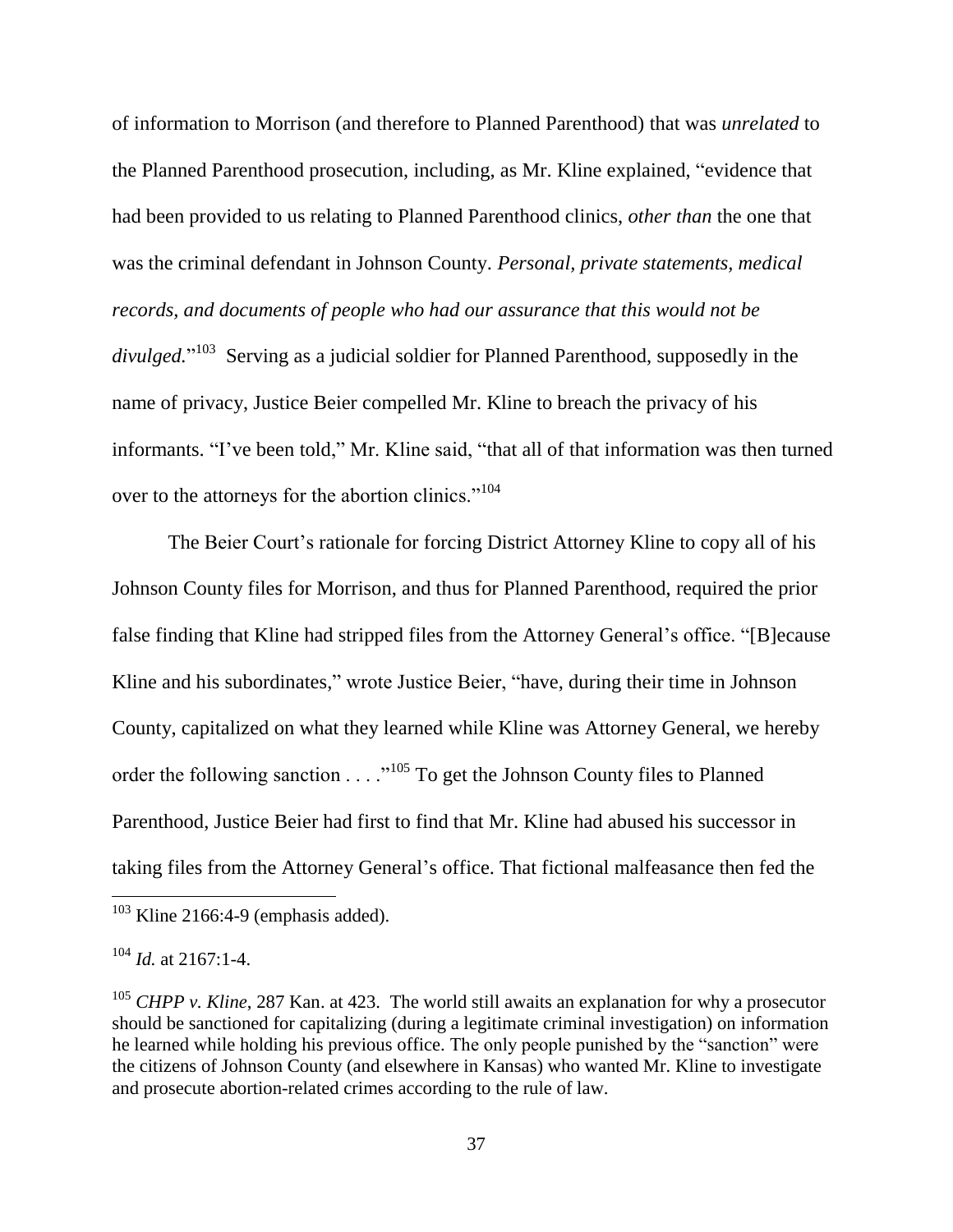rationale for making him provide prosecution files and private personal information to an abortion-protecting Attorney General who would then forward them to Planned Parenthood.

Together, Morrison and Justice Beier effectively served as a snoop dog for Planned Parenthood, creating a judicially-sanctioned Watergate operation against the files of the Johnson County District Attorney. Whether her colleagues abdicated their responsibility to keep her honest by examining the record for themselves and carefully checking the logic of her writing, or whether Justice Beier simply manipulated their trust in her for her own purposes, *CHPP* will forever stand as a flagrant example of dishonest opinion writing.

#### **E. The Senior Justices Rebuke the Rebuke.**

Two justices who are no longer on the Court, while apparently not perceiving the foundational lie about "no records left behind," nonetheless were sufficiently disturbed by the Court's strange sanction to dissociate themselves from it.

Justice Robert E. Davis' concurrence apparently accepted the "no records left behind" ruse as true. "When Kline removed records from the Attorney General's office, *leaving no copy for the incoming Attorney General*, he made it difficult if not impossible for the incoming Attorney General to determine his course of action regarding the information within those records." *CHPP v. Kline*, 287 Kan. at 427 (Davis, J., concurring) (emphasis added). On that false assumption, Justice Davis concurred in the "other appropriate relief" of ordering Mr. Kline in mandamus to "restore to the present Attorney General what is rightfully his." *Id.* He disagreed, however, with terming that relief a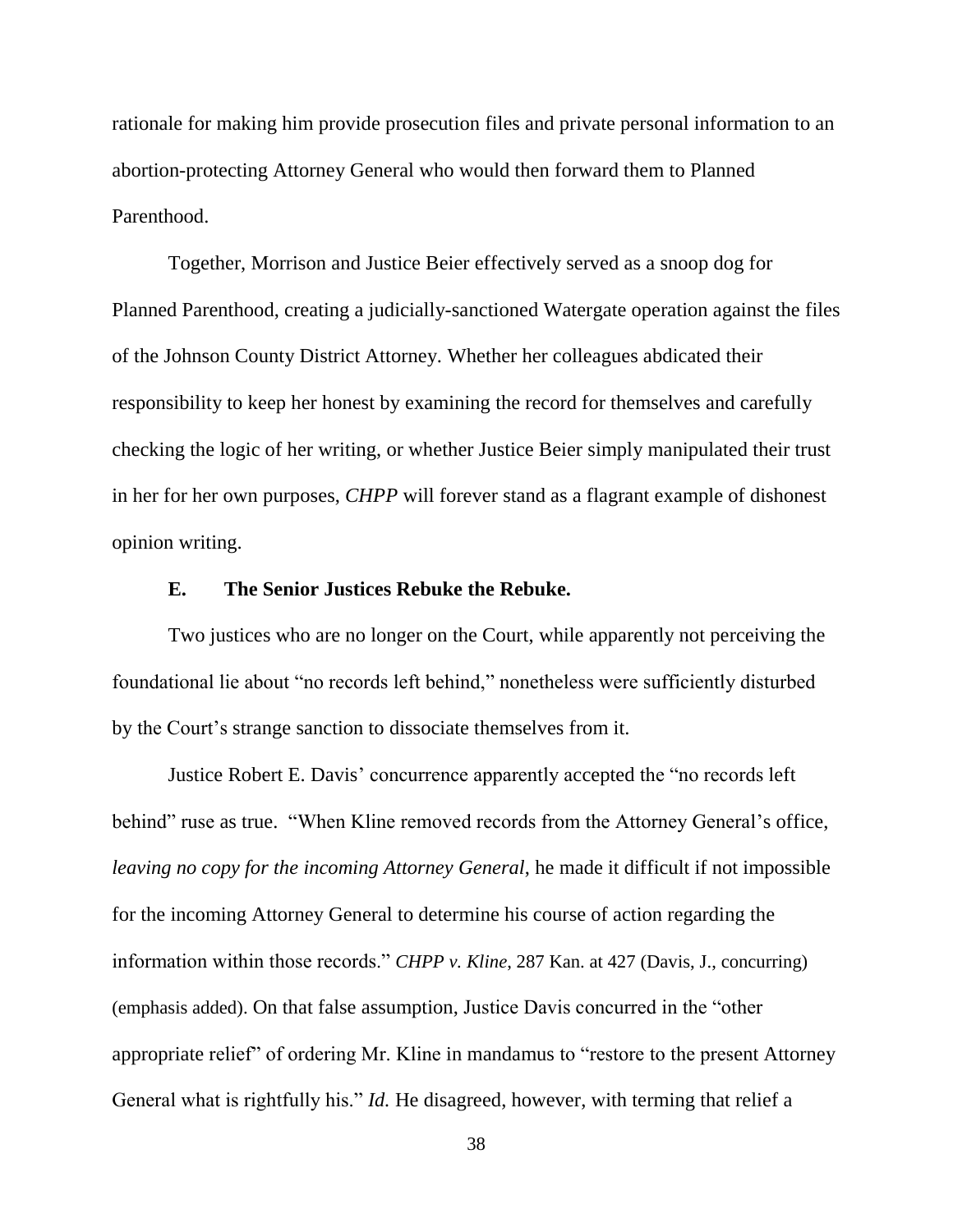"sanction." Mr. Kline had violated no law. Because "the majority is not measuring counsel's action against any statute, rule, or other established standard," the Court had standardless discretion to sanction at will, a violation of due process. *Id.* at 428-29. No litigant could ever know beforehand whether he had offended or not. "The fundamental problem with the majority's decision to impose sanctions in this case is that there is no objective test—statutory or otherwise—by which the court can measure Kline's conduct and by which attorneys can avoid such penalties in the future." *Id.* at 428.

Chief Justice McFarland, in her thirty-first year on the Court, also fell for "no records left behind" and agreed with Justice Davis that "Kline's failure to leave a complete set of records and investigative materials for the incoming Attorney General hampered his successor's ability to determine his course of action with regard to the investigation." *Id.* at 429-30. She therefore agreed that Mr. Kline must supply a complete set of records "generated or gathered . . . while he was the Attorney General and during his tenure as the Johnson County District Attorney." *Id.* at 430. Although she described this production as "the relief requested, warranted, and available in this mandamus action," *id.*, she did not distinguish between the Attorney General files demanded in the mandamus action and the Johnson County records that neither party had requested. Justice Beier's invocation of "no records left behind" apparently succeeded in also persuading the Chief Justice to endorse both demands.

Although the Chief Justice echoed Justice Davis' explanation that Mr. Kline had a duty "to restore to the present Attorney General copies of the records to which he is rightfully entitled," and termed this "the very relief requested by the Attorney General,"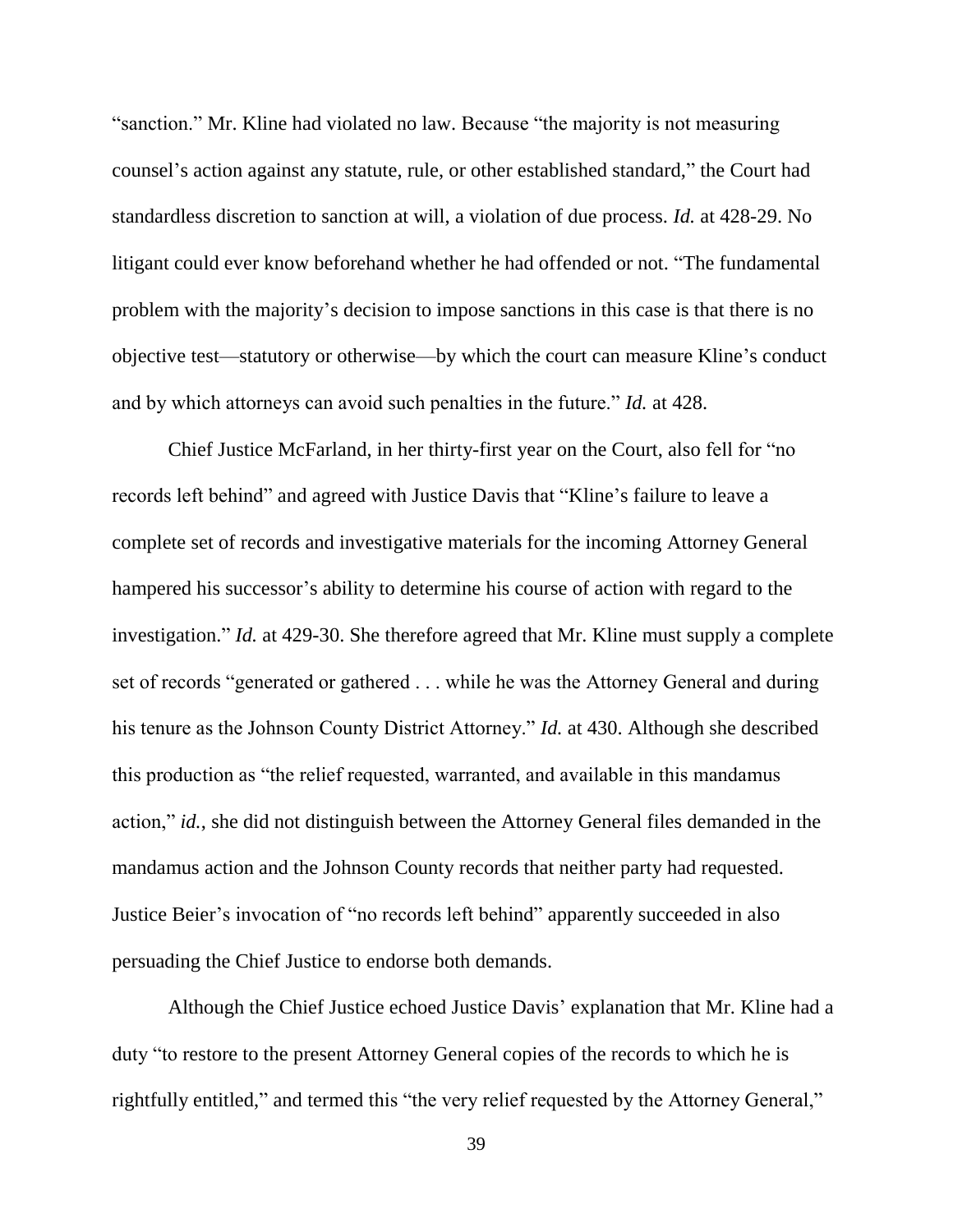*id.*, the Chief Justice was wrong (and presumably misled). The record reflects that neither Mr. Morrison nor Mr. Six had requested or was entitled to records "gathered or generated" solely in Johnson County. Indeed, at the outset of the case Mr. Morrison sought only the redacted abortion clinic records. "Before filing his most recent brief," wrote Justice Beier, "the Attorney General had not attempted to use this case as a vehicle to obtain return of items other than patient medical records." *CHPP v. Kline*, 287 Kan. at 404. Later on, after Morrison cleared Planned Parenthood and Mr. Kline had filed formal criminal charges, Mr. Six expanded the demand to seek "each and every copy of those records that [Kline] has made and any and all other evidence Kline developed and obtained while he was acting as Attorney General that he took with him to Johnson County." *Id*.

Apart from the obvious point that neither Morrison nor Six were missing any records, and that Mr. Six's expanded demand thus had no other purpose than to remove the necessary evidence to prosecute Planned Parenthood from Mr. Kline's possession, neither Six nor Morrison ever asked for any material generated solely in Johnson County. Justice Beier's over-the-top remedy, styled as a second "sanction," was swallowed whole by all of her colleagues with only a "due process" hiccup by Justices Davis and McFarland. Without the "sanction," Justice Beier could not have made the great leap into the exclusively Johnson County files. She understood its necessity, but Justices McFarland and Davis, apparently not perceiving the underlying deception, balked only at the sanctions methodology.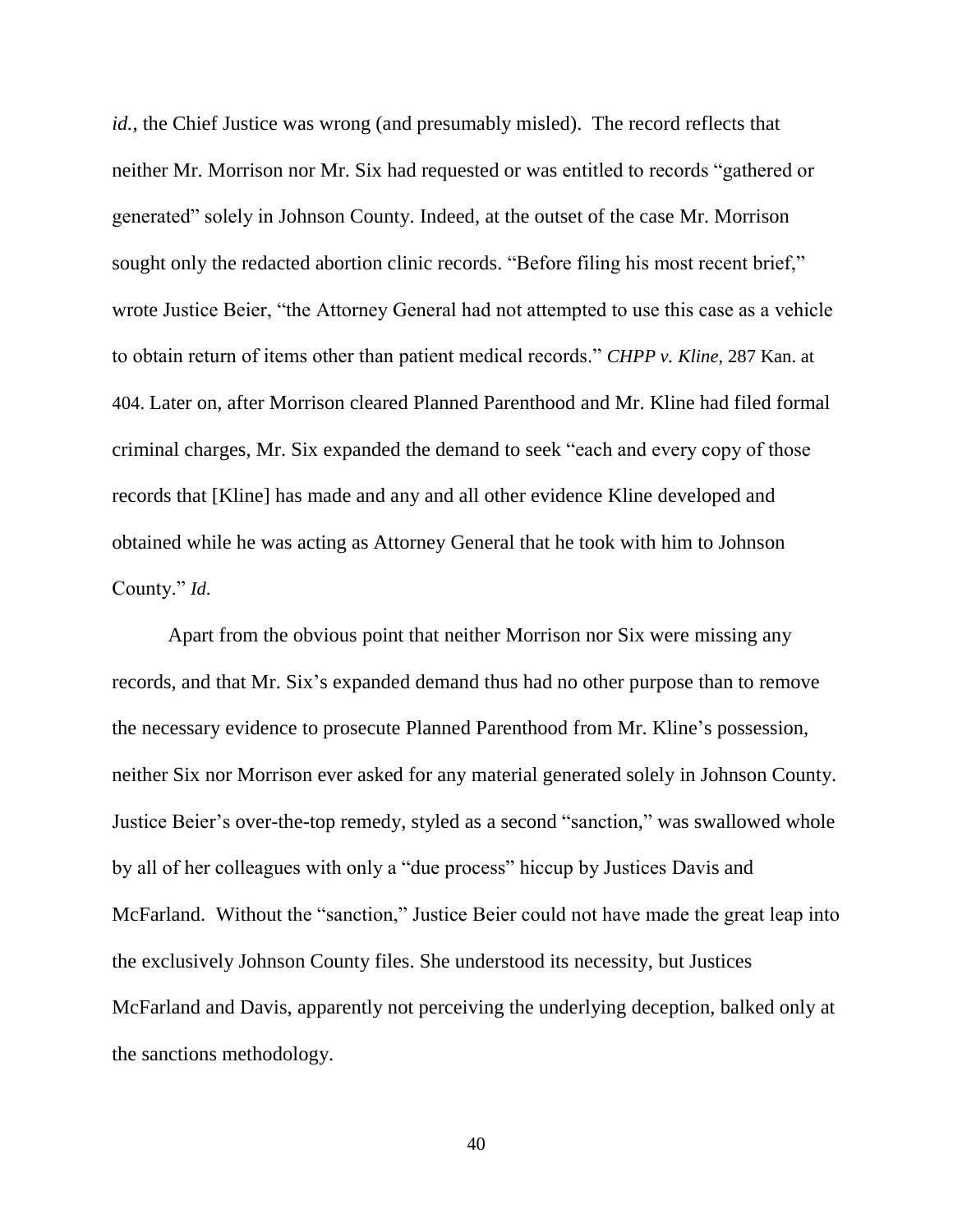Not only did the Court sanction without authority, writes Justice McFarland,

including failure to make a necessary "bad faith" finding, but also the sanction itself copying files to send to the Attorney General—had little connection to the perceived lack of respect for the Court that prompted the penalty. "[T]he sanction imposed bears no relationship to the majority of the conduct the court cites as the basis for the sanction . . . ." *Id*. at 431-32. Justice McFarland is close to the insight that the litany of actions recited by the Court to justify its "sanction" is mere pretext to plunder the Johnson County files. But she did not get that far. She saw the disconnect not for its role as performing an intelligence raid for Planned Parenthood but only as a vehicle for attacking Mr. Kline.

This disconnect between the sanction imposed and the conduct that serves as the majority's justification for sanction, coupled with the fact that the sanction the majority fashions could simply be ordered as relief in this mandamus action, reveals that the majority is more interested in reprimanding Kline for his attitude and behavior in the course of this litigation than in remediating the failure to leave a complete set of the investigation records for the incoming Attorney General.

*Id.* at 432-33. Justice McFarland returned the rebuke back on the Court.

It appears to me that the majority invokes our extraordinary inherent power to sanction simply to provide a platform from which it can denigrate Kline for actions that it cannot find to have been in violation of any law and to heap scorn upon him for his attitude and behavior that does not rise to the level of contempt. This is the very antithesis of "restraint and discretion" and is not an appropriate exercise of our inherent power.

*Id.* at 433.

# **IX. The Public Reacts.**

As if the deceptive opinion was not bad enough, the Court allowed its spokesman,

Ron Keefover, to spin the deception out to the public in his opinion summary: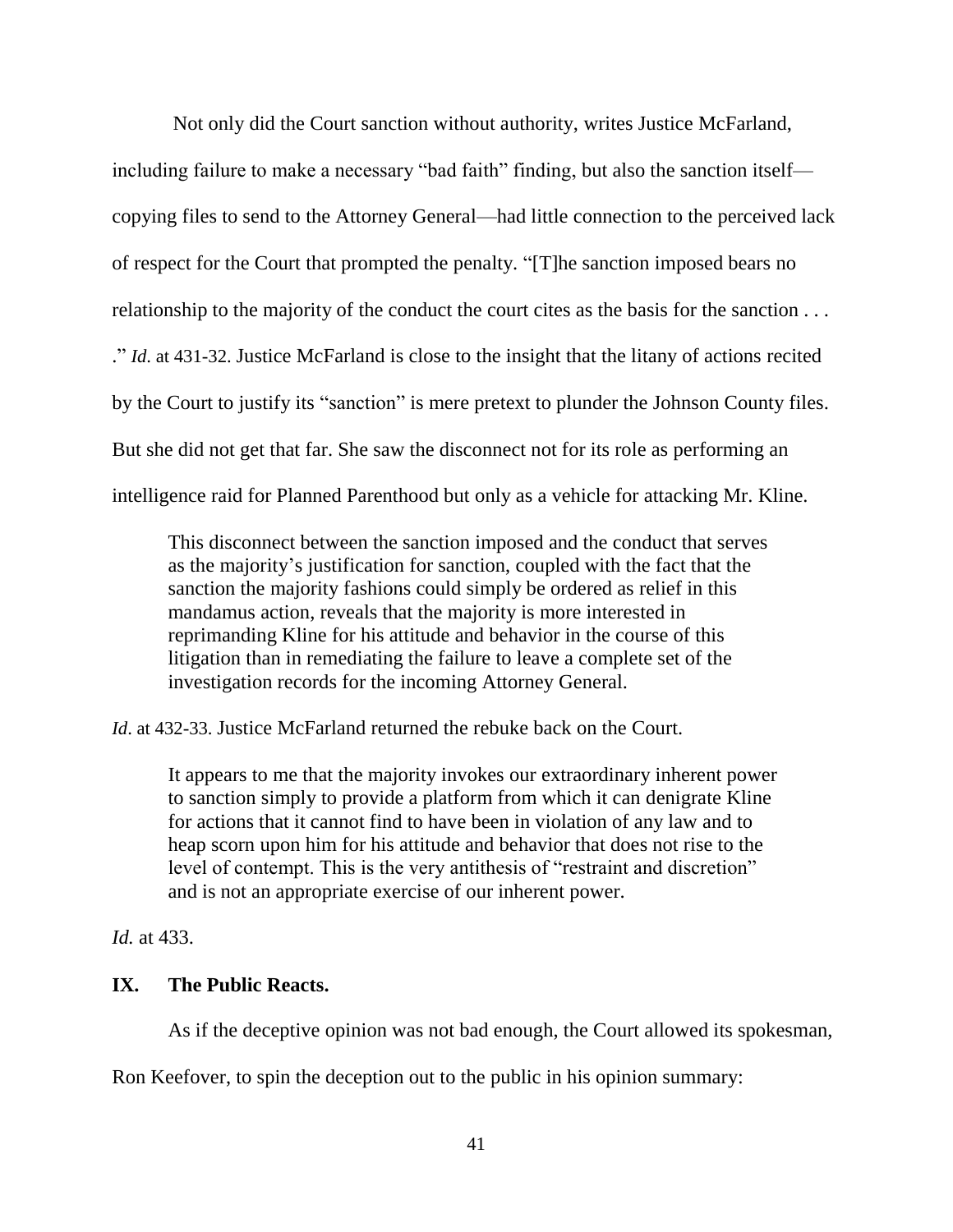Former Attorney General Paul Morrison . . . and his successor, Stephen N. Six joined the clinic's effort to regain the records and other investigative materials Kline had ordered removed and sent to Johnson County . . . .

. . . . In addition, the Court said today that Kline and his subordinates *took all copies of the patient records to Johnson County* when he left the attorney general's office.<sup>106</sup>

Understandably not digesting the ninety-three page opinion,  $107$  some observers proceeded to publish with the same fallacious disorientation emitted from Keefover's summary.

### **A. The Mainstream Press**

One Topeka reporter termed the opinion "a searing condemnation."<sup>108</sup> Associated

Press writer John Hanna called it "a public tongue-lashing," adding: "The most

memorable thing about the ruling was scalding language in the 5-2 majority's opinion . . .

."<sup>109</sup> He also understood that the objective of Steve Six was not to further his own

investigation, but to end Kline's prosecution. "Planned Parenthood and Six's office,

which sided with the clinic had hoped to force Kline to clear his DA's office of

everything he'd gathered and give it to Six's office. Such a Supreme Court order would

have ended Kline's case against the clinic."<sup>110</sup>

 $110$  *Id.* 

 $\overline{a}$ 

<sup>&</sup>lt;sup>106</sup> http://www.kscourts.org/Cases-and-Opinions/supreme-court-summaries/2008/20081205-98747.asp (emphasis added).

<sup>107</sup> *See* Exhibit 87.

<sup>108</sup> Tim Carpenter, *Kline Abortion Prosecution Faulted*, TOPEKA CAP.-J., Dec. 6, 2008, § A1, at 1.

<sup>&</sup>lt;sup>109</sup> John Hanna, *Analysis: Kansas Ruling on Abortion Resolves Little*, Assoc. PRESS (Dec. 7, 2008).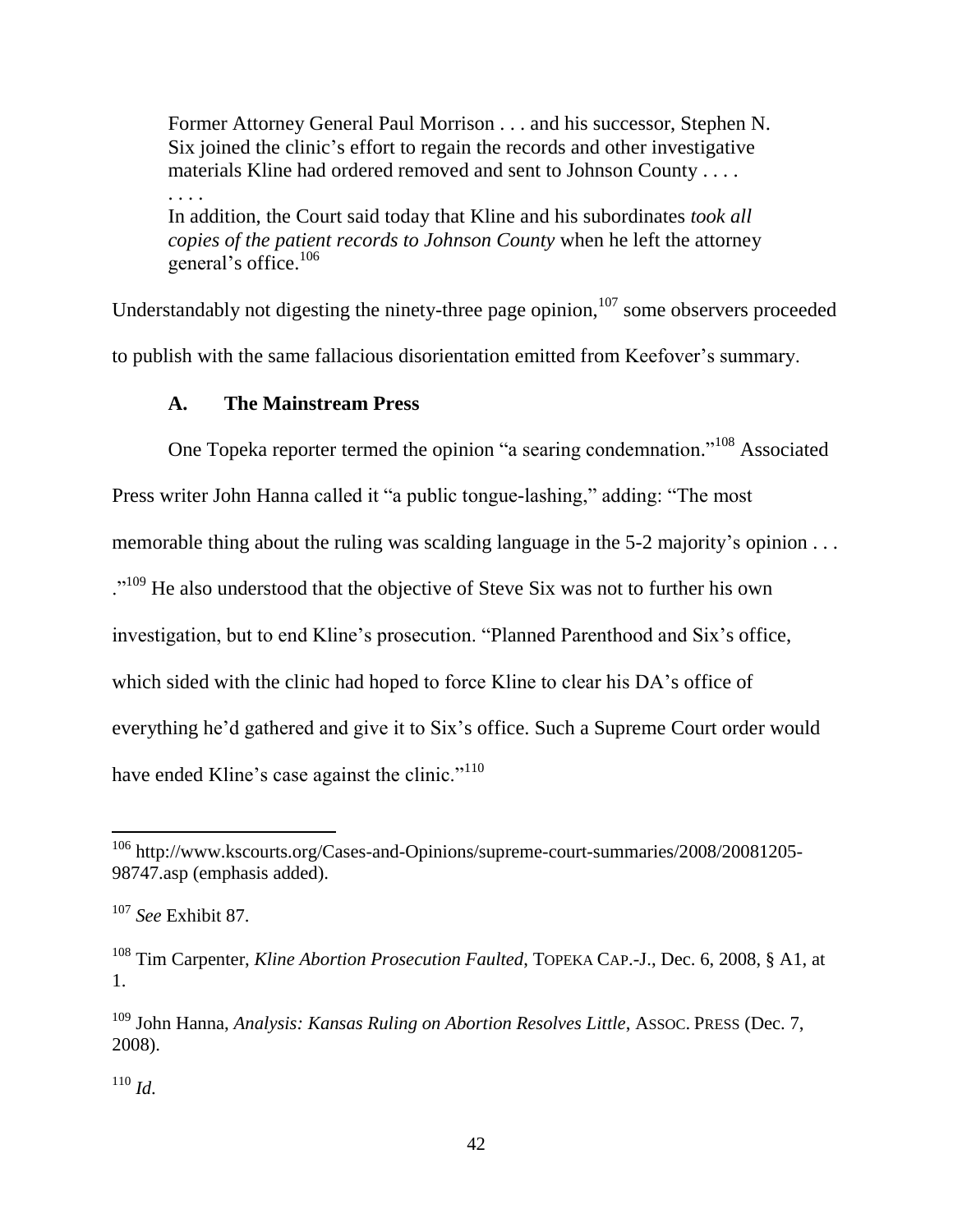"Kansas City Court Rebukes District Attorney Kline," stated the *Kansas City Star* in one headline. Another read: "High Court Sanctions Kline for Handling of Abortion Records." "Kan. Court Orders Abortion Records Returned to AG," read an Associated Press headline. "Kan. Court Knocks ex-AG in abortion case," stated another.<sup>111</sup> The Wichita ABC affiliate, KAKE-TV, headlined its story: "Supreme Court Denies Contempt Proceedings Against Phill Kline."<sup>112</sup> All these headlines missed the core holding of the case—that the Court denied Planned Parenthood's demand for return of the redacted records.

#### **B. Pro-Life Commentary**

Pro-life observers noted that the white-hot anti-Kline rhetoric disguised the reality that Kline won the case on the merits. Pro-life writer Jill Stanek noted that Justice Beier "was clearly angry she couldn't find a way to stop the decision. She lashed out at Kline so vehemently that upon first read of the opinion the mainstream media thought Kline lost the case, and reported it so."<sup>113</sup>

Columnist Denis Boyles termed Justice Beier a "liberal extremist," characterizing her "eccentric decision" as "a vitriolic, amateurish rant that was so embarrassing and

 $\overline{a}$ 

<sup>111</sup> Two headlines, however, were more accurate. *Court Scolds Kline, but Let's Him Keep Records*, WICHITA EAGLE (Dec. 6, 2008); *Despite Harsh Words, Kline Gets to Keep Abortion Records*, KAN. CITY STAR (Dec. 6, 2008). One observer, startled by the discrepancy between the Court's anti-Kline rhetoric and the reality that he won the case on the merits, penned her own misleading headline: *Supreme Court Orders Kline to Move to Arctic, Exchange Law License for Fishing License*, KANSAS REPUBLICAN ASSEMBLY, http://www.kansasra.org/blog/archives/311.

<sup>112</sup> http://www.kake.com/home/headlines/35603074.html.

<sup>113</sup> Jill Stanek, *Pro-Aborts Lose Another Round to Phill Kline*, WND.COM (Dec. 10, 2008), *available at* http://www.wnd.com/2008/12/83214.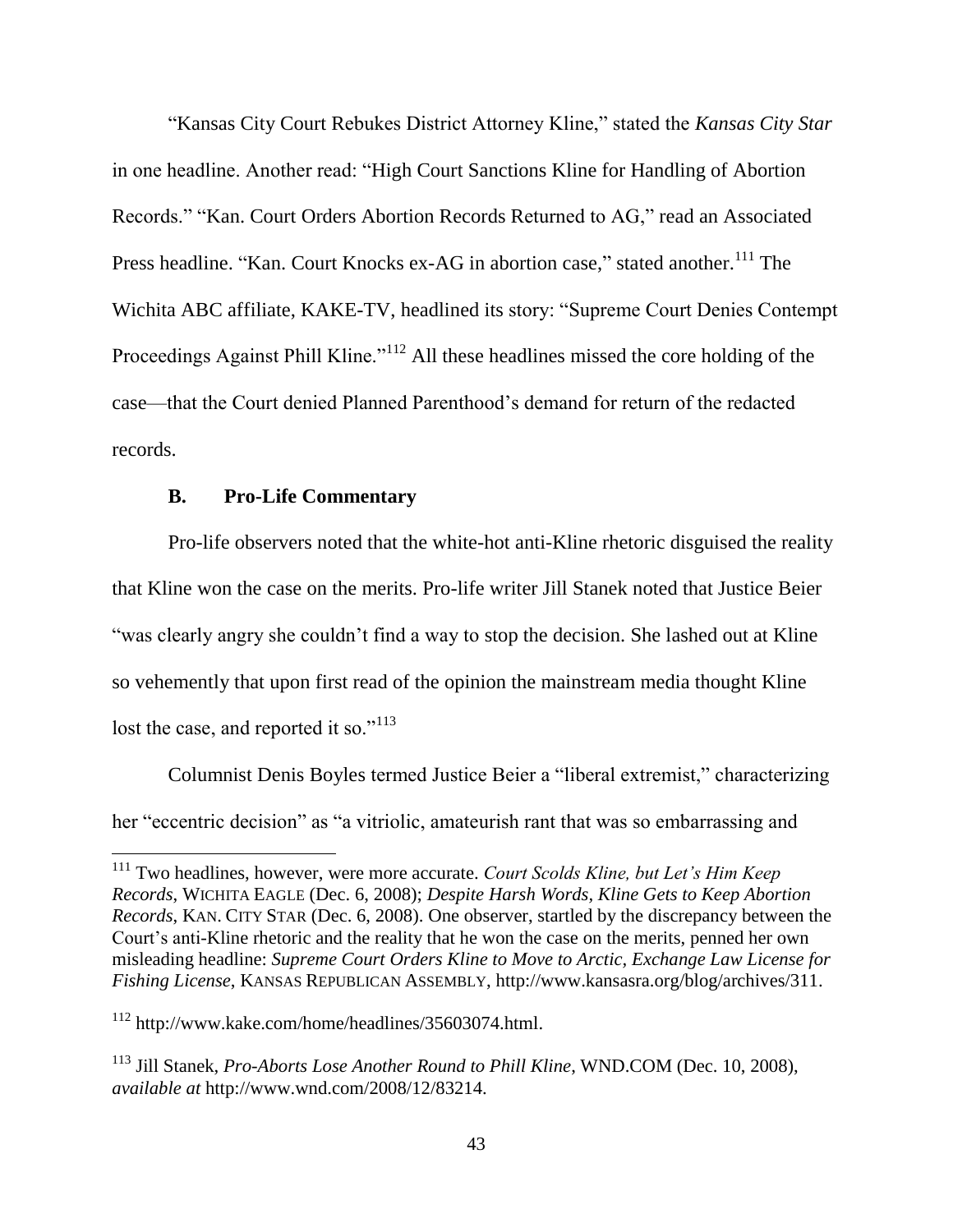articulated with such petty viciousness that the chief justice appended a note to the decision distancing herself from Beier's outburst . . . ."<sup>114</sup> Noting Chief Justice McFarland's comment that the sanction section of the decision was "the very antithesis of restraint and discretion," he stated of Justice Beier: "Her interest was in destroying Kline, something she threatened in her decision."<sup>115</sup> Justice Beier's opinion, he wrote, contained "some of the harshest, most vitriolic language most of us will ever see in a high-court decision." He viewed Justice Beier as "a very angry Sebelius appointee . . . who was apparently fed up with the persistent efforts of Kline to prosecute the abortion providers."<sup>116</sup>

## **C. Kansas Commentators**

 $\overline{a}$ 

#### **1. The Kansas Supreme Court Blog**

The *CHPP* opinion not only riled pro-lifers, but also disturbed Kansas legal commentators. The writer of the *Kansas Supreme Court Blog*, a since-discontinued careful commentary on the Court's decisions, noted that the Court ruled "almost entirely in Kline's favor." Not perceiving the falsity of "no records left behind," this legal analyst

<sup>114</sup> Denis Boyles, *Kline and the Judicial Kangaroos in Kansas*, NATIONAL REVIEW ONLINE (Oct. 18, 2011), http://www.nationalreview.com/corner/280404/kline-and-judicial-kangaroos-kansasdenis-boyles.

<sup>&</sup>lt;sup>115</sup> *Id.* "Further instances of Kline's improper conduct . . . may yet come to light," wrote Justice Beier, "merit[ing] civil or criminal contempt, discipline up to and including disbarment, or other sanctions." *CHPP v. Kline*, 287 Kan. at 425. Justice McFarland found this attempt to intimidate particularly offensive. *Id.*, 287 Kan. at 433 (McFarland, J., concurring in the result) (strongly disagreeing with the Court's making vague threats about what may "come to light").

<sup>116</sup> Denis Boyles, *News from Courts You've Never Heard Of*, NATIONAL REVIEW ONLINE (Dec. 5, 2008), http://www.nationalreview.com/corner/174462/news-courts-youve-never-heard/denisboyles.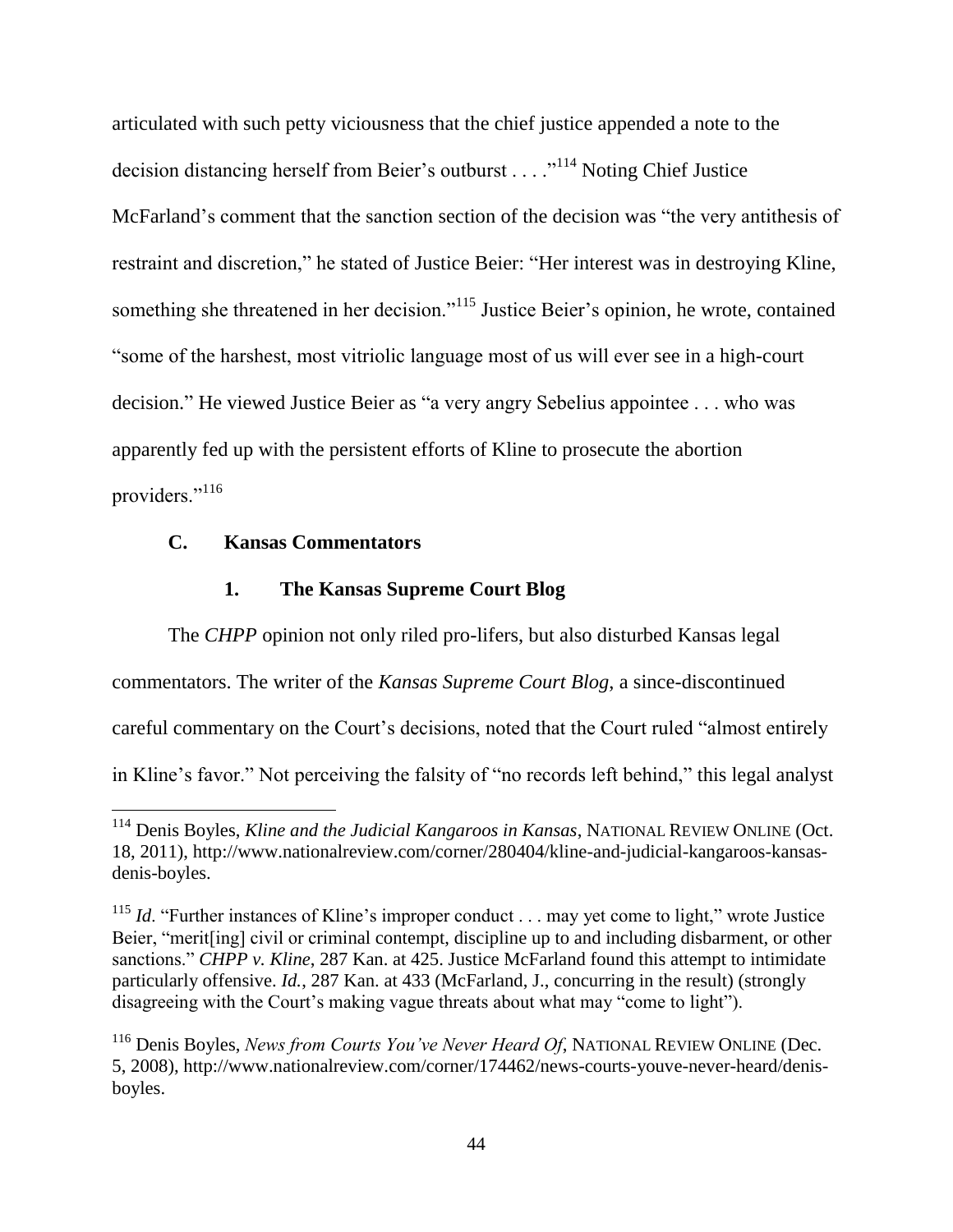suggested that had Kline left a copy of the documents in the Attorney General's office, his victory "would have been total."<sup>117</sup> In fact, of course, had Justice Beier told the truth about the records left for the Attorney General, the opinion would have collapsed, sanctions and all. The commentator noted that "the news coverage describes the case the way it does" primarily because of the "sanctions" label.

The writer, himself a lawyer, was appalled at Justice Beier's rhetoric. "In a way," he stated, "the biggest loser in this affair is the Court's reputation. . . . Justice Beier's tone is scathing throughout the opinion. She dislikes Kline and wants you to know it. She mocks his defeat in the Johnson County primary election  $\dots$ <sup>118</sup>. Wondering where this exceptionally unusual vitriol originated, he speculated:

[P]erhaps Justice Beier is exacting a little payback against Kline for getting the U.S. Supreme Court to trash the opinion she jointly authored in *Kansas v. Marsh*. Perhaps she is more motivated by the abortion cases themselves. Whatever the reason, her rhetorical flourishes may have been satisfying but reveal an obvious antipathy to someone before the court that perhaps should have prompted a recusal. $^{119}$ 

The Supreme Court Blog's raising of the recusal question indicated that an independent observer believed that Justice Beier was too infused with visceral anti-Kline animus to judge his actions with impartiality. Noting that "this strange case will remain in the

 $\overline{a}$ 

<sup>119</sup> *Id.*

<sup>117</sup> *Comprehensive Health of Planned Parenthood v. Kline*, KANSAS SUPREME COURT BLOG (Dec. 16, 2008), https://kscblog.wordpress.com/2008/12/page/3/.

 $^{118}$  *Id*.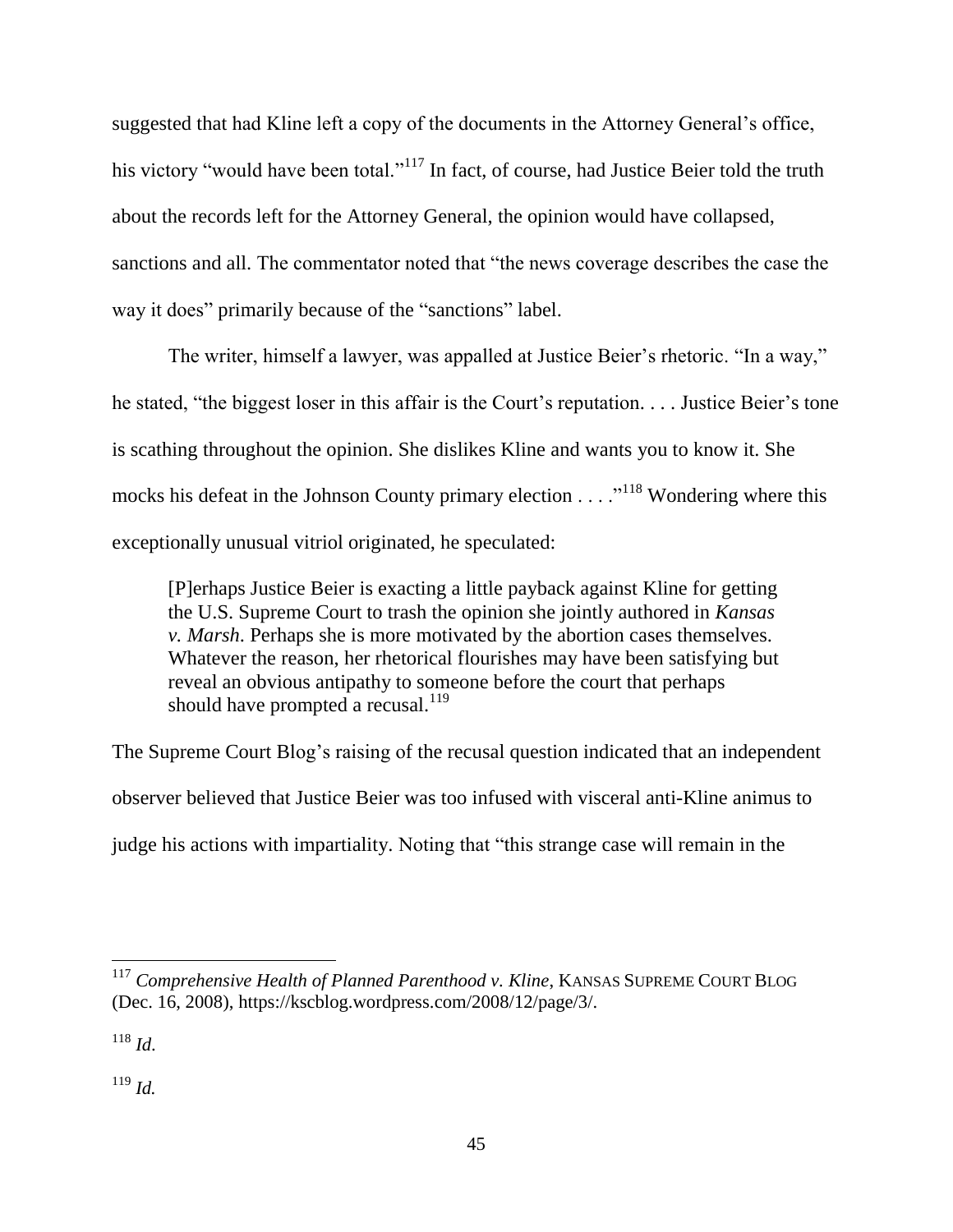Court's publications forever," he stated his intent "to watch future opinions by Justice Beier for repeat performances."<sup>120</sup>

## **2. The Insights of James O'Connell**

Former Secretary of KDHE (1995-1997), James O'Connell, had by far the most trenchant criticism of the opinion, including spotlighting the "no records left behind" fallacy. Like others, he noted the disconnect between the headlines reporting on the opinion and what the Court actually did: "[D]espite all that you may have read in the local press and heard on radio and television, Planned Parenthood *lost* this lawsuit!"<sup>121</sup> Turning to why the Court required Mr. Kline to provide a copy of his investigation files to the Attorney General, he stated:

The court based this part of its decision on the belief that all copies of the records were transferred and that transfer of the records from the attorney general's office to the Johnson County district attorney's office stood "in the way of his successor doing his job."

Two interesting things are set out in the opinion.

- First, in September 2007 [actually June 25, 2007], some nine months after all the records were transferred to Johnson County, then Attorney General Paul Morrison notified Planned Parenthood that no charges would be filed.
- Second, at about the same time [June 28, 2007], Morrison began his action to file misdemeanor charges against Tiller in Sedgwick County, effectively abandoning potential felony charges.

 $\overline{a}$  $120$  *Id*.

<sup>&</sup>lt;sup>121</sup> James O'Connell, *The Kansas Supreme Court's Empty Words*, KANSASLIBERTY.COM (Dec. 19, 2008), http://www.kansasliberty.com/liberty-update-archive/22dec2008/words-withoutmeaning.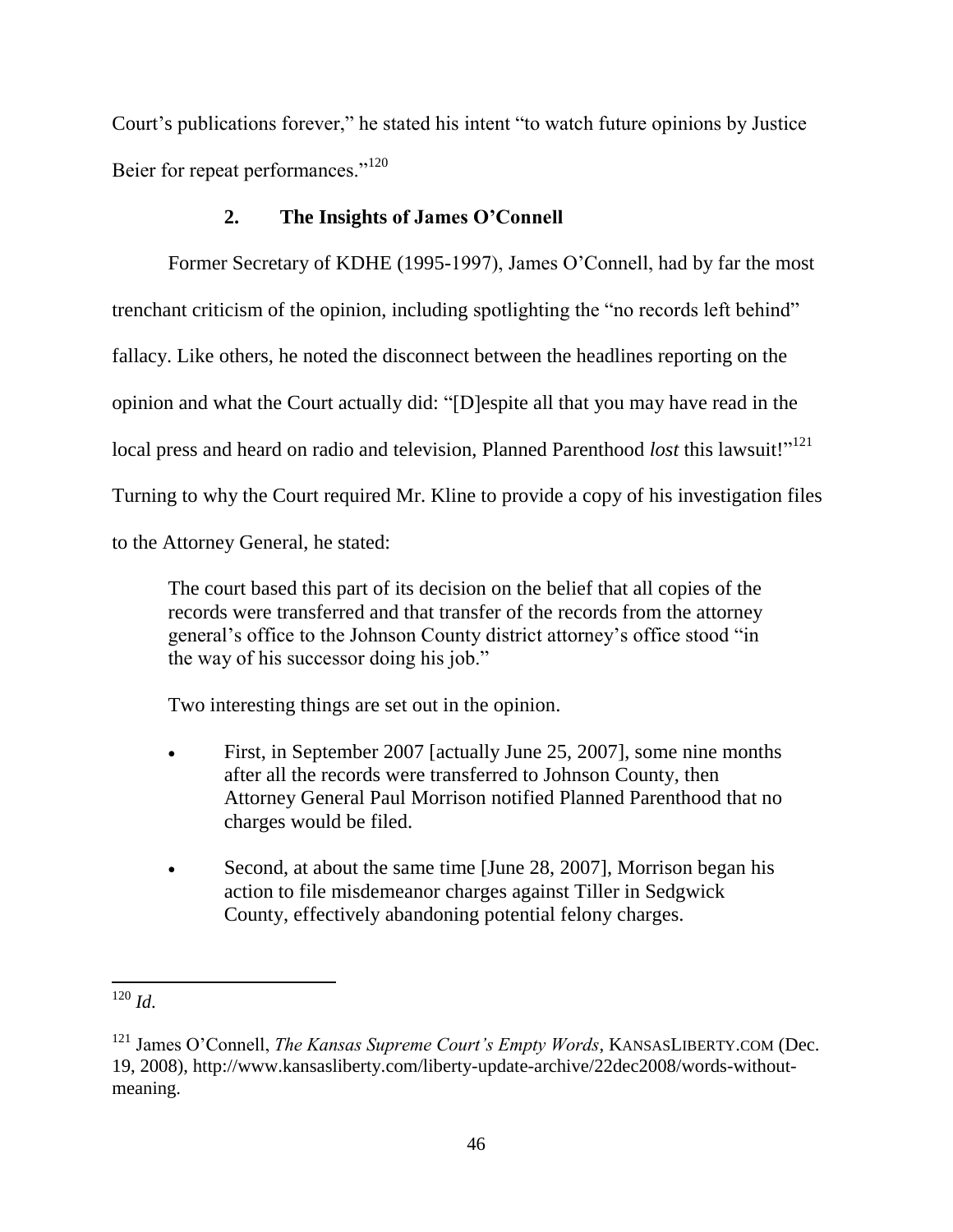*If there were no relevant documents left behind for Morrison, on what evidence did he base these two decisions?* This glaring inconsistency is not noted or otherwise addressed in the court's opinion.<sup>122</sup>

Although he did not have the Status and Disposition Report, the King Report, or most of the other evidence distorted or omitted in the Beier opinion, Mr. O'Connell identified the crux of the hoax. He concluded his analysis with an observation about the Court's departure from its ethical obligation of civility.

Some may suggest that such politically oriented, gratuitous and spiteful comments are unworthy of the state's highest court. The majority, which castigated Kline . . . may want to review its own rules for judicial conduct. They provide that judges should be "patient, dignified and courteous to litigants, jurors, witnesses, lawyers and others . . . ." [M]uch of the language of this opinion may not comply with this standard.<sup>123</sup>

## **3. Other Comment**

Associated Press correspondent, John Hanna, questioned the propriety of a court that had treated Mr. Kline to a public tongue-lashing then sitting in ultimate judgment on him. "Who would make the final judgment on any punishment? The same Supreme Court issuing a majority opinion declaring, 'Kline exhibits little, if any, respect for the authority of this court or for his responsibility to it and to the rule of law it husbands."<sup>124</sup> After analyzing the *CHPP* opinion in light of the record, one has to question the degree of respect Justice Beier has for the integrity of the judicial process and her own

 $\overline{a}$ 

<sup>122</sup> *Id*. (emphasis added).

<sup>123</sup> James O'Connell, *The Kansas Supreme Court's Empty Words*, KANSASLIBERTY.COM (Dec. 19, 2008).

<sup>124</sup> John Hanna, *Analysis: Kan. Ruling on Abortion Resolves Little*, ASSOC. PRESS (Dec. 7, 2008), quoting CHPP v. Kline, 287 Kan. at 422.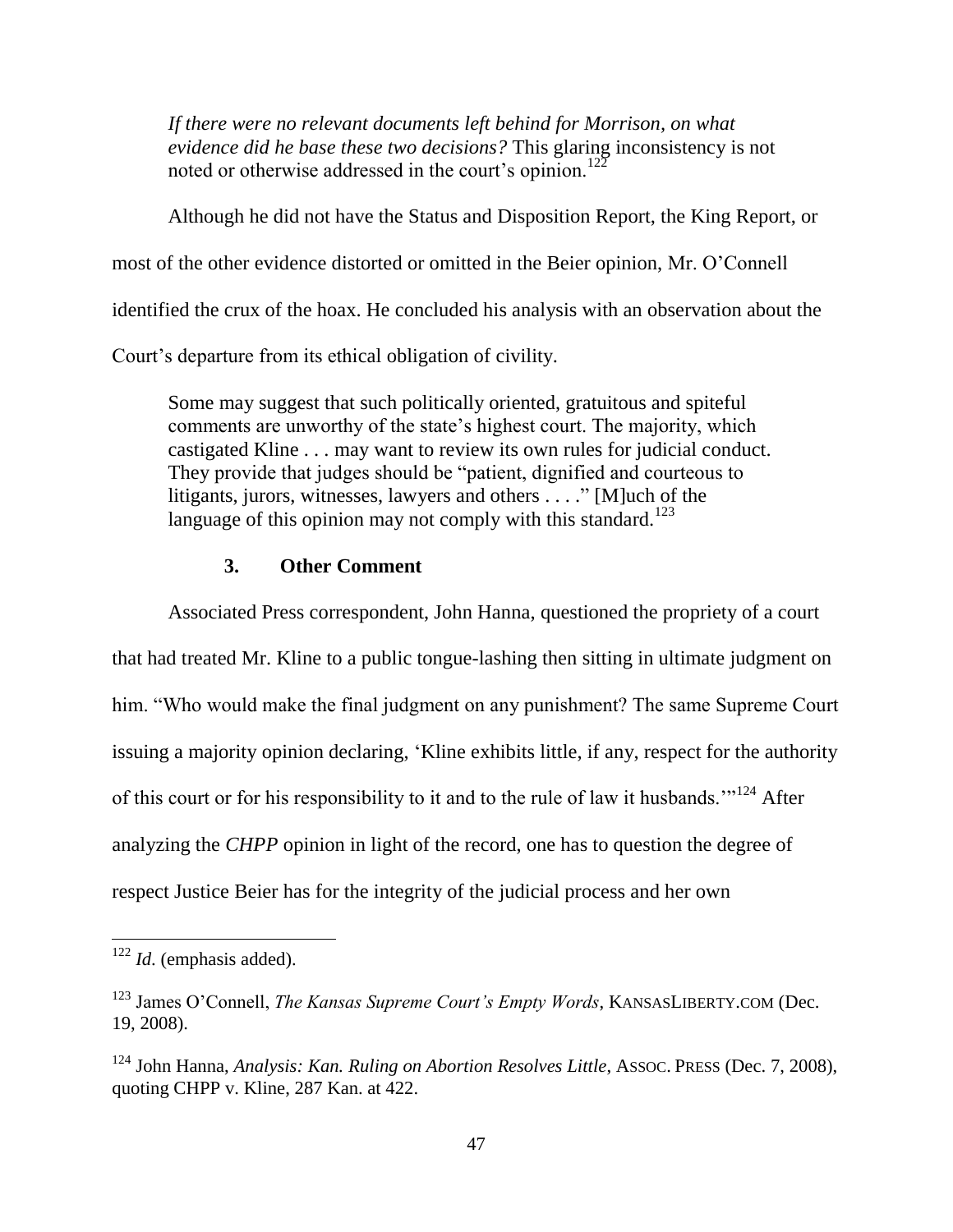responsibility to the Court on which she sits and "the rule of law it husbands." And one must ask, as one commenter did: "I wonder if the justices that have already made up their minds as to Kline's guilt are going to recuse themselves (based upon bias already expressed publicly) if they do get a request to sanction him."<sup>125</sup>

## **X. Other Evidence of Animus: Straw Men and a Thousand Cuts**

## **A. The Straw Man Technique**

 $\overline{a}$ 

As is documented in great detail above, the *CHPP v. Kline* opinion falsely portrayed Kline as the absconder with records who left Mr. Morrison helpless to investigate—all for the purpose of imposing unwarranted relief and sanctions to divert public opinion from the recognition that Mr. Kline won the case. *CHPP v. Kline* unfortunately is not an aberration, but is typical of Justice Beier's work when she makes judgments about Phill Kline and his work as prosecutor. Nearly as misleading as *CHPP v. Kline* is her *Alpha* opinion, which also falsely depicted Kline as a not-to-be-trusted, renegade and a threat to patient privacy.

Once this Court conveniently made the *Alpha* case public at the filing of the Planned Parenthood brief, local and national media outlets stoked privacy fears. Phill Kline, one writer charged, was engaged in a "fishing expedition" for medical records of underage girls. "Kline just wants the complete unredacted records of 90 private citizens

<sup>125</sup> *Supreme Court Blisters Kline, Orders Return of Abortion Clinic Records*, LJWORLD.COM (Dec. 5, 2008) (by commenter "justthefacts"),

http://www2.ljworld.com/news/2008/dec/05/supreme-court-blisters-kline-orders-return-abortio.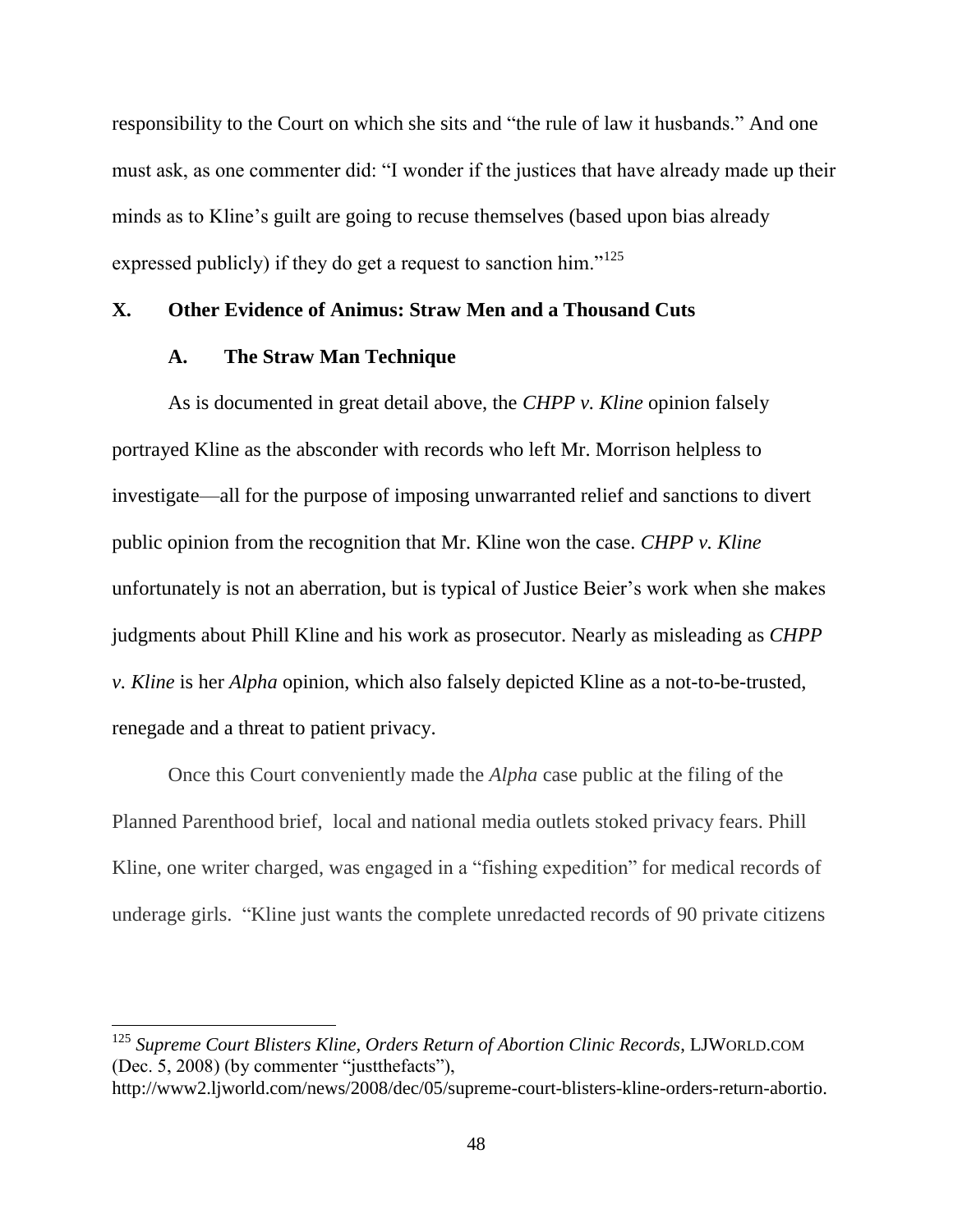of Kansas who, in 2003, made entirely legal decisions at entirely legal facilities."<sup>126</sup> That such children deserved protection from sexual exploitation received no comment. Imagine your "intimate records being turned over to the government for a wide ranging investigation by a prosecutor who is an ardent opponent of abortion," another wrote, seemingly oblivious to the sexual abuse of minors that ready access to abortion can facilitate.<sup>127</sup>

This Court could have put that nonsense to bed with an objective opinion in *Alpha* based on the evidence presented and Kline's own statements about his legitimate prosecutorial purpose. Like the abortion providers' briefs and the attendant media coverage, however, Justice Beier's recitation of the facts either omitted or downplayed the goals of the investigation (prevention of child rape), the probable cause finding by Judge Richard Anderson, who issued the subpoenas, and Mr. Kline's role in crafting a redaction protocol to protect adult patient identities.

Justice Beier's *Alpha* opinion set up straw men up from the opening paragraph: "This is an original action in mandamus…arising out of an inquisition in which respondent Attorney General Phill Kline subpoenaed the entire, unredacted patient files of 90 women and girls who obtained abortions at petitioners' clinics in 2003."<sup>128</sup> Utterly omitted from this opening slice of fright bread is that Judge Anderson issued the

 $\overline{a}$ 

<sup>126</sup> Jon Carroll, *Editorial*, SAN FRANCISCO CHRONICLE (March 1, 2005).

<sup>127</sup> *Prosecutor's Request Threatens Privacy of Abortion Records*, USA TODAY (March 2, 2005).

<sup>128</sup> *Alpha Med. Clinic v. Anderson*, 280 Kan. 903, 905, 128 P.3d 364 (2006).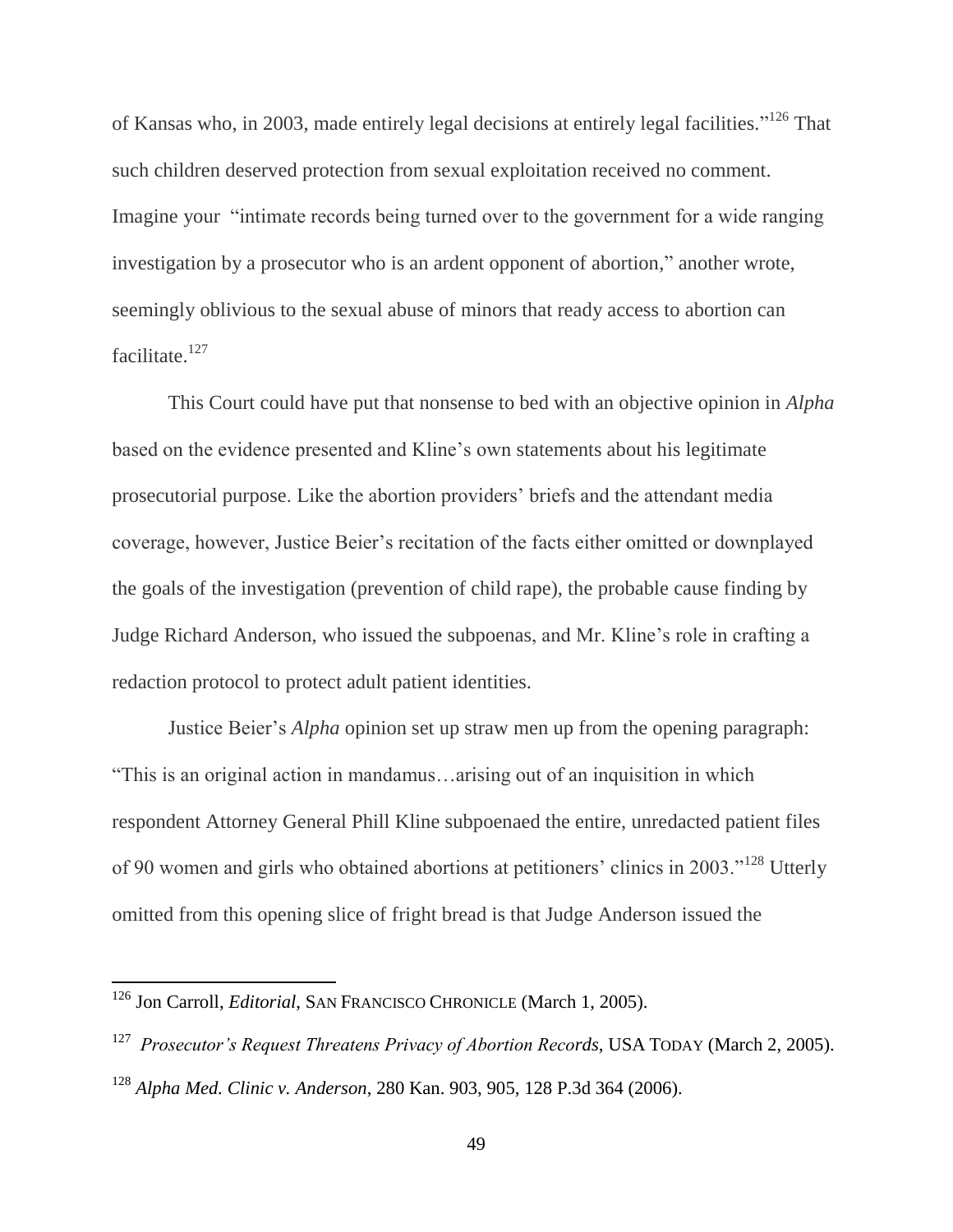subpoenas, and that both the Court and the Attorney General had agreed on a detailed methodology of redaction to protect privacy. Justice Beier later wrote that "Kline *now* takes the position that patient identifying information may be redacted,"<sup>129</sup> again ignoring the court-controlled redaction process recommended by Attorney General Kline.

Justice Beier's *Alpha* opinion therefore echoed the deceptive theme pushed by the clinics and unnecessarily added to the campaign by Morrison and others (inflamed by willing media outlets) to frighten adult patients of the clinics. The opinion had its intended media affect. *Kansas' Top Court Limits Abortion Record Search*, headlined the New York Times.<sup>130</sup>

Successful employment of the straw man fallacy depends on fooling the public into believing that the deceptive portrayal is actually true to reality.<sup>131</sup> Utilizing the power and prestige of high judicial office and the trust of her colleagues to create for public consumption a Phill Kline that does not exist, Justice Beier then successfully attacked her artfully-designed caricature to undermine public confidence in the real Phill Kline and to thwart his well-founded investigation of child sex abuse and other crimes of Kansas abortion providers. Like in *CHPP*, Justice Beier in *Alpha* created a Phill Kline that did not exist to destroy the one that did.

 $\overline{a}$ 

<sup>&</sup>lt;sup>129</sup> *Id.* at 922 (emphasis added).

<sup>130</sup> Jodi Rudoren, *Kansas' Top Court Limits Abortion Record Search*, NEW YORK TIMES (Feb. 4, 2006).

 $131$  The straw man technique distorts person A's viewpoint "by presenting it in an exaggerated or one-sided form. This 'straw man' is then attacked and refuted while pretending that it is person A's actual viewpoint." P.J.J. van Veuren, *Fallacious Arguments*, *in* SKILFUL THINKING: AN INTRODUCTION TO PHILOSOPHICAL SKILLS 66 (G.J. Rossouw ed., Craig MacKenzie trans., 1994).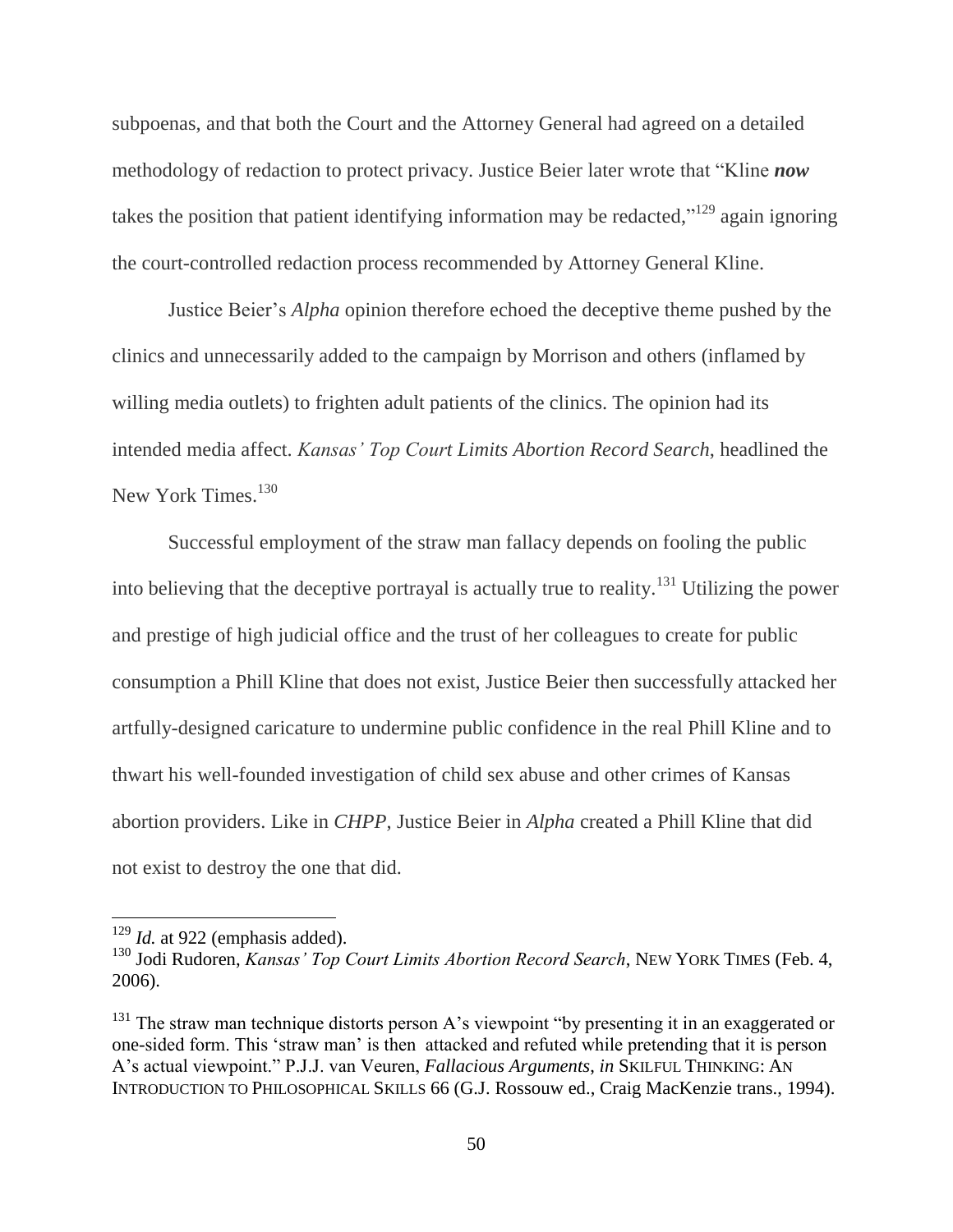In *State v. CHPP*, 291 Kan. 322, 241 P.3d 45 (2010), Justice Beier reprised the "no records left behind" falsehood of *CHPP v. Kline*, stating that Mr. Morrison had to copy the CHPP records in Judge Anderson's possession "because Kline had left no copies behind in the Attorney General's office." *Id.* at 333. She also signaled to Planned Parenthood a novel way to challenge use of the redacted medical records in the pending Johnson County prosecution: breaks in the chain of custody.

We note in passing that there appear to have been breaks in Judge Anderson's custody. For example, on October 24, 2006, Kline's staff was permitted to take the clinic patients' redacted records from Judge Anderson and make copies. At another point, Morrison's staff was permitted to do likewise. But we are not asked to address the significance of those breaks in this appeal, and we do not do so.

*Id.* at 352.

Why is this subject addressed? Setting aside that Justice Beier's "chain of custody" concerns are unfounded from an evidentiary standpoint, the answer can be found in the double effect of her unnecessary detour: more negative publicity about Mr. Kline and a savory evidentiary objection for the abortion providers. In fact, her suggestion has no legal foundation whatsoever. Investigators making copies of documentary evidence are not "breaks" in a chain of custody but rather "links" in a chain of authentication to which they can testify as witnesses. Furthermore, it is not necessary that an object offered into evidence "should have been kept continuously under lock-and-key or continuously sealed up." *State v. McGhee*, 226 Kan. 698, 703, 602 P.2d 1339 (1979) (police officer checking gun out of evidence locker for two hours does not break chain of custody). Furthermore, any alleged deficiency in the chain of custody "should go to the weight rather than to the admissibility of the evidence." *Id.*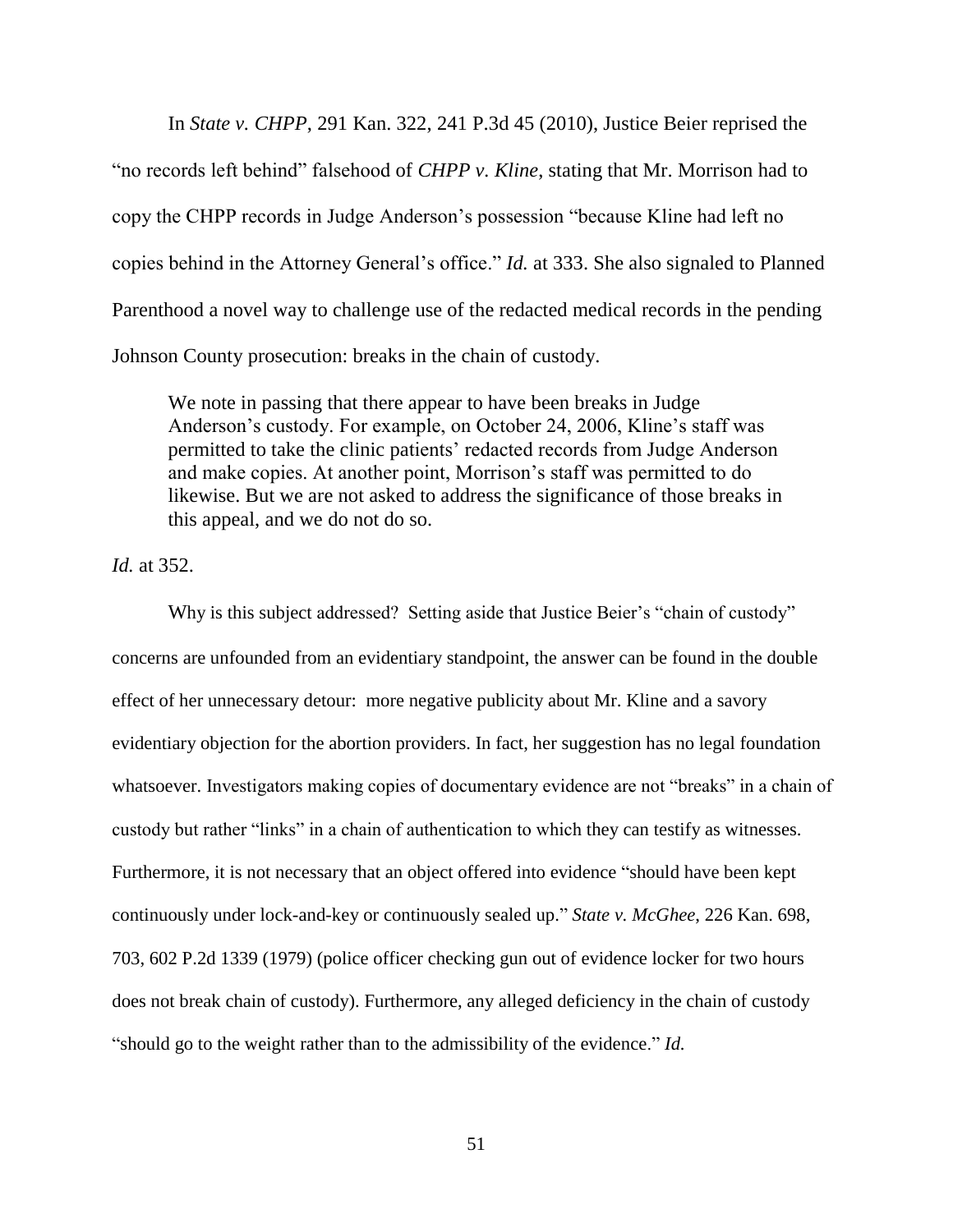"The media are tools to produce cultural infrastructure," Justice Beier wrote in her third-wave article, "a necessary pre-condition to an evolution in the law." Utilizing her position on the Supreme Court to foster a public climate favorable to third-wave values, Justice Beier successfully manipulated facts to produce the media impact she sought, casting winner Phill Kline as the villain, the threat to women's privacy, the absconder with the records. Like the Wizard of Oz pulling the strings on a puppet, Justice Beier beguiled the public into believing they were seeing the real Phill Kline. At the heart of the technique is misrepresentation,  $132$  creating a fraudulent image and selling it to the public as reality—"cultural infrastructure" that is "a necessary pre-condition to an evolution in the law."

#### **B. Death by a Thousand Cuts**

 $\overline{a}$ 

In addition to Justice Beier's manipulation of facts in *CHPP v. Kline* to transform the issues and craft novel and misguided "remedies," the opinion was littered with misrepresentations, key omissions, and other material to portray Mr. Kline as a manipulative (if not dishonest) political extremist. These thousand small cuts included:

- INCLUDED: Significant discussion of Judge Anderson's redaction protocol, concerns of patient privacy, and Mr. Kline's handling of patient medical records, most of which carried an ominous tone about Mr. Kline's conduct. *CHPP v. Kline*, 287 Kan. at 377-79. OMITTED: Mr. Kline initiated his own protocol for protecting patient privacy. Not a single patient identity was ever revealed publicly by Mr. Kline or his staff.
- INCLUDED: A discussion about Mr. Kline's November 3, 2006 appearance on *The O'Reilly Factor* with a tone suggesting that the appearance somehow violated Judge Anderson's order in Alpha. *Id.* at 378-

<sup>132</sup> *See* STANLEY G. ROBERTSON, THE STRAW MAN FALLACY 12 ("At the heart of the Straw Man Fallacy is deception.").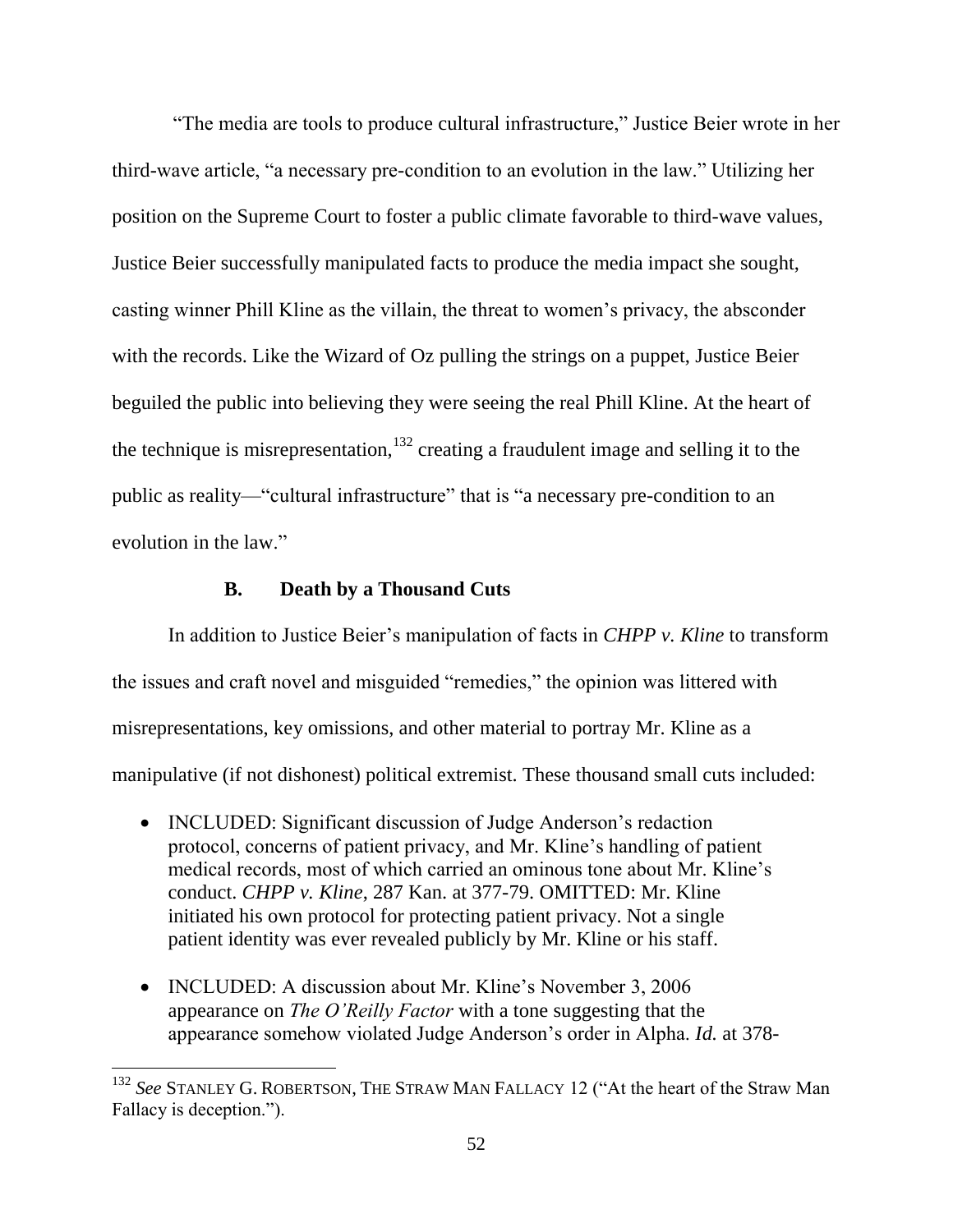79. OMITTED: What Mr. Kline actually said on *The O'Reilly Factor* or that the appearance did not breach patient privacy or any court order; that the pro-abortion guest was Amy Richards, founder of the Third-Wave Foundation. Ex. 137. *See* also www.thirdwavefoundation.org/amy-richards.

- INCLUDED: Referring to attorney Donald McKinney, whom Kline appointed as special prosecutor shortly before leaving the Attorney General's office, as an "anti-abortion activist." *CHPP v. Kline*, 287 Kan. at 381. OMITTED: Characterizing Sedgwick County District Attorney Nola Foulston as a "pro-abortion activist," *id*., even though she told Mr. Kline that she would not interfere with his prosecution of George Tiller one day before she intervened to dismiss the charges.
- INCLUDED: In discussing Mr. Kline's transfer of WHCS records to Johnson County, the opinion states that Kline "inadvertently disclosed this fact to Judge Anderson," strongly implying that Mr. Kline's goal was to hide the fact from Judge Anderson. *Id.* at 385. OMITTED: Evidence that Mr. Kline voluntarily disclosed the transfer. Anderson 669:19-24.
- INCLUDED: "Kline has admitted more than once... that his staff members [had] created summaries of at least three WHCS patient records and have kept and employed those summaries in their activities in Johnson County." *CHPP v. Kline*, 287 Kan. at 385. OMITTED: Having summaries violated no law or court order.

## **XI. Duties of Other Justices**

Having joined Justice Beier's opinion in *CHPP v. Kline* without additional comment, Chief Justice Lawton Nuss, and Justices Marla J. Luckert, Eric S. Rosen and Lee A. Johnson should all arguably recuse themselves from this case for the same reasons addressed above for Justice Beier.

On the other hand, Mr. Kline recognizes a singular ground for disassociating these four justices from the work of Justice Beier and, in fairness, must address it here. Mr. Kline recognizes the possibility that, like Justices Davis and McFarland, Chief Justice Nuss and Justices Luckert, Rosen and Johnson relied on Justice Beier as the author of the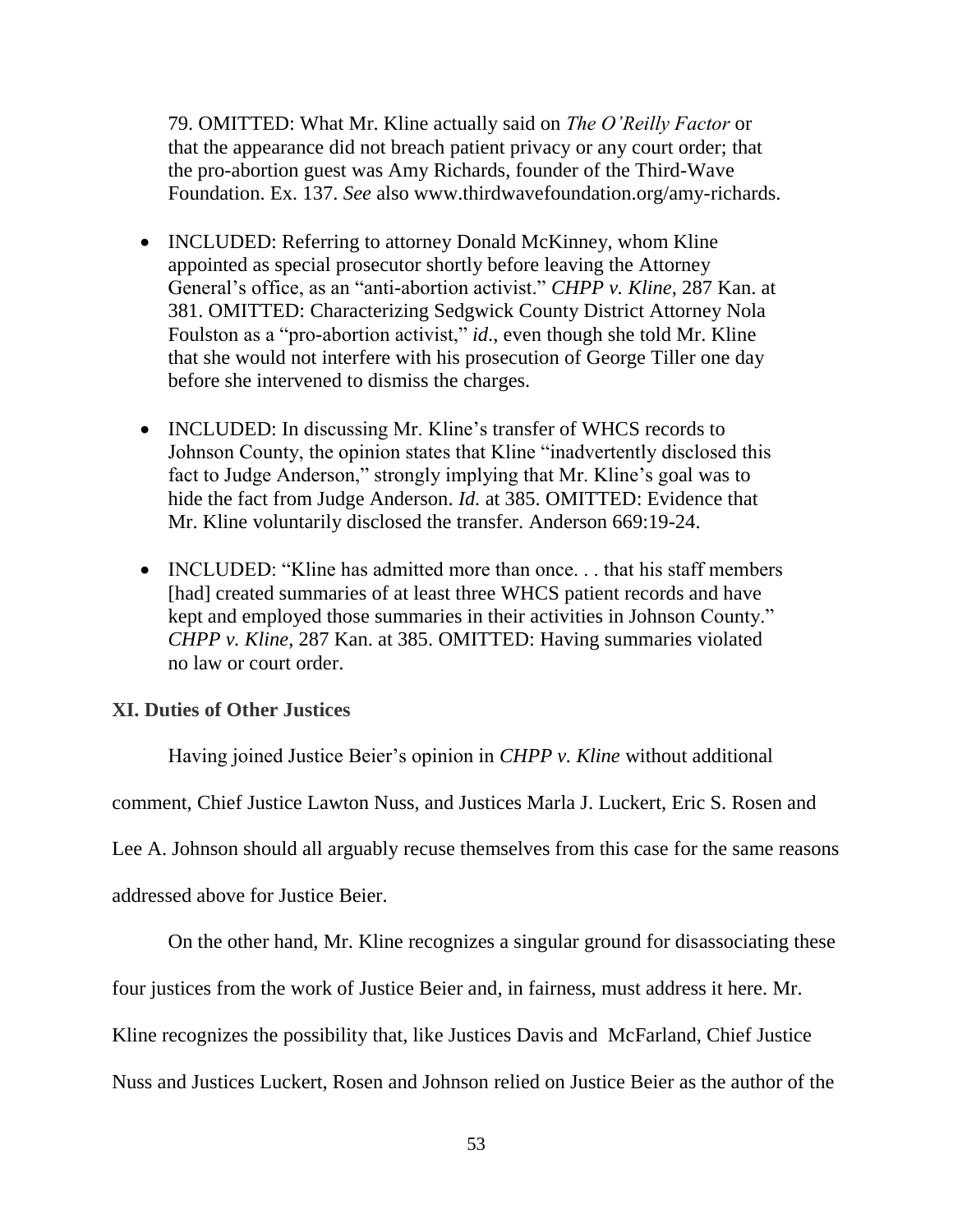opinion to handle the fact record in an accurate and forthright manner. As noted above, Justices Davis and McFarland adopted the "no records left behind" fallacy even while criticizing the second "sanction" crafted by Justice Beier and her other treatment of Mr. Kline.

Without in any way retreating from his criticism of Justice Beier's opinion for its overt deceptions and injudiciousness, Mr. Kline recognizes that a reliance on her assessment and interpretation of the fact record may have led the other four justices to join the harsh rhetoric and untruthful arguments. Misplaced trust is not grounds to challenge a justice's impartiality. If legitimately deceived by her opinion, however, Justice Beier's four *CHPP* colleagues have a duty to report that fact to the Judicial Qualifications Commission. "A judge having knowledge that another judge has committed a violation of this Code that raises a substantial question regarding the judge's honesty, trustworthiness, or fitness as a judge in other respects shall inform the appropriate authority." Kansas Code of Judicial Conduct R. 2.15(A). As another state supreme court has stated:

Understandably, judges who work closely together in a collegial setting instinctively shrink from reporting a breach of ethics within their bench. If Justice Beier's colleagues, however, are really innocent victims of her scheme to defame Mr. Kline, they have an obligation to hold her to account. "Ignoring or denying known misconduct among one's judicial colleagues . . . undermines a judge's responsibility to participate in efforts to ensure public respect for the judicial system." *Id.* cmt. 1.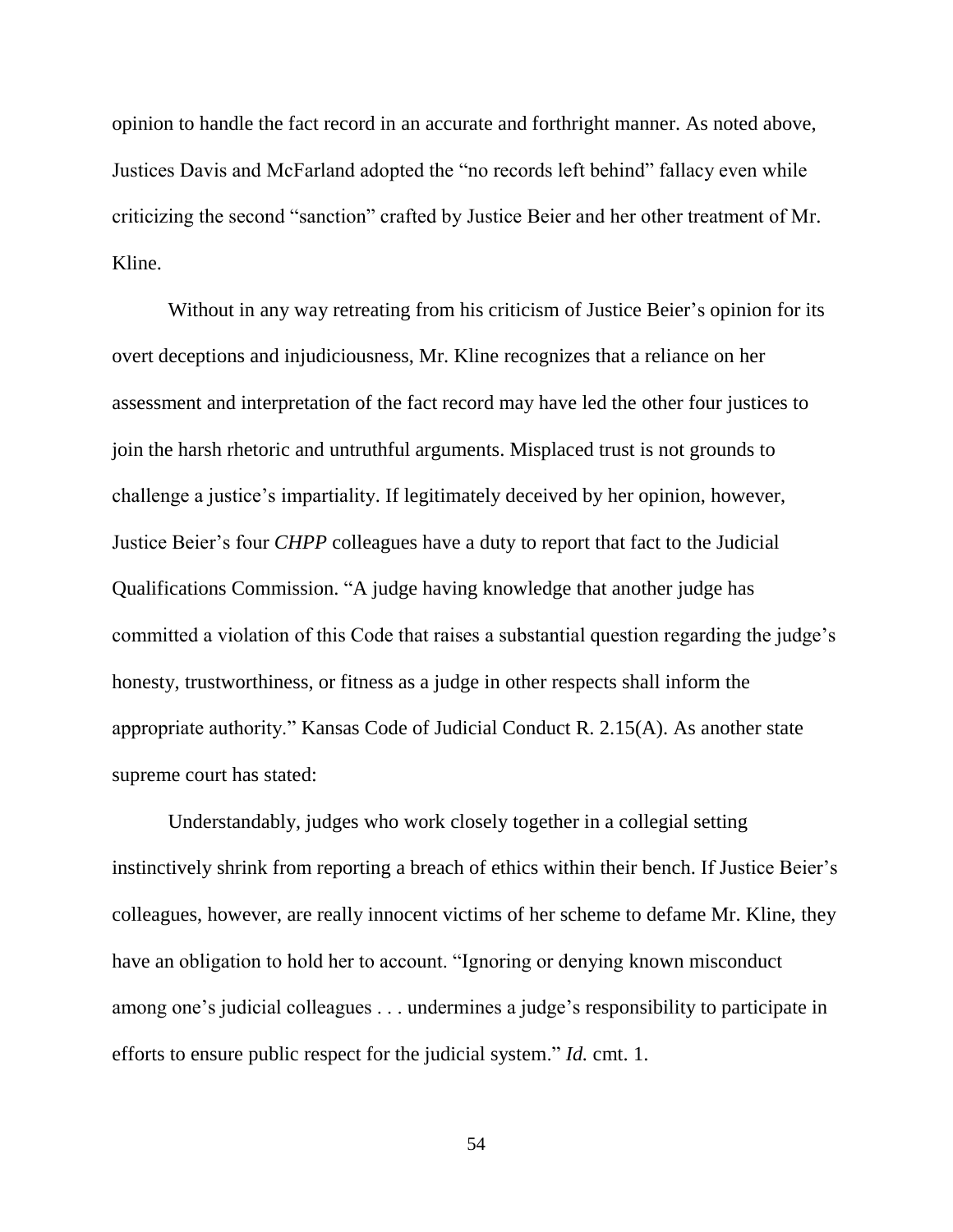Alternatively, if Chief Justice Nuss and Justices Luckert, Rosen and Johnson understood Justice Beier's manipulation of the fact record and willingly assented to it, they should also recuse.

## **PART TWO: RECUSAL OF CHIEF JUSTICE LAWTON NUSS**

In 2006, Chief Justice Lawton Nuss was formally admonished by the Kansas Commission on Judicial Qualifications for his participation in a meeting with the President of the Kansas Senate about pending school finance litigation. Affidavit of Phillip D. Kline, ¶ 18.

A group of Kansas school districts were plaintiffs in that litigation. The Governor of Kansas and the State Board of Education were named defendants. As Attorney General, Mr. Kline represented the state of Kansas. *Id.*

Justice Nuss did not inform anyone of the meeting, where he discussed whether proposed education financing legislation might meet with Supreme Court approval. The meeting occurred after the Kansas Supreme Court had ruled that the existing Kansas finance scheme was unconstitutional and during the time period that the Supreme Court had given the Governor and the legislature to approve new legislation without facing a court sanction. *Id.* ¶ 19.

After receiving a report about the meeting from members of the Kansas legislature and concluding that it was a judicial impropriety for the Chief Justice to have participated in it, Attorney General Kline conducted an informal investigation to confirm that the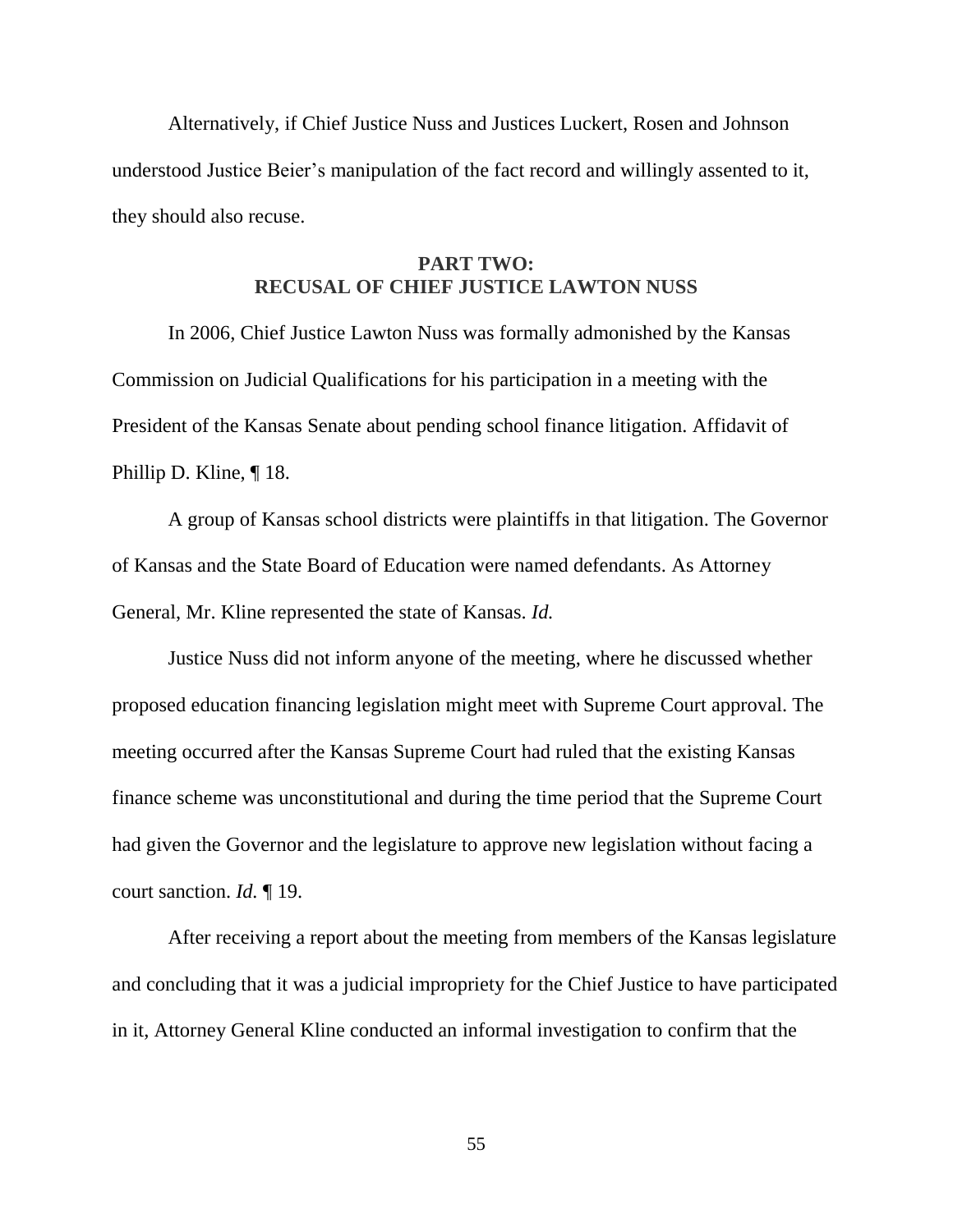meeting had occurred and then filed a complaint with the Kansas Commission on Judicial Qualifications. The formal admonishment of the Chief Justice followed. *Id.* ¶ 20.

Mr. Kline's complaint that led to the formal admonishment of Chief Justice Nuss was in no way grounded in personal animosity toward the Chief Justice, nor has Mr. Kline ever discerned any personal animosity<sup>133</sup> from the Chief Justice in their limited contact since then. Still, there is the opportunity and potentially the appearance of retribution by the Chief Justice should he participate in the review of Mr. Kline's ethics case and come down in favor of sanctions. *Id.* ¶ 21. For that reason, and wholly independent of the reasons stated in Part One and Part Two of this motion, Mr. Kline submits that the Chief Justice's recusal from this case is appropriate.

#### **PART THREE: MEMORANDUM OF LAW**

#### **I. Kansas Law on Recusal**

Kansas has a carefully articulated law for disqualification of trial judges. K.S.A. 20-311d. Although no specific statute addresses recusal of appellate judges, "A judge shall disqualify himself or herself in any proceeding in which the judge's impartiality might reasonably be questioned . . . ." Kansas Code of Judicial Conduct R. 2.11(A). This rule is mandatory<sup>134</sup> and applies to the Supreme Court.<sup>135</sup> Because the impartiality

<sup>&</sup>lt;sup>133</sup> The term "personal animosity" used here is to be distinguished from whatever role the Chief Justice played in the *CHPP v. Kline* opinion and other abortion-related litigation that brought Mr. Kline and his staff before the Kansas Supreme Court.

 $134$  "When this Code uses 'shall' or 'shall not,' binding obligations are imposed, the violation of which can result in disciplinary action." Scope, ¶ 5, Kan. Code of Judicial Conduct.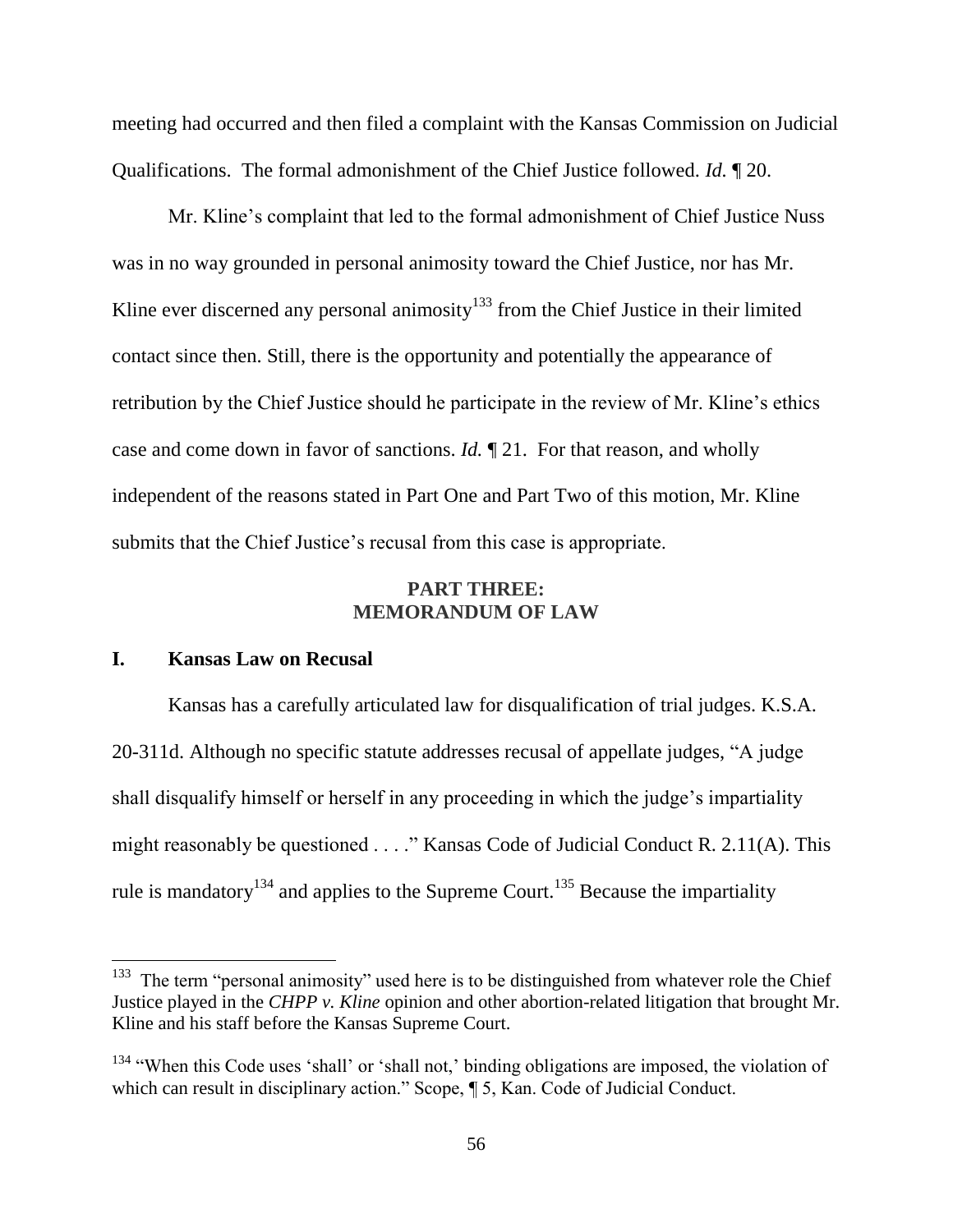language in the Kansas Code of Judicial Conduct is the same as that in federal law, "federal cases offer guidance in their interpretation of 28 U.S.C. § 455(a) (1982), which also requires disqualification if the judge's impartiality might reasonably be questioned." *State v. Logan*, 236 Kan. 79, 86, 689 P.2d 778 (1984). The standard is an objective one, not dependent upon the judge's subjective perception. *State v. Robinson*, 270 P.3d 1183, 1204 (Kan. 2012). "The standard which federal courts use is whether the charge of lack of impartiality is grounded on facts that would create reasonable doubt concerning the judge's impartiality . . . in the mind of a reasonable person with knowledge of all the circumstances." *Logan*, 236 Kan. at 86. *See United States v. Cooper*, 283 F. Supp. 2d 1215, 1223 (D. Kan. 2003) ("The test is whether a reasonable person, knowing all the relevant facts, would harbor doubts about the judge's impartiality.") (quoting *Bryce v. Episcopal Church in the Diocese of Colorado,* 289 F.3d 648, 659-660 (10th Cir. 2002). *See also* Brian Flanagan, *Scalia, Hamdan, and the Principles of Subject Matter Recusal*, 19 DENNING L.J. 149, 169 (2007) ("[T]he reasonable person has a right to be confident that her jurisdiction's legal system operates impartially.").

## **II. Reasonable Observers**

 $\overline{a}$ 

The Kansas Supreme Court blog and former KDHE Secretary James O'Donnell fairly represent the reasonable person with knowledge of the circumstances. Neither is a partisan on the life issue. Both are trained lawyers and experienced observers of the Kansas Supreme Court. Both were appalled at Justice Beier's opinion for the Court in

<sup>&</sup>lt;sup>135</sup> "The Canons state general principles of judicial ethics that all judges must observe." Scope,  $\P$ 2, Kan. Code of Judicial Conduct. The term "judge" includes Kansas Supreme Court Justices. Application, § (I)(B), Kan. Code of Judicial Conduct.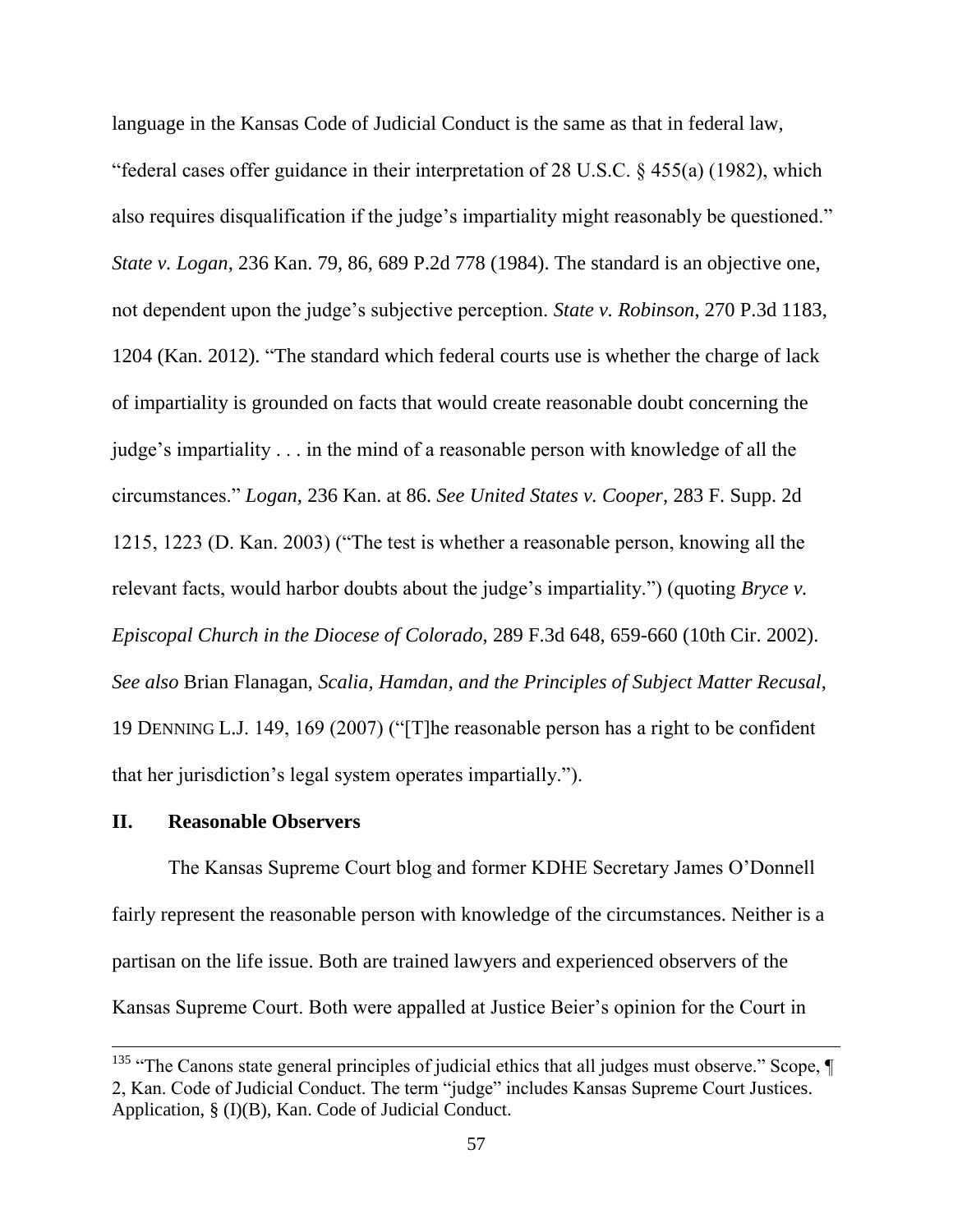*CHPP v. Kline.* The Blog author recognized Justice Beier's unmistakable personal animus towards Mr. Kline. Perceiving that her animosity arose from an extrajudicial source, he speculated that the opinion served as payback for the reversal in *Kansas v. Marsh*, or else arose from her personal views on abortion. In any case, the scathing tone and gratuitous rhetoric "reveal an obvious antipathy to someone before the court that perhaps should have prompted a recusal." As a reasonable objective observer, what would he have thought had he known that the underlying premise of "no records left behind" was itself a fraud?

Mr. O'Connell, another "reasonable person on the street," *Logan*, 236 Kan. at 86, questioned whether Mr. Morrison could have exonerated Planned Parenthood and charged Dr. Tiller if Mr. Kline had absconded with all the records. He suspected the ruse, but like the Blog writer, felt that the disrespectful language itself violated the Canons. "[S]uch politically oriented, gratuitous and spiteful comments," he wrote, "are unworthy of the state's highest court" and offended the requirement that judges be "patient, dignified, and courteous to litigants." Kansas Code of Judicial Conduct R. 2.8(B). Another reasonable observer is Mr. John Hanna, the Associated Press reporter. He wondered at the propriety of the Court that had condemned Mr. Kline for lacking respect for the Court and the "rule of law it husbands" sitting in judgment to punish him in a disciplinary proceeding. Had the Court not already prejudged the matter by its harsh rhetoric and referral of its opinion to the Disciplinary Administrator?

In the mind of reasonable observers of the *CHPP* case, Justice Beier had lost her objectivity. Chief Justice McFarland noted her lack of "restraint and discretion" and the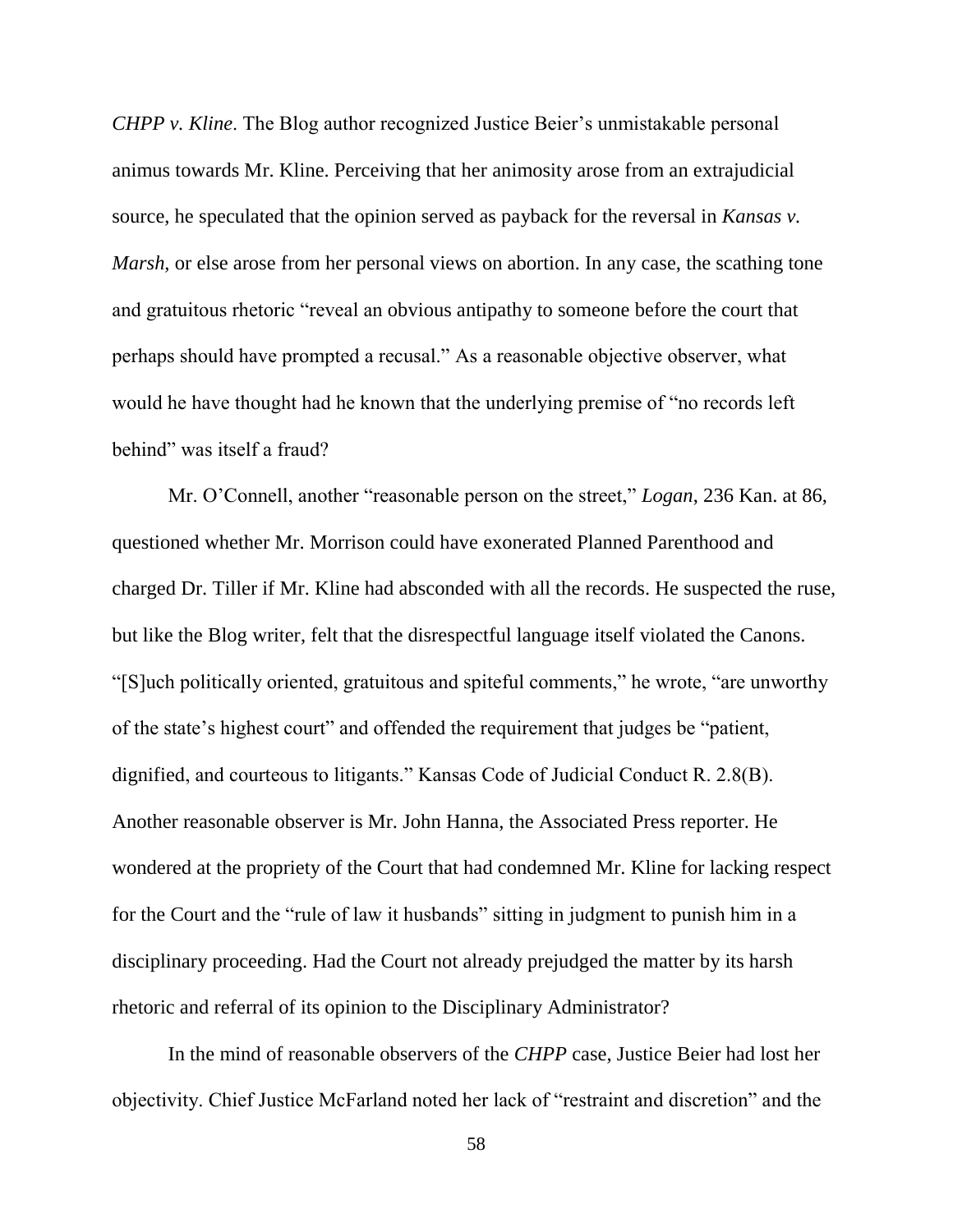injudicious threat of future sanctions "up to and including disbarment." Thus, the requirement for disqualification when a judge's "impartiality might reasonably be questioned" would seem to mandate Justice Beier's recusal from this appeal, which arises from the same facts as *CHPP*. However, a United States Supreme Court decision, interpreting 28 U.S.C. 455(a), may indicate otherwise.

## **III. Applying** *Liteky*

In *Liteky v. United States*, 510 U.S. 540 (1994), the Court asked whether a judge could be disqualified for statements and rulings made solely during a judicial proceeding. Prior to *Liteky*, a general theme of recusal law was that only extrajudicial influences could warrant recusal. What the judge learned in the proceeding itself, regardless of how expressed, did not disqualify him. "As a general rule, bias or prejudice that is caused by occurrences in the context of a court proceeding is not grounds for disqualification." Shaman, Lubet & Alfini, *Judicial Conduct and Ethics* § 4.05 (3d ed. 2000) (quoted in *In re Platt*, 269 Kan. 509, 531, 8 P.3d 686 (2000). The *Liteky* court, however, modified the absoluteness of the "extrajudicial source" doctrine. Even opinions arising strictly from participation in a judicial proceeding could warrant recusal if "they display *a deep-seated favoritism or antagonism* that would make fair judgment impossible." *Liteky*, 510 U.S. at 555 (emphasis added).

The Court acknowledged a "pervasive bias" exception for "unsuppressible judicial animosity" arising in a judicial proceeding. *Id.* at 445, 451. One commentator observed:

While a judge will not normally be disqualified on the basis of bias unless it is shown that such bias derived from an extrajudicial source, it has been held that, where a litigant can demonstrate that a challenged judge has said or done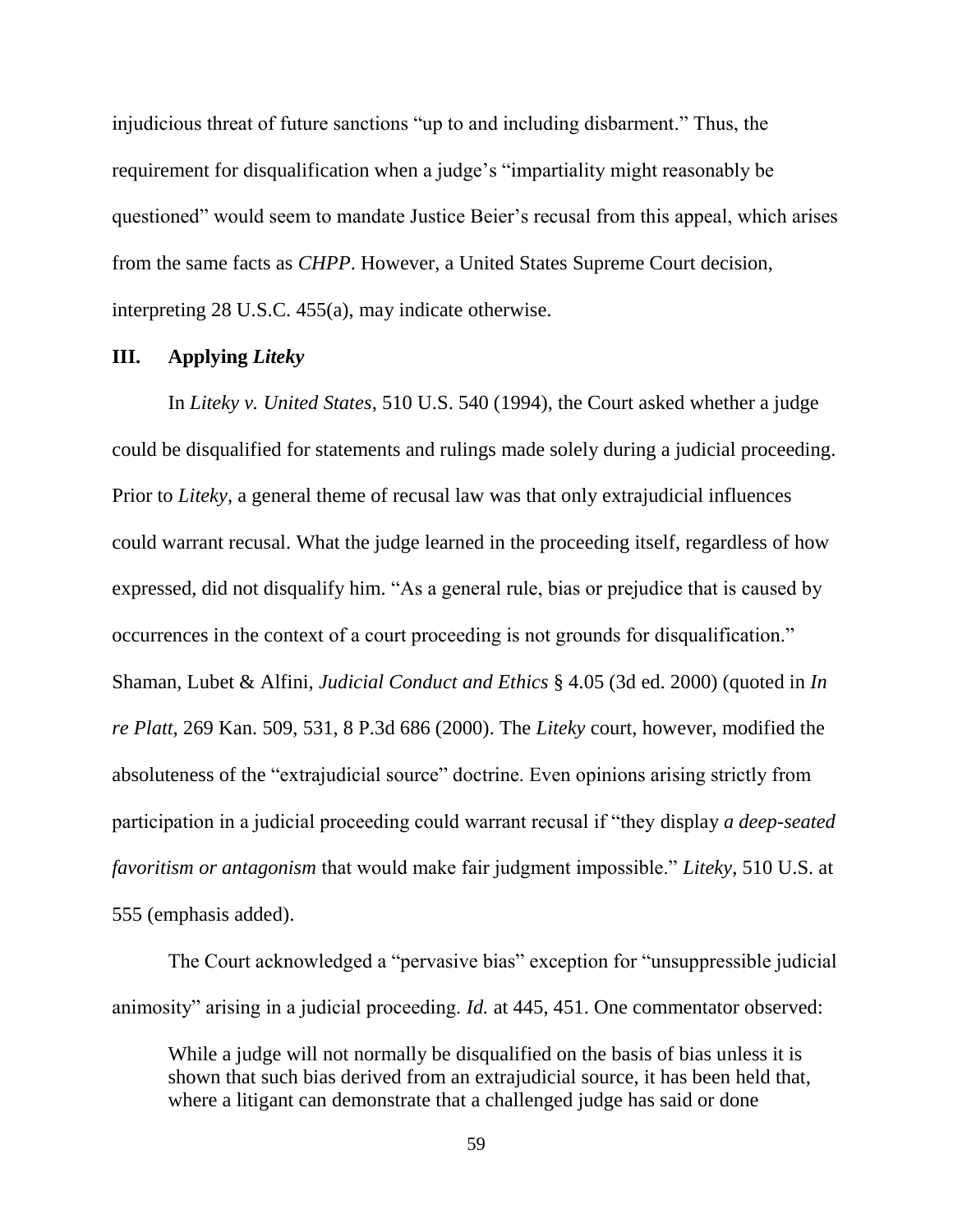something in her judicial role that reflects such a degree of animus as to manifest that the judge has developed a closed mind, disqualification may be warranted, even where the source of the judge's bias was wholly judicial.

Richard E. Flamm, *Judicial Disqualification* § 4.13 (2007). *See Plummer v. United States*, 870 A. 2d 539, 547 (D.C. 2005) ("[S]howing that a judge's alleged prejudice comes from an extrajudicial source may not be required when the circumstances are so extreme that a judge's bias appears to have become overpowering.") (internal quotation marks and citation omitted).

In *CHPP*, Justice Beier's enmity not only surmounted the "deep-seated antagonism" threshold of *Liteky* for intrajudicial bias, but also arose from an extrajudicial ideological commitment that drove her to distort the facts to Mr. Kline's detriment. The reasonable observer would be aware of Justice Beier's commitment to third-wave feminism with its philosophical nihilism, abhorrence of traditional family values, and endorsement of media manipulation to effect legal change. The reasonable person would also know that Justice Beier concealed the truth that Mr. Kline had left a full set of records for Mr. Morrison. Justice Beier's purpose, arising from deep-seated and unequivocal antagonism to Mr. Kline, was to blacken his reputation in the eyes of the public, and force him to provide Planned Parenthood with confidential prosecutorial records not even at issue in the case. If such abuse of judicial office does not mandate recusal, the Code of Judicial Conduct is meaningless. Although "nothing can be more elusive of estimate or decision than a disposition of a mind in which there is a personal ingredient," *Berger v. United States*, 255 U.S. 22, 36 (1921), this case is one of those rare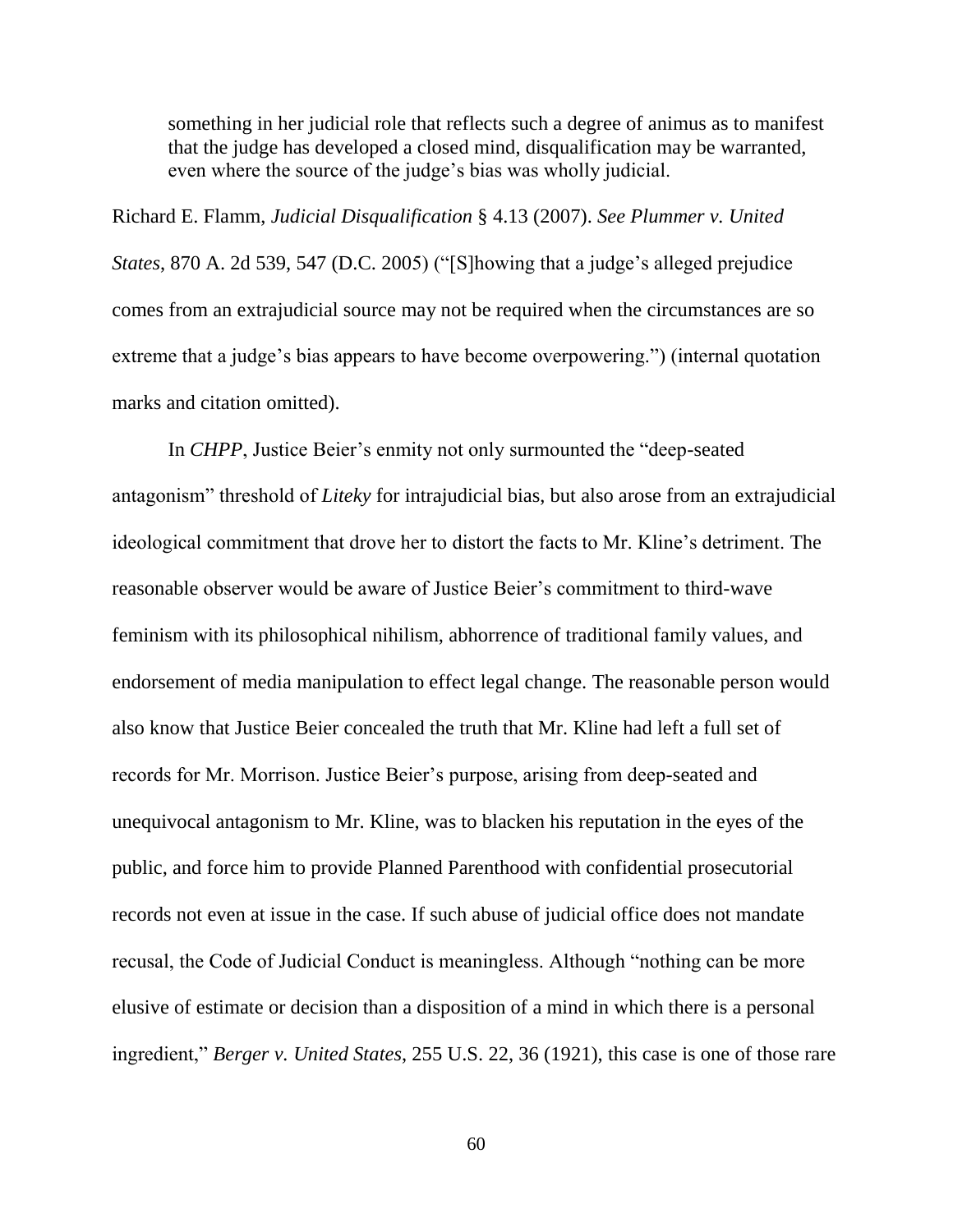instances where a judge manifestly harbors a "hostile feeling or spirit of ill will against one of the litigants." *State v. Foy*, 227 Kan. 405, 411, 607 P. 2d 481 (1980).

Although Justice Beier accused Mr. Kline of "poison[ing] the well of judicial and public opinion against CHPP," *CHPP v. Kline*, 287 Kan. at 424, that allegation seems better to describe her own personal animus against Mr. Kline. Likewise, her assertion that Kline's actions "seriously interfered with this court's efforts to determine the facts" seems ironic in view of her deliberate and successful effort to misrepresent the facts. Where a judge had signed a petition opposing picketing of funerals, the appeals court removed her from a case in which the picketers were a defendant. *St. David's Episcopal Church v. Westboro Baptist Church, Inc*., 22 Kan. App. 2d 537, 556, 921 P. 2d 821 (1996). Although the Court did not detect "any hostile feelings or a spirit of ill will," the Court ordered recusal "to avoid 'even the appearance' of bias." *Id.* The facts in *CHPP*, being far more egregious, displayed not only ill will, but a concerted design to subvert the judicial process to satisfy the judge's hostility. *See Whitaker v. McLean*, 118 F. 2d 596 (D.C. Cir. 1941) ("Hostility is a form of bias."). Justice Beier's antagonism to Mr. Kline in *CHPP* not only made fair judgment impossible, but guaranteed an unjust outcome, thus creating a disqualifying appearance of partiality. Additionally, *CHPP* arose out of the same facts that underlie this appeal, and was in fact submitted to the Disciplinary Administrator as evidence for use in this proceeding. *See CHPP v. Kline*, 287 Kan. at 425 ("[A] copy of this opinion will be forwarded to the disciplinary administrator.").

Although a judge is not expected to be a tabula rasa, *Laird v. Tatum*, 409 U.S. 824, 835 (1972), an unsubstantiated suggestion of bias is insufficient to warrant recusal,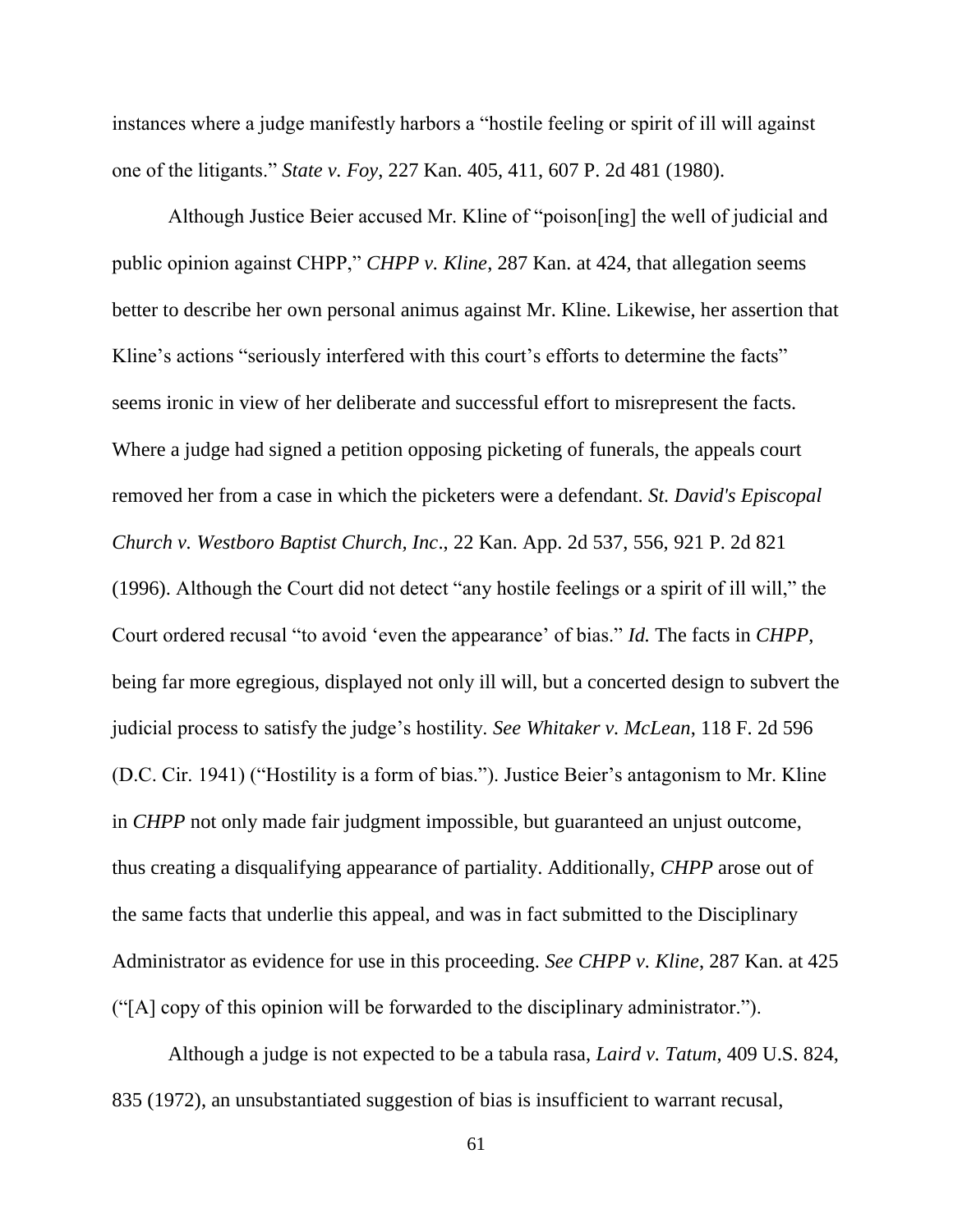*Willner v. Univ. of Kansas*, 848 F.2d 1023, 1027 (10th Cir. 1988), and "charges of disqualification should not be made lightly," *Aetna Life Ins. Co. v. Lavoie*, 475 US 813, 826-27 (1986), Justice Beier's manipulation of the CHPP opinion—undetected by her colleagues—evinces a systemic hostility towards Mr. Kline. The concealment of facts to manufacture a non-existent "no records left behind" scenario was compounded by the pervasively derisive rhetoric in the opinion, noted by every outside observer. *See United States v. Donato*, 99 F.3d 426, 435 (D.C. Cir. 1996) (finding that the extent of the Court's hostility towards defendant and her counsel crossed the *Liteky* threshold, demonstrating such a high degree of antagonism as to make fair judgment impossible); *In re IBM Corp*., 45 F. 3d 641, 644 (2d Cir. 1995) (finding it "manifestly clear" based on judicial and extrajudicial actions that a reasonable observer would question the judge's impartiality).

Ultimately, judicial disqualification cases "are extremely fact driven and must be judged on their unique facts and circumstances more than by comparison to situations considered in prior jurisprudence." *Nichols v. Alley*, 71 F. 3d 347, 351 (10th Cir. 1995). Justice Beier's subversion of the *CHPP* opinion, and her likely duping of her colleagues in the process, renders her unfit to sit on this case in the eyes of any reasonable observer. Justice Beier cannot be trusted to present the facts honestly if they do not support her preconceived ideological outcome. "Findings by a trial judge unsupported by the record are evidence that the judge has relied on extrajudicial sources in making such determinations indicating personal bias and prejudice." *Peacock Records, Inc. v. Checker Records, Inc*., 430 F.2d 85, 89 (7th Cir. 1970). Similarly, findings by an appellate court in an original mandamus proceeding that conceal facts of record, including those developed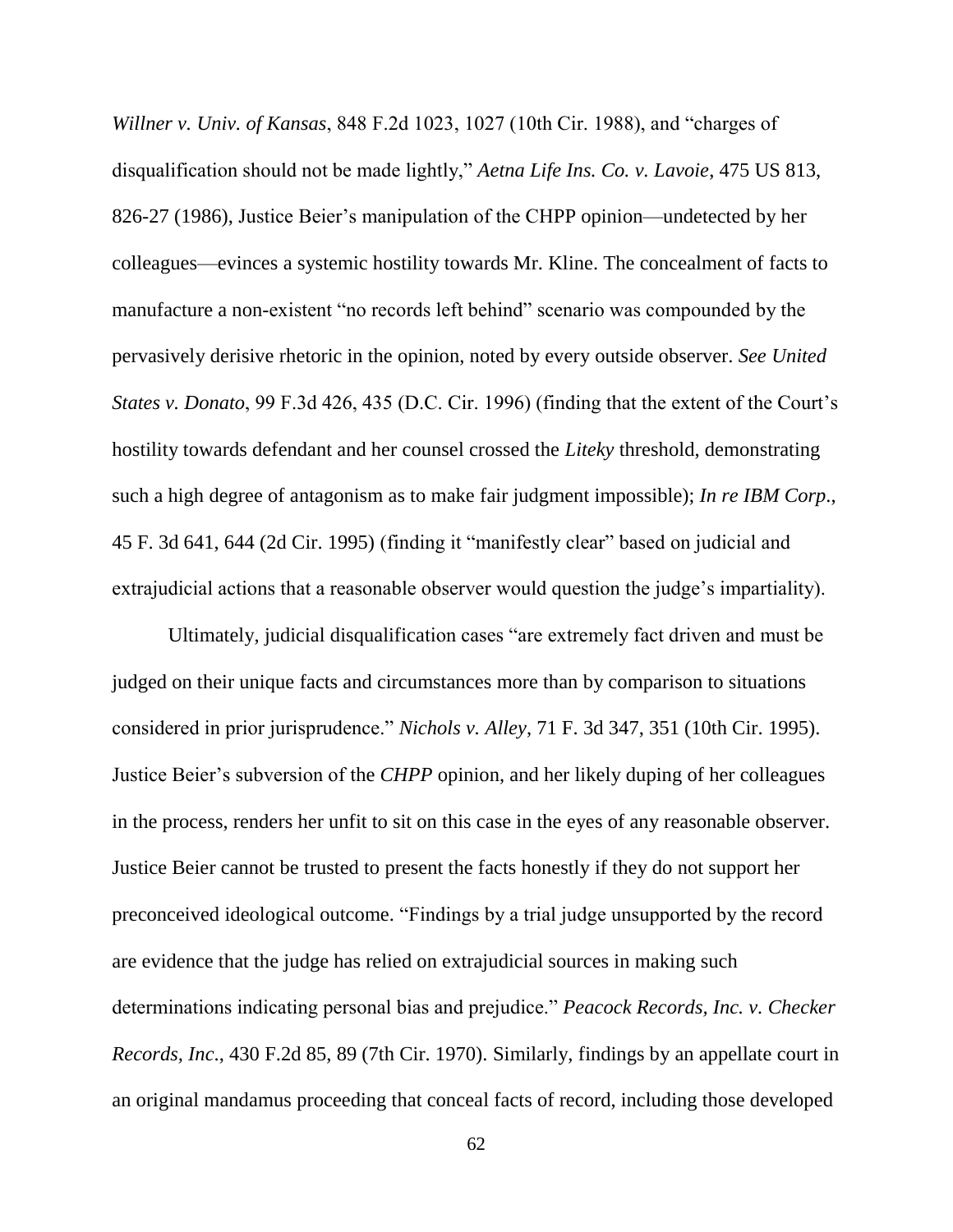by its own master, indicate reliance on extrajudicial sources including personal bias and prejudice.

The appearance of partiality is blatant. In any event, if the question "is a close one, the balance tips in favor of recusal." *Nichols*, 71 F. 3d at 352.

#### **IV. The Rule of Necessity**

In a court of last resort, the Rule of Necessity may counsel against recusal. *See United States v. Will*, 449 U.S. 200, 213 (1980) (Judges, otherwise disqualified, may hear a case "if the case cannot be heard otherwise.") (quoting F. Pollack, *A First Book of Jurisprudence* 270 (6th ed. 1929)). Kansas has a similar rule. "[A]ctual disqualification of a member of a court of last resort will not excuse such member from performing his official duty if failure to do so would result in a denial of a litigant's constitutional right to have a question, properly presented to such court, adjudicated." *State ex rel. Mitchell* v. *Sage Stores Co.,* 157 Kan. 622, 629, 143 P. 2d 652 (1943).

In *Sage*, the Court noted that Kansas law did not provide for appointment of a substitute judge on the Supreme Court to replace one disqualified. *Id*. That problem no longer exists. A retired justice or judge may be designated "in connection with any matter pending in the supreme court." K.S.A. 20-2616. Additionally, the Supreme Court may assign a judge of the court of appeals or a district judge to serve temporarily on the supreme court. K.S.A. 20-3002(c); Kan. Const. art. III, § 6(f). Thus, disqualification of Justice Beier, or her four colleagues, for an appearance of partiality need not hinder this appeal from being heard.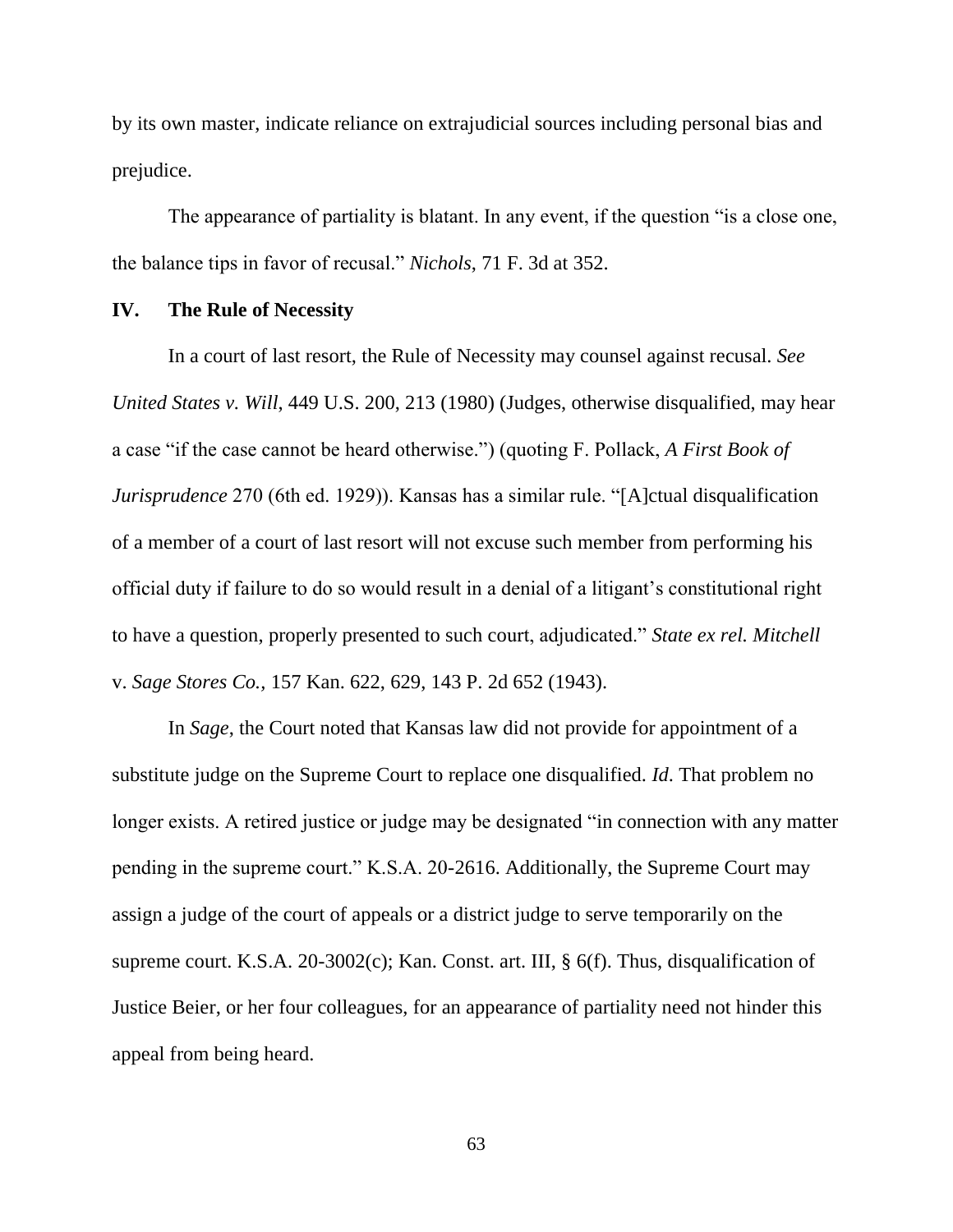## **V. Due Process Considerations and the Appearance of Fairness**

Whether the issue is framed in terms of judicial ethics, fostering confidence in the courts, procedural due process, or merely avoiding the appearance of impropriety, prevailing legal authority requires the recusal of Justice Beier and, absent mitigating explanations, the recusal of the other justices who joined her *CHPP v. Kline* opinion.

A fair trial in a fair tribunal is a basic requirement of due process. Fairness of course requires an absence of actual bias in the trial of cases. But our system of law has always endeavored to prevent even the probability of unfairness. To this end no man can be a judge in his own case and no man is permitted to try cases where he has an interest in the outcome. That interest cannot be defined with precision. Circumstances and relationships must be considered.

*In re Murchison*, 349 U.S. 133, 136 (1955).<sup>136</sup>

In *Anderson v. Sheppard,* 856 F2d 741, 745 (1988), the Sixth Circuit cited the

passage from *In re Murchison* and further stated:

The judge should exercise self-restraint and preserve an atmosphere of impartiality. When the remarks of the judge during the course of the trial, or [her] manner of handling the trial, clearly indicate a hostility to one of the parties, or unwarranted pre-judgment of the merits of the case, *or an alignment on the part of the court with one of the parties* for the purposes of furthering or supporting the contentions of such party, the judge indicates, whether consciously or not, a personal bias and prejudice which renders invalid any resulting judgment in favor of the party so favored . . . .

*Id*. The Court later stated:

 $\overline{a}$ 

<sup>&</sup>lt;sup>136</sup> The "circumstances and relationships" factor bears on the special recusal issue for Chief Justice Nuss. Although Mr. Kline knows of nothing the Chief Justice has done (outside of joining the CHPP opinion) to suggest that he harbors ill-will toward Mr. Kline from his past disciplinary sanction, an objective observer will quickly suspect that retribution was a factor should the Chief Justice vote to uphold any meaningful sanction against Mr. Kline from the panel decision.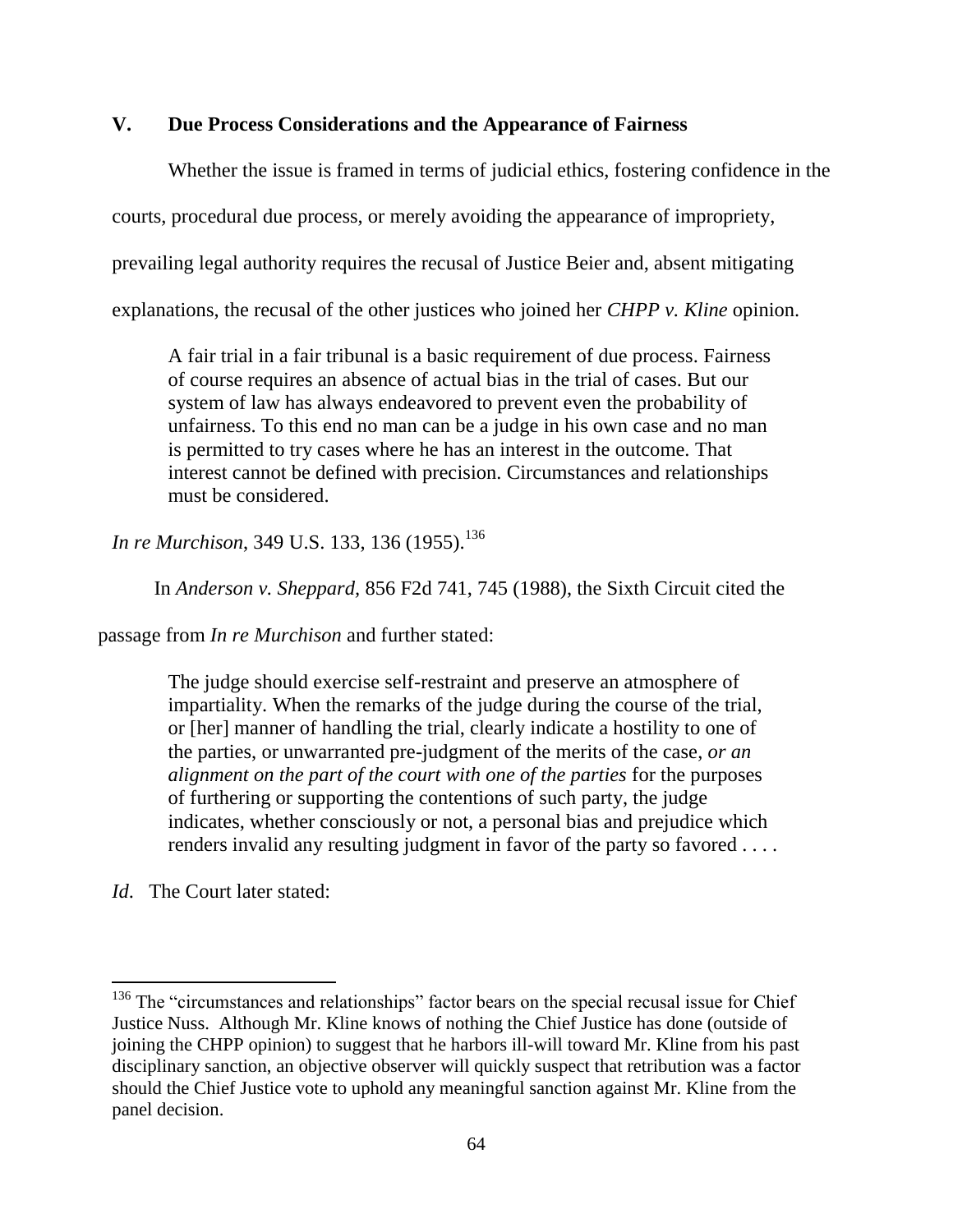[T]he neutrality requirement serves *dual* purposes. It not only serves to preserve a fair trial, it also exists to engender public faith in the fairness and integrity of our tribunals. Not only must litigants receive a fair trial, they must also believe that they have been given a fair trial.

It is for the second reason that we require not only an absence of actual bias, but an absence of even the appearance of judicial bias.

*Id.* at 746.

As another state supreme court explained: "The stake of the public in a judiciary that is both honest in fact and honest in appearance is profound. A democratic society that, like ours, leaves many of its final decisions, both constitutional and otherwise, to its judiciary is totally dependent on the scrupulous integrity of that judiciary." *In re Fadeley,* 802 P.2d 31, 40 (Or. 1990).

## **PART FOUR: CONCLUSION**

Justice Beier unfortunately let her personal hostility to Mr. Kline overwhelm her duty of impartiality to the degree that she crafted the *CHPP* opinion to deceive her own colleagues. That Chief Justice McFarland and Justice Davis were misled is obvious from their concurrences. That no other Justice, having reviewed these circulations, wrote a separate opinion to clarify the facts, indicates that Justice Beier either succeeded in misleading all the Justices or that one or more endorsed her deception *sub silentio*. Without the "no records left behind" theme, the *CHPP* opinion would have lacked the "other appropriate relief," the sanction, and the public opinion impact as a defeat for Mr. Kline. Justice Beier's descent into abject dishonesty to advance a personal ideology arguably disqualifies her not just from sitting on this appeal, but for judicial office per se.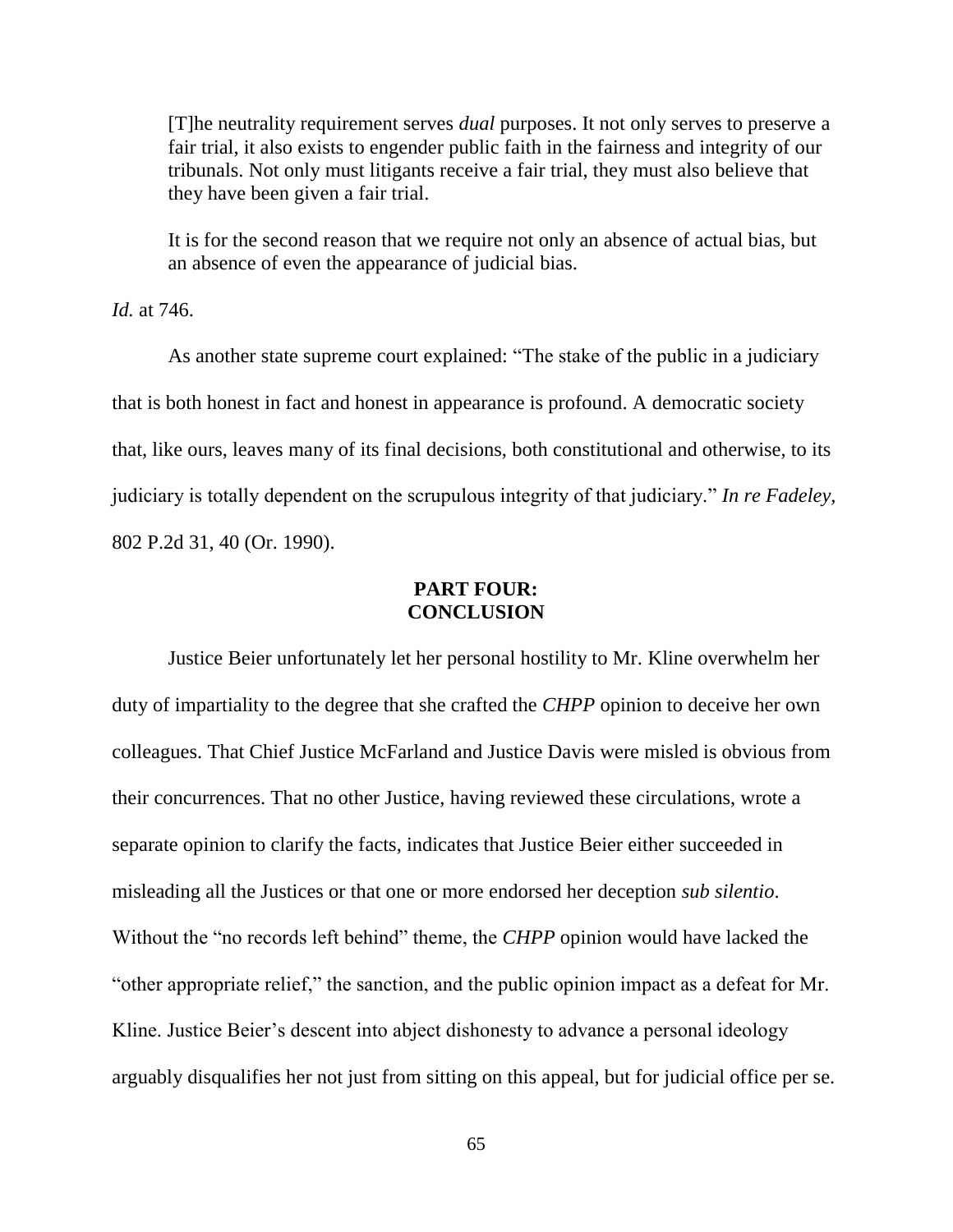Respectfully submitted,

ul f  $\overline{\phantom{a}}$  ,  $\overline{\phantom{a}}$  ,  $\overline{\phantom{a}}$  ,  $\overline{\phantom{a}}$  ,  $\overline{\phantom{a}}$  ,  $\overline{\phantom{a}}$  ,  $\overline{\phantom{a}}$  ,  $\overline{\phantom{a}}$  ,  $\overline{\phantom{a}}$  ,  $\overline{\phantom{a}}$  ,  $\overline{\phantom{a}}$  ,  $\overline{\phantom{a}}$  ,  $\overline{\phantom{a}}$  ,  $\overline{\phantom{a}}$  ,  $\overline{\phantom{a}}$  ,  $\overline{\phantom{a}}$ 

Kyle E. Krull Thomas W. Condit Kansas Bar No. 11982 Ohio Bar No. 0041299 5209 W. 164<sup>th</sup> Street P.O. Box 12700 Overland Park, KS 66085 Cincinnati, Ohio 45212 (913) 851-4880 (513) 731-1230 (913) 851-4890 (fax) (513) 731-7230 (fax) kyle@kekpa.com twcondit@fuse.net Counsel For Respondent Counsel For Respondent

Thomas W. Coult

## **CERTIFICATE OF SERVICE**

I hereby certify that on this 15th day of May 2012, a copy of this motion was

served by personal service upon:

Mr. Stanton A. Hazlett, Disciplinary Administrator Mr. Alexander M. Walczak, Deputy Disciplinary Administrator 701 S.W. Jackson, 1<sup>st</sup> Floor Topeka, Kansas 66603

{ Kull  $\overline{\phantom{a}}$  ,  $\overline{\phantom{a}}$  ,  $\overline{\phantom{a}}$  ,  $\overline{\phantom{a}}$  ,  $\overline{\phantom{a}}$  ,  $\overline{\phantom{a}}$  ,  $\overline{\phantom{a}}$  ,  $\overline{\phantom{a}}$  ,  $\overline{\phantom{a}}$  ,  $\overline{\phantom{a}}$  ,  $\overline{\phantom{a}}$  ,  $\overline{\phantom{a}}$  ,  $\overline{\phantom{a}}$  ,  $\overline{\phantom{a}}$  ,  $\overline{\phantom{a}}$  ,  $\overline{\phantom{a}}$ 

Kyle E. Krull, Attorney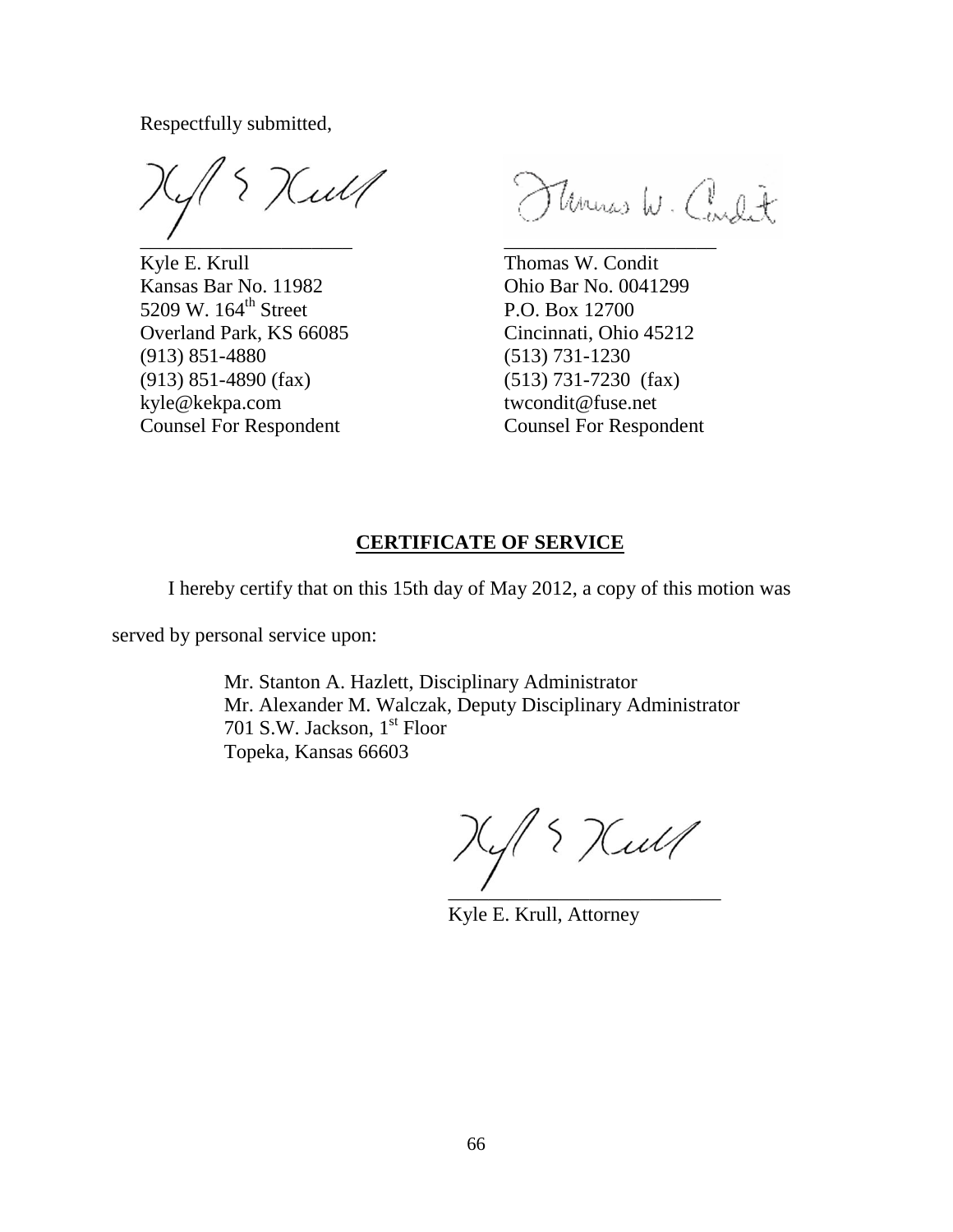## Appeal No. 11-106870-S IN THE SUPREME COURT OF KANSAS

| IN THE MATTER OF                 |    |                            |
|----------------------------------|----|----------------------------|
|                                  | ÷. | <b>DA10088 and DA10598</b> |
| PHILLIP D. KLINE,<br>Respondent. |    |                            |
|                                  |    |                            |

# AFFIDAVIT OF RESPONDENT PHILLIP D. KLINE IN SUPPORT OF MOTION FOR RECUSAL

#### **COMMONWEALTH OF VIRGINIA**)  $)$  ss **CITY OF LYNCHBURG**  $\lambda$

Respondent Phillip D. Kline, having been first duly sworn, hereby states the following based upon his personal knowledge and belief:

 $1.$ I am submitting this affidavit in support of my motion for recusal of Justice Carol Beier and four other Justices on the Kansas Supreme Court.

 $2.$ From January 2003 until January 2007, I served as the elected Attorney General for the State of Kansas. From January 2007 until January 2009, I served as District Attorney for Johnson County, Kansas. During my terms in both of those offices, I conducted investigations into the practices of Kansas' abortion providers to determine if they complied with Kansas law on the duty to report suspected injurious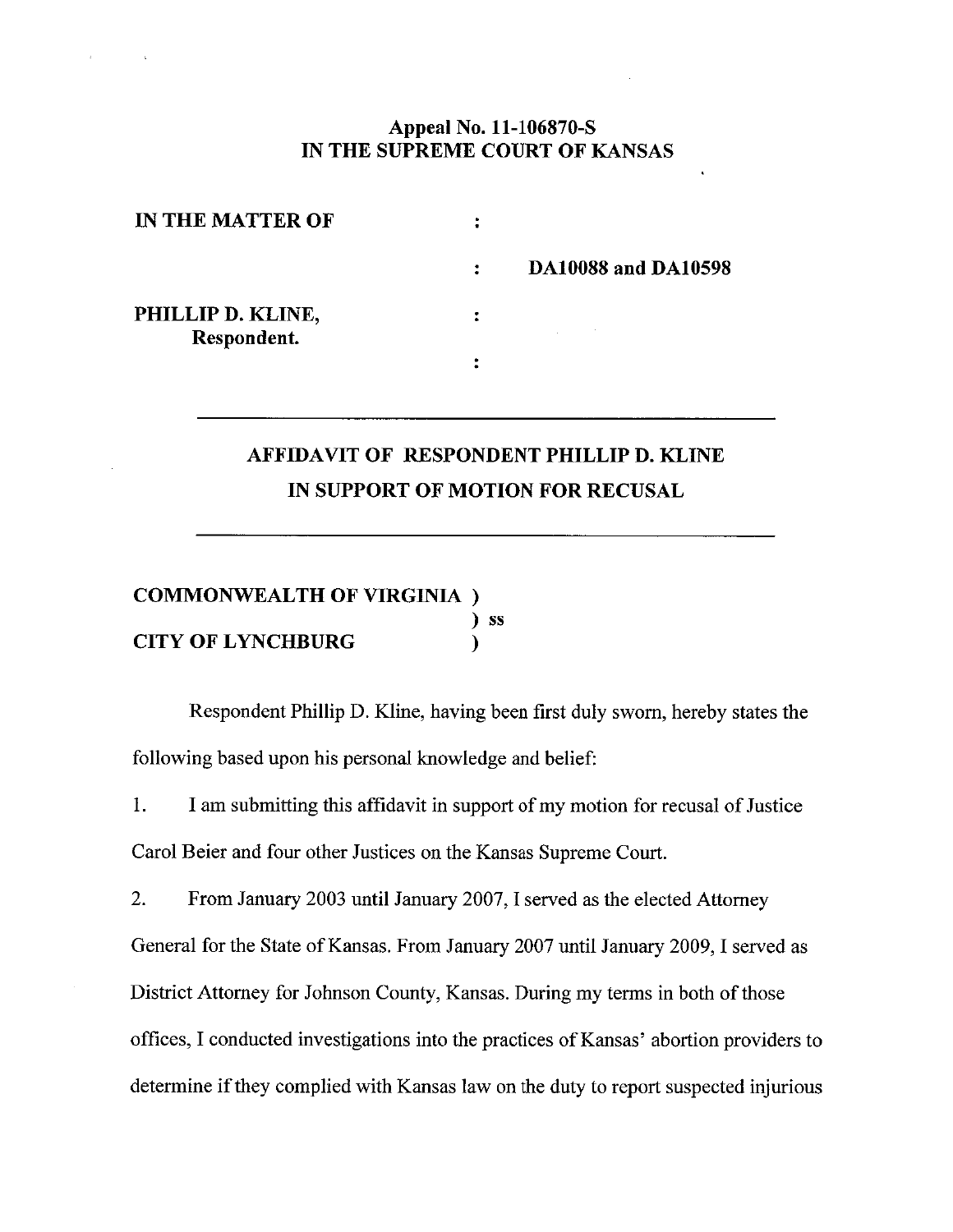child abuse (including statutory rape of minor girls) and Kansas late term abortion restrictions.

 $\mathbf{r}$ 

3. I obtained probable cause findings from every judge who reviewed the evidence obtained in the investigation. To the extent that I sought or obtained medical records of abortion patients, my staff and I made it a priority to protect patient privacy. I designed and implemented an investigative approach which called for all adult patient identities to be redacted from any abortion clinic records prior to the production of those records to my office. I sought the identities of children from the beginning of the investigation as the child patients were victims of crime. The investigation, at our request, was initially private until an order of this Court made it public with the filing of the abortion clinic briefs in February of 2005.

 $4.$ In the November 2006 election, Paul Morrison was my challenger for the Office of Kansas Attorney General. Mr. Morrison's campaign ads falsely led the public to believe that I was mishandling patient medical records and threatening to disclose them to the public. Morrison's television ad claimed that I wanted "our personal medical information in the government's hands. And, November 7th, it's in our hands to stop him." Those accusations were always a spectacular falsehood, as not a single patient's identity was ever revealed by my office. Moreover, the extensive record in this matter does not contain any evidence that I or my staff ever allowed anyone to view the redacted records, except for legitimate law enforcement purposes. Also, the subpoena of medical records is common in criminal investigations and prosecutions. The investigation design and anticipated manner of production of the

 $\overline{2}$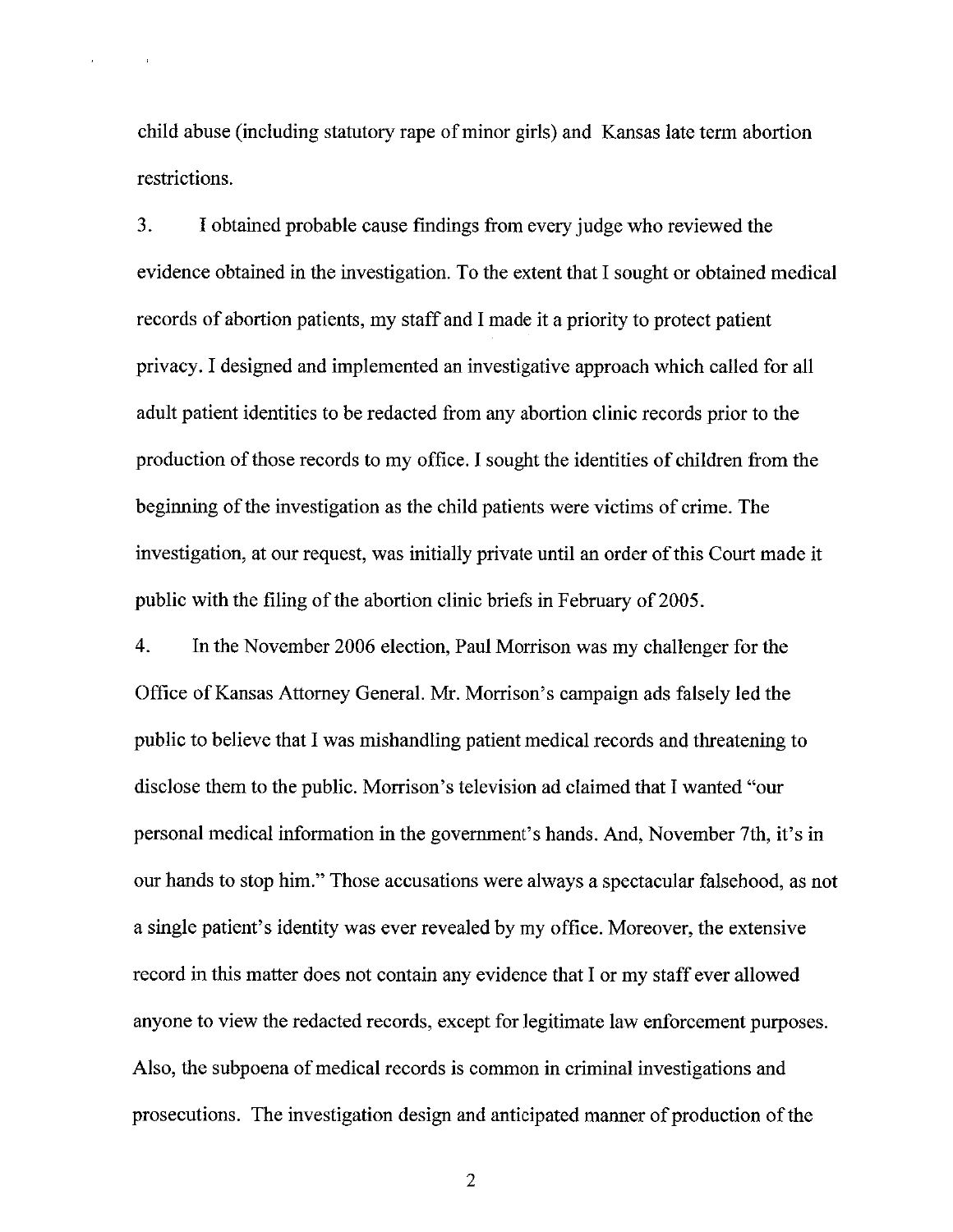records in this case, however, was unique due to my efforts to protect adult patient privacy. Rather than producing the records directly to my office, as is common in law enforcement, the original subpoena called the records to be produced to Judge Anderson so that adult patient identities may be redacted. The subpoena was drafted in this fashion at my request.

 $5<sub>1</sub>$ After Morrison prevailed in the November 2006 election, Johnson County Republican precinct committee persons selected me to fulfill the remainder of Morrison's term as Johnson County District Attorney. Comprehensive Health of Planned Parenthood of Kansas and Mid-Missouri, Inc. ("Planned Parenthood" or "CHPP") is located in Johnson County and performed abortions there.

6. Mr. Morrison was extraordinarily hostile to my serving as Johnson County District Attorney and to my staff as we attempted a transition between offices. His hostility after the election, combined with his campaign promise to end the investigation of the abortion clinics, persuaded me that I had to make another set of the redacted records (previously obtained by lawful subpoena and with court approval) for use in Johnson County. I knew that if I left everything with Morrison, I would never see the records again and would have to initiate new subpoenas in Johnson County, after devoting significant state resources responding to extraordinary mandamus actions filed by the abortion clinics. My concerns regarding Mr. Morrison's willingness to cooperate were later confirmed when I requested his assistance on two occasions and was rebuffed both times.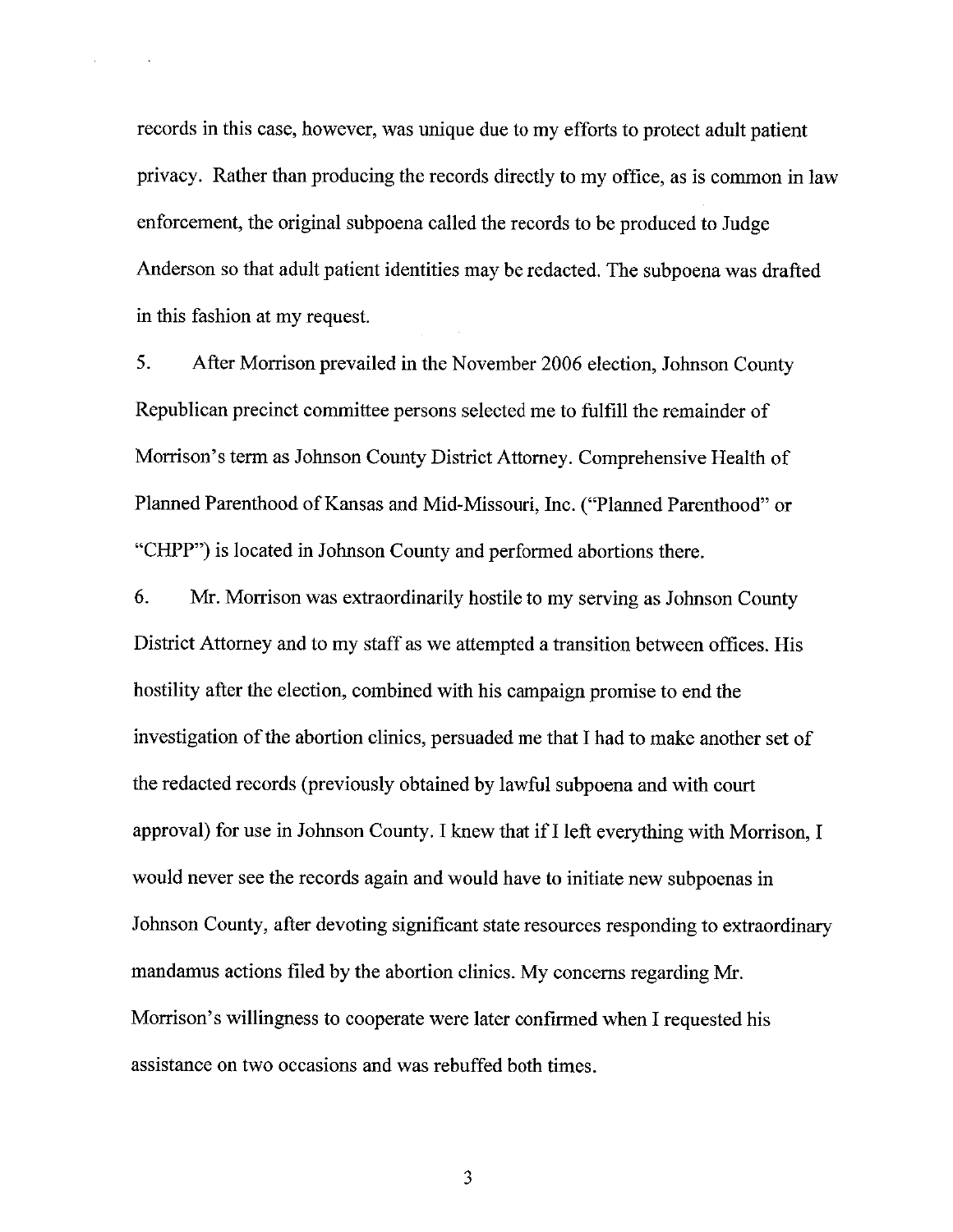$7.$ Law enforcement routinely shares investigative information with other law enforcement offices. Judge Anderson was aware that I intended to share the evidence with prosecutor's offices in Shawnee, Sedgwick and Johnson counties. Such sharing is in no way improper, and—as Judge Anderson informed this Court in Kansas ex rel. Six. v. Anderson—is a "quintessential prosecutorial function."

8. Because of Morrison's overt hostility and the unique nature of political transitions my staff and I had to take careful steps to copy and secure records during my transition to Johnson County. Having no knowledge or control over who would have access to the Attorney General's Office during the transition, and concerned about access to the records by movers, employees of the Kansas Department of Administrative Services, and possibly others, my staff decided against leaving any sensitive records there. My staff did, however, leave a copy of every record previously obtained with Judge Anderson and with Shawnee County District Attorney Robert Hecht, with some less sensitive records left in the Attorney General's office. Judge Anderson maintained the originally produced redacted clinic records. Moreover, Mr. Maxwell filed a report detailing where every copy of every record and the originals were located. Mr. Morrison and his staff had access to this report and knew within hours of taking office the location of all of these records. No one denied Morrison or his staff access to records necessary for him to complete any review of their contents.

9. Upon information and belief, Judge Anderson notified Attorney General Paul Morrison on his second day in office that those records were available to Morrison.

 $\overline{4}$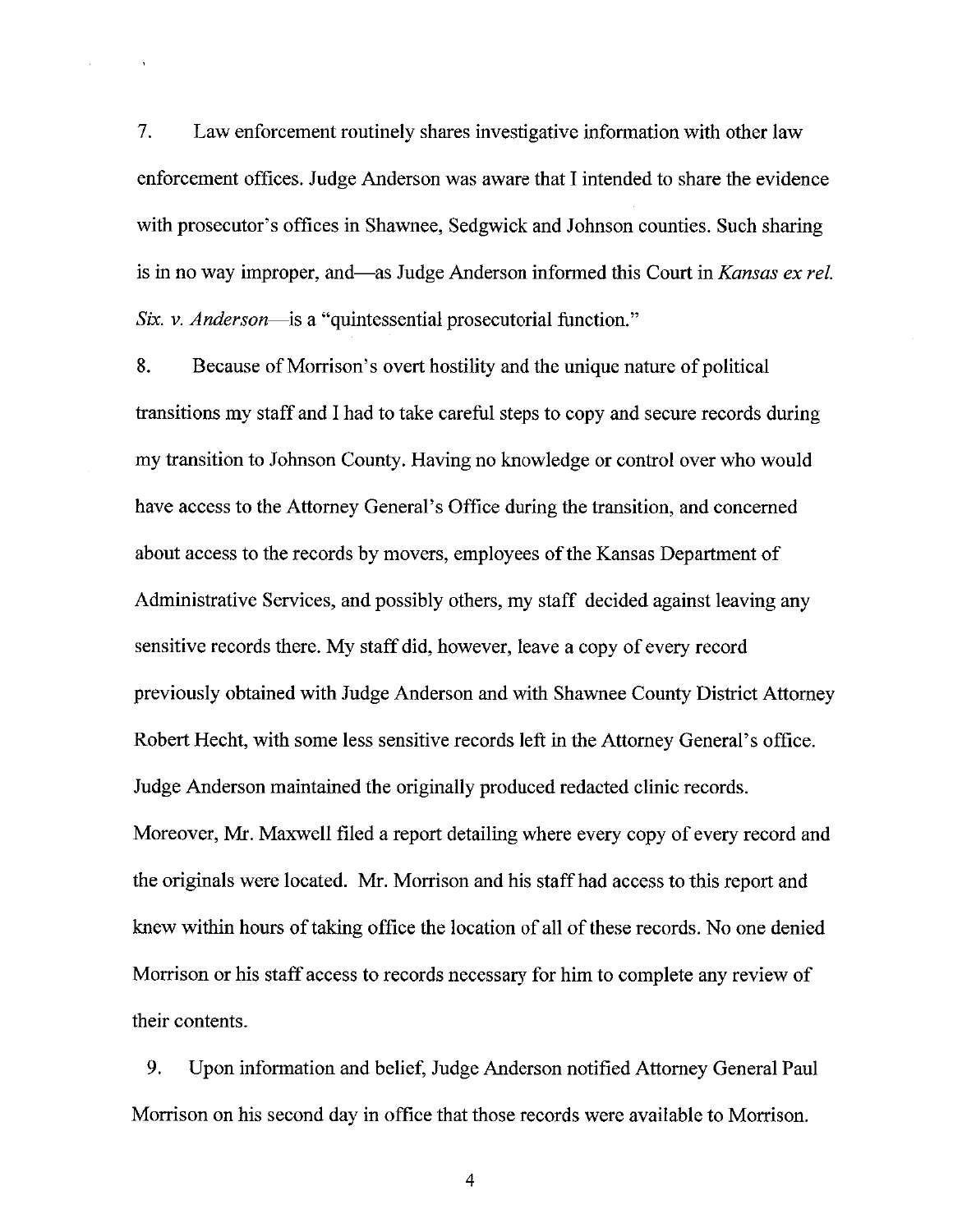Morrison staffers picked them up the following day. Morrison also had access to the entire digital investigation file on the computer system of the Office of Attorney General. Any claim that I attempted to deny Attorney General Morrison access to those records or otherwise impede him from doing his job as Kansas Attorney General is false and not supported by the record.

 $10.$ Morrison, however, was not content with having access to the investigation file and the originally produced redacted medical records. His intent, as evidenced by his numerous motions, participation in two mandamus actions, and other conduct was to prevent any further investigation or prosecution of CHPP. Mr. Morrison took the legal position that any evidence obtained pursuant to the *Alpha* subpoenas must remain perpetually in the office of Attorney General. This is the same legal position maintained by CHPP in *CHPP v. Kline* and is a legal argument rejected by this Court. 11. Mr. Morrison's legal position is particularly ironic when one considers his legal position regarding the charges I filed against Dr. Tiller. Those substantive charges were dismissed the day after they were filed at the request of District Attorney Nola Foulston who argued that the Office of Attorney General did not have legal jurisdiction to file those charges. I immediately appealed the dismissal. However, upon assuming office Mr. Morrison dismissed the appeal and agreed with Ms. Foulston's position. Accordingly, in *CHPP v. Kline* Mr. Morrison was taking the position that the office which did not have jurisdiction to file charges was the only office which had the legal right to possess the incriminating evidence supporting the filing of charges.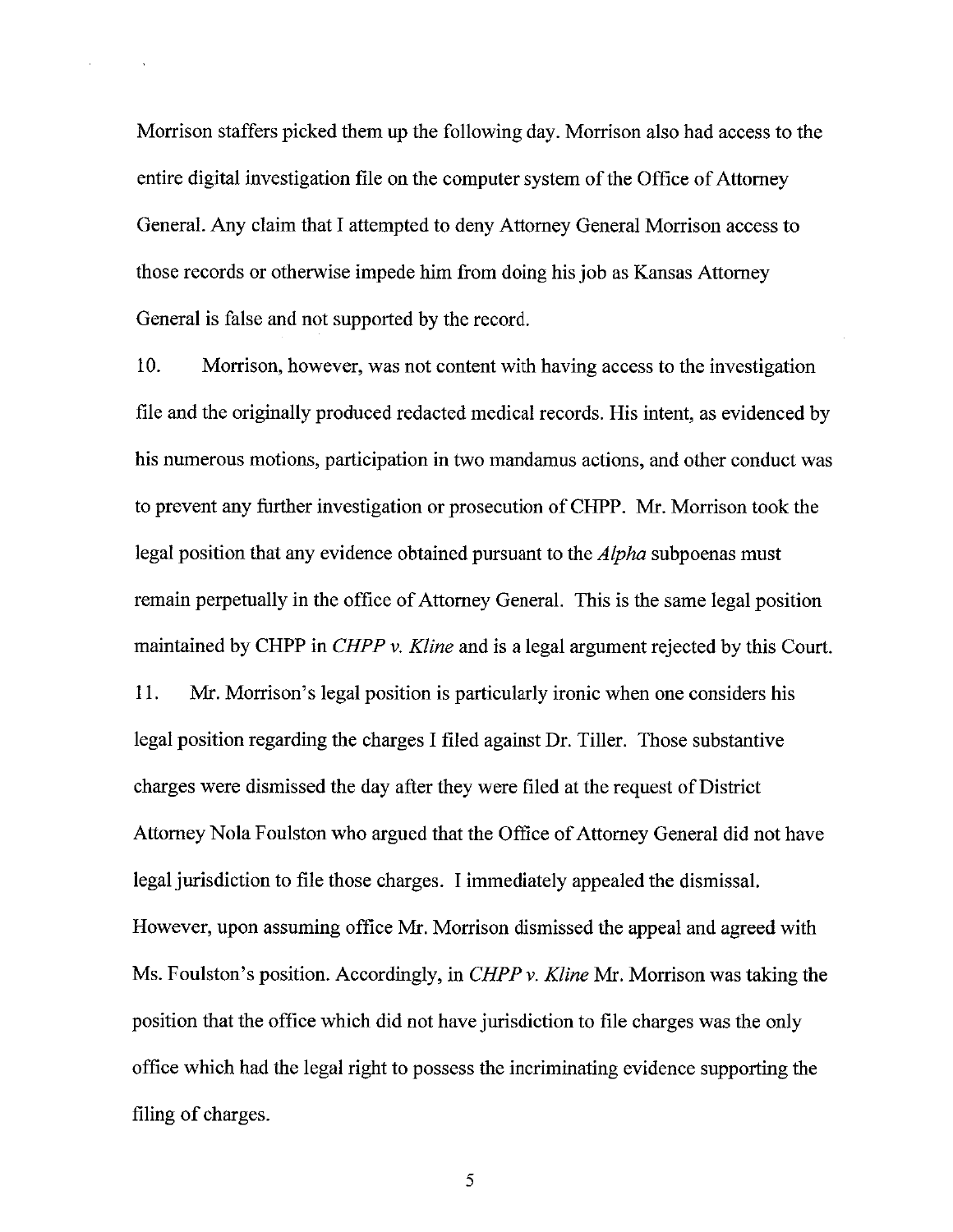12. Mr. Morrison insisted on having every existing copy of every redacted medical record and the investigation file. He therefore demanded that I return to him all of the evidence possessed by my Johnson County office relating to both the investigation of George Tiller and the investigation of CHPP. I refused Morrison's demand and Judge Anderson upheld my refusal.

13. Mr. Morrison next sued Judge Anderson to force him to disgorge the redacted medical records. He also joined CHPP in suing me to force my office to disgorge all copies of the redacted medical records. Morrison denied me state representation in the case that he filed against me, forcing me to personally incur more than \$200,000 in legal fees simply to keep evidence of criminal activity in the custody of the county office having the jurisdiction to pursue criminal charges based on that evidence. Morrison and CHPP failed in both lawsuits but the delays and costs were extremely prejudicial to the legitimate exercise of prosecutorial authority.

#### **CHPP v. KLINE**

14. On June 6, 2007, Planned Parenthood filed a petition for mandamus in this Court seeking to compel me to return the records that I had obtained by subpoena while Attorney General. On September 4, 2007, this Court permitted Morrison to intervene on the side of Planned Parenthood in the mandamus action. Morrison sought the same relief that Planned Parenthood did—that my copy of the redacted CHPP patient records be returned to the Attorney General's office.

15. This Court then put the entire case under seal and subjected me and my staff to extensive discovery and testimony for the benefit of Planned Parenthood and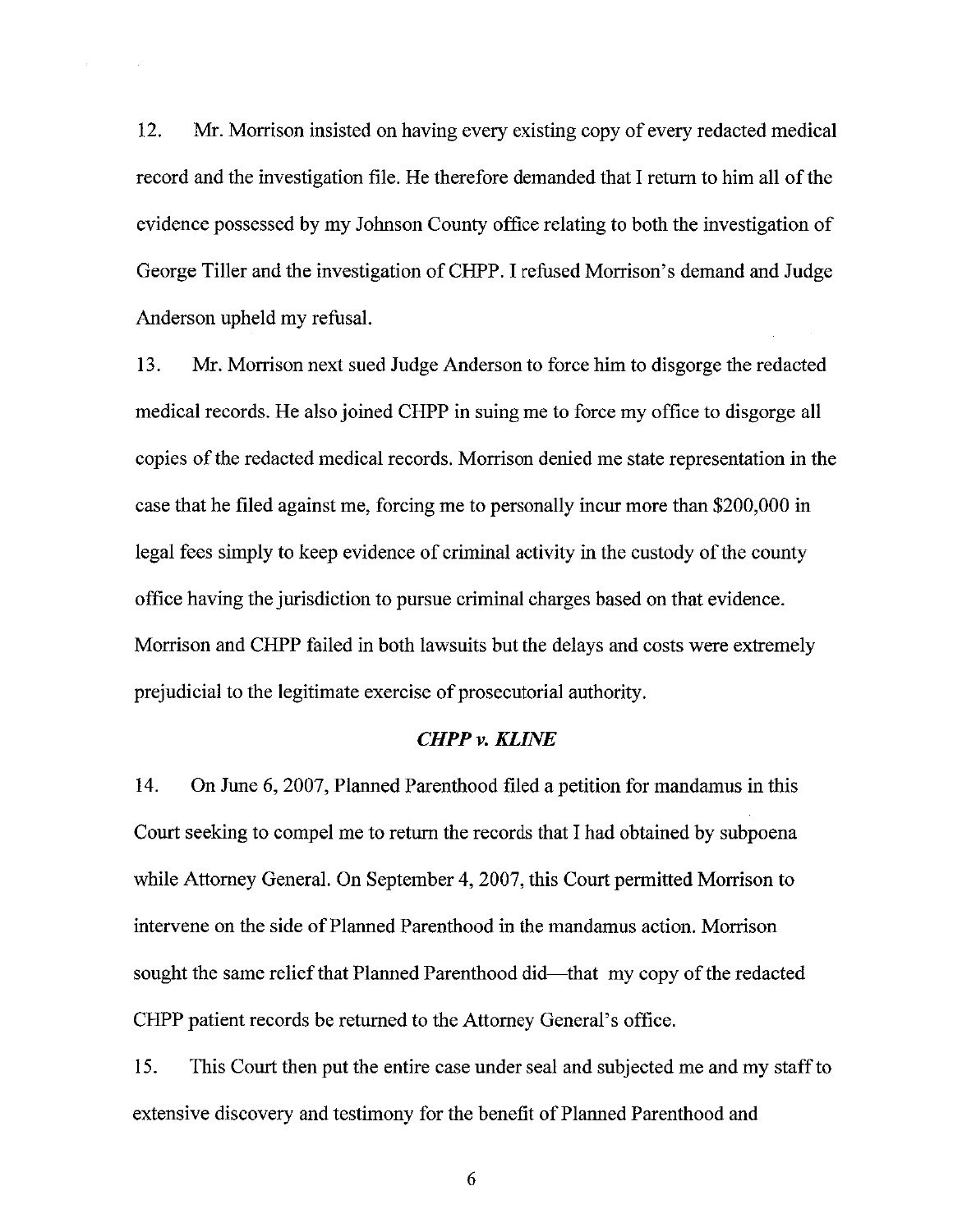Morrison, much of which was later misrepresented in Justice Beier's CHPP v. Kline opinion,<sup>1</sup> and ultimately used to support ethics charges lodged against me by this Court.

16. Justice Beier's opinion in *CHPP v. Kline*, like her other opinions, distorted the realities of our investigative focus by repeatedly imputing wrongful conduct and motives to me and my staff. She created these impressions by factual omissions, juxtaposition of unrelated facts, and misleading phraseology, always painting me and my staff in the worst possible light. Many of Justice Beier's distortions—documented from the fact record—are set forth in the recusal motion.

As Johnson County District Attorney, I filed criminal charges against Planned 17. Parenthood in October of 2007 after enduring much burdensome litigation clearly designed to stymie the prosecution. Justice Beier's CHPP v. Kline opinion improperly impugned my motivation for seeking to file those charges and, in that portion of her opinion, ignored the involvement of a District Judge in approving the filing of the charges. Justice Beier's claim came after this Court was informed by Judge Anderson in Kansas ex. rel. Six v. Anderson that the redacted records contained "evidence of crimes" which apparently, in context, indicated that someone associated with CHPP had "committed a felony to cover up" misdemeanor crimes. Judge Anderson testified and informed this Court that the records CHPP claimed to be copies of their Termination of Pregnancy Reports did not match up to the original records maintained by KDHE. To emphasize this point, Judge Anderson provided the Court a sampling of

 $\overline{7}$ 

<sup>&</sup>lt;sup>1</sup> 287 Kan. 372, 197 P.3d 370 (2008)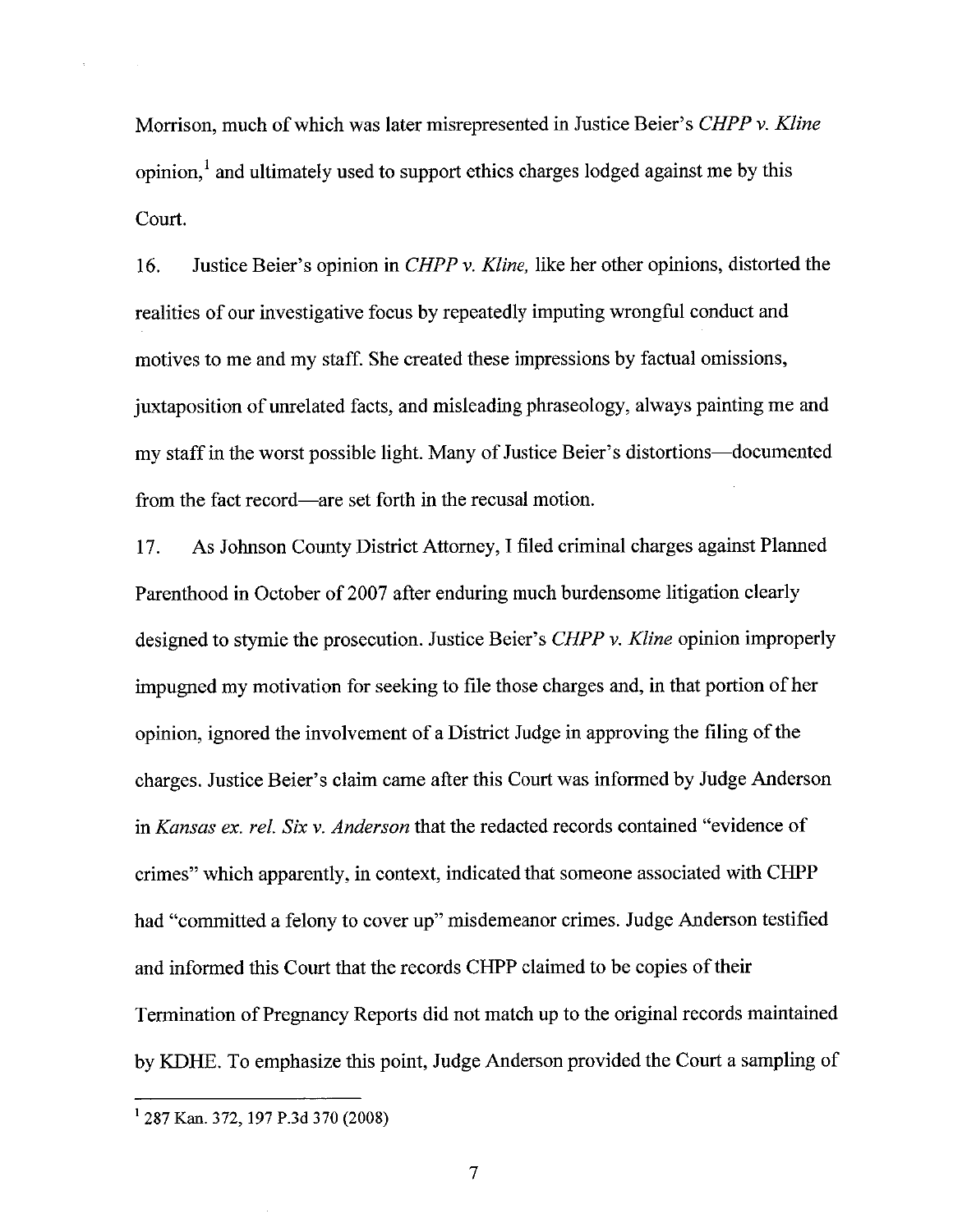the evidence and informed the Court that a handwriting expert confirmed his concerns. I filed charges against CHPP in Johnson County only after Johnson County District Court Judge James Vano reviewed the evidence and found probable cause to believe that Planned Parenthood committed 23 felonies and 84 misdemeanors involving 29 abortions.

## **DISCIPLINARY ACTION INVOLVING JUSTICE NUSS**

18. In 2006, Chief Justice Lawton Nuss was formally admonished by the Kansas Commission on Judicial Qualifications for his participation in a meeting with a member of the legislature during school finance litigation titled *Montoy, et al. v.* Kansas, Docket No. 92,032. A group of Kansas school districts were plaintiffs in that litigation. The Governor of Kansas and the State Board of Education were named defendants. As Attorney General, I represented the State of Kansas.

19. My understanding is that Justice Nuss did not inform anyone of the meeting. The meeting occurred after the Kansas Supreme Court had ruled that the existing Kansas finance scheme was unconstitutional and during a time period that the Supreme Court had allowed for the Governor and the legislature to approve new legislation without facing a court sanction.

After receiving a report about the meeting from members of the Kansas 20. legislature, my staff and I concluded that Justice Nuss' participation in such a meeting may have been a judicial impropriety. Rather than proceed on unsubstantiated rumors, I directed my staff to complete an informal investigation to determine if any such interaction occurred. My staff confirmed that the meeting had occurred. Without

8